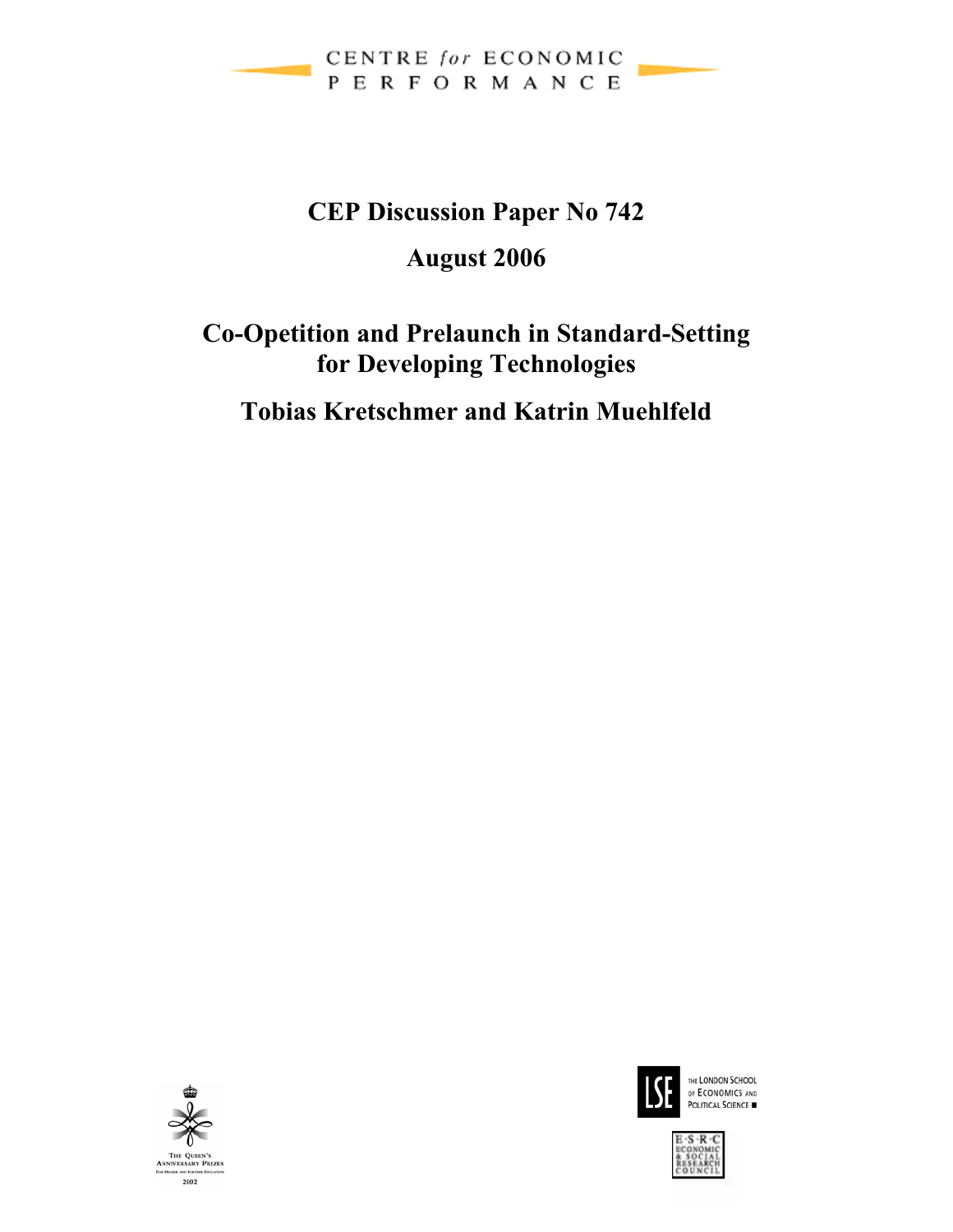#### **Abstract**

Firms faced with the decision of whether to standardize or not prior to introducing a new network technology face a tradeoff: Compatibility improves the technology's chances of consumer acceptance, but it also means having to share the resulting profits with other sponsors of the standard. In this paper, we show that even prior to market introduction of a new technology, the timing of decisions is important and that firms have to weigh up the cooperative and competitive elements of pre-market choices. We also show that the option to precommit to a technology before it is fully developed (as has been the case with the Compact Disc) can be profitable for network technologies.

JEL Classifications: L63, O32 Keywords: Standardization, compact disc, preemption, war-of- attrition

This paper was produced as part of the Centre's Productivity and Innovation Programme. The Centre for Economic Performance is financed by the Economic and Social Research Council.

#### **Acknowledgements**

Part of this research was conducted while Katrin Muehlfeld was a research fellow at the Interdisciplinary Institute of Management at LSE. The ESRC (grant PTA-026-27-0083) and the NET Institute provided financial support, and Benedikt Gamharter provided excellent research assistance and comments. We thank seminar audiences at LSE, CEP, Frankfurt, the EARIE 2004 and IIOC 2006 conferences, and Sven Kerstan, Marco Haan, Bernd Irlenbusch and Rafael Gomez for helpful comments.

Tobias Kretschmer is a Research Associate with the Centre for Economic Performance and Lecturer with the Managerial Economics and Strategy (MES) Group, London School of Economics. Email: t.kretschmer@lse.ac.uk. Katrin Muehlfeld is with the Faculty of Economics, University of Groningen, NL. Email: k.s.muehlfeld@rug.nl.

Published by Centre for Economic Performance London School of Economics and Political Science Houghton Street London WC2A 2AE

All rights reserved. No part of this publication may be reproduced, stored in a retrieval system or transmitted in any form or by any means without the prior permission in writing of the publisher nor be issued to the public or circulated in any form other than that in which it is published.

Requests for permission to reproduce any article or part of the Working Paper should be sent to the editor at the above address.

© T. Kretschmer and K. Muehlfeld, submitted 2006

ISBN 0 7530 2039 4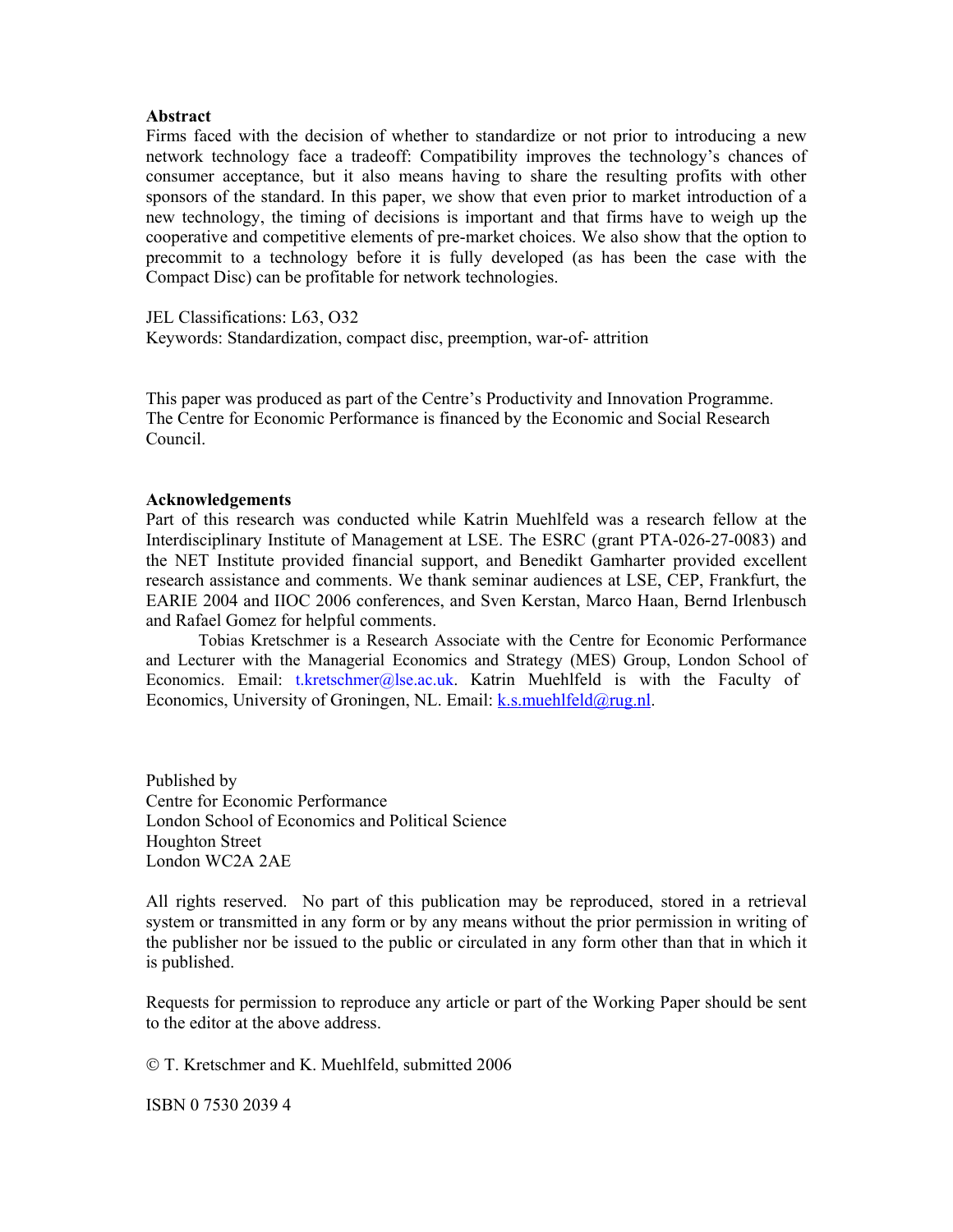## 1 Introduction

Industry standards are set at different stages of a product's development – the technologyís development stage, the approval or committee phase, and the commercialization phase. Firms collaborate to jointly develop compatible products (Katz and Shapiro, 1998), firms and standard-setting bodies negotiate standards in committees (Chiao, Lerner and Tirole, 2005), and consumers choose de-facto industry standards in the marketplace (Ohashi, 2003, Park, 2004, Gandal, Greenstein and Salant, 1999). When deciding whether to standardize or not, firms face a tradeoff: In industries with network effects, technological compatibility improves the chances for consumer acceptance, but it also means having to share the resulting profits with other sponsors of the standard. As a result, firms have frequently chosen to introduce competing technologies into the market, sometimes with the outcome that neither of the technologies is adopted by end consumers (Kretschmer, 2005). For example, the failure to converge on a common standard is often put forward as the main reason for the failure of quadraphonic sound (Postrel, 1990).

The Compact Disc (CD) is an example of a particularly successful consumer electronics technology. The Compact Disc was developed in collaboration by Philips and Sony (P/S for the remainder of the paper) in the late 1970s and early 1980s in response to technological developments in related fields and an increasing sense that vinyl records and magnetic tape had reached their limits in terms of audio performance and user-friendliness. There were several competitors to  $P/S'$  development, most notably by JVC and its mother company Matsushita. The Japanese Ministry of International Trade and Industry (MITI) scheduled a standard-setting conference in Spring 1981, but the decision taken at the conference  $(P/S)$  technology was approved and commercialized, while JVC's technology was approved, but never manufactured for end consumers) was a foregone conclusion be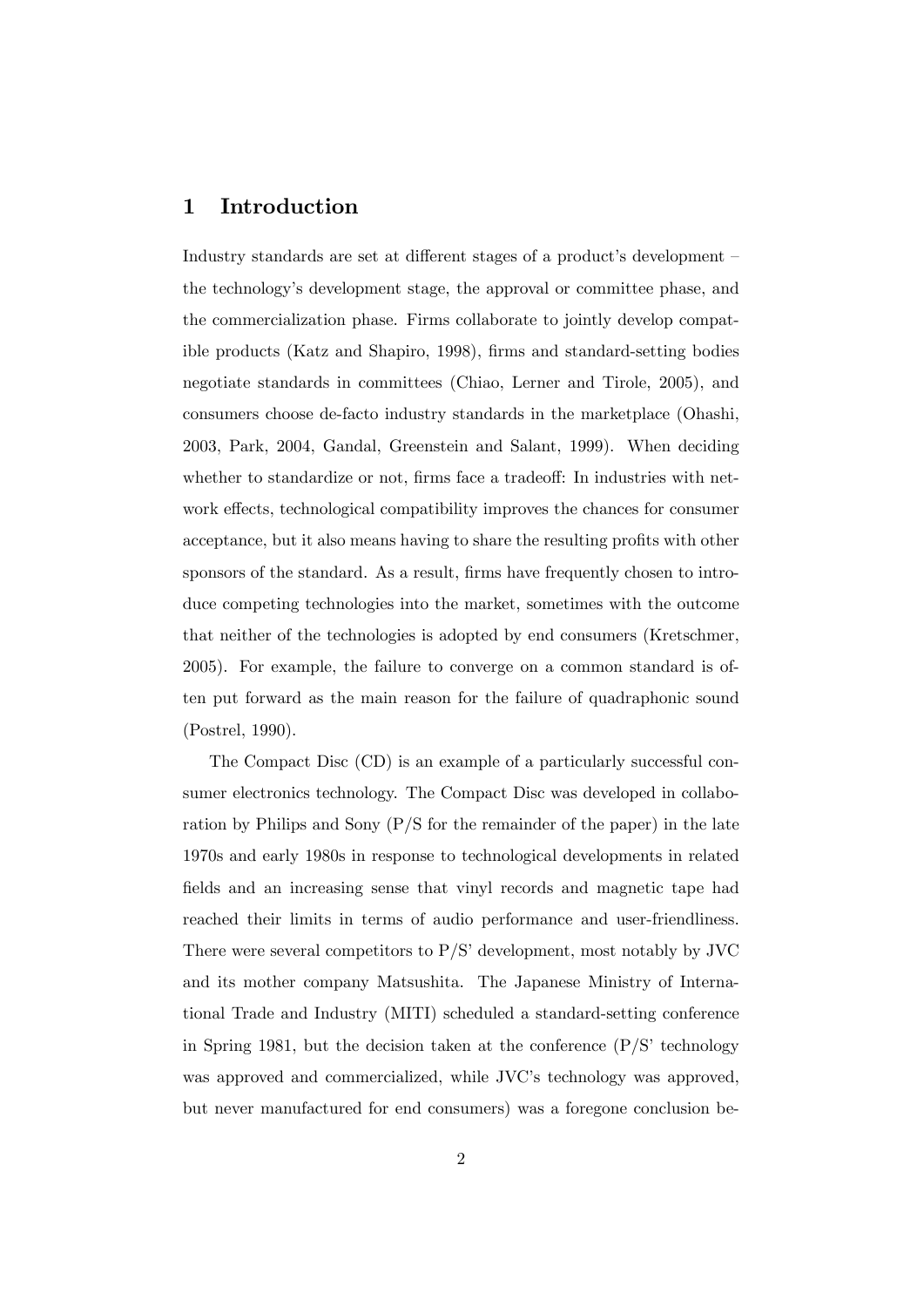cause P/S had preannounced the technical features of their technology and JVC/Matsushita subsequently announced their support of the P/S standard. In the consumer electronics market which had seen its fair share of standards battles fought out in the market, this was a remarkable episode; choosing a standard prior to launching the technology in the market avoided a VHS-Betamax-style standards battle, and the process of choosing a standard appeared relatively quick and painless.<sup>1</sup> While other authors have focused on post-launch developments in the CD industry, such as post-introduction capacity investments (McGahan, 1993), the existence of indirect network effects (Gandal, Kende, Rob, 2000) and the comparison with similar, but unsuccessful, technologies (Rohlfs, 2001), we focus on the process by which fierce rivals in the marketplace, Sony, Philips and JVC, were able to agree on a common technological standard before introducing a new audio technology. Viewed historically, the introduction of the CD seems straightforward. In the process itself however, a number of issues were not obvious. For example, why did P/S publish the Redbook before the DAD conference, committing prematurely to a technology? Similarly, why did JVC/Matsushita announce its intentions to support  $P/S'$  standard before the DAD conference instead of simply waiting for the outcome of the conference's approval process and continuing development of their technology?

Building a simple, yet comprehensive model of standard-setting with technological progress, we study the tradeo§s emerging prior to launching a technology and identify the tradeoffs between standardization benefits, preemption motives, and technological progress. We show that even in these pre-market stages, the timing of decisions is important and that Örms have to weigh up the cooperative and competitive elements of pre-market choices. This captures the intuition of a range of cases (including the Compact Disc

 $1<sup>1</sup>$ The process from starting intensive development on digital audio technology to setting a CD standard took less than three years. By comparison, the average time for agreement on an IEEE standard is seven years (Spring et al., 1995).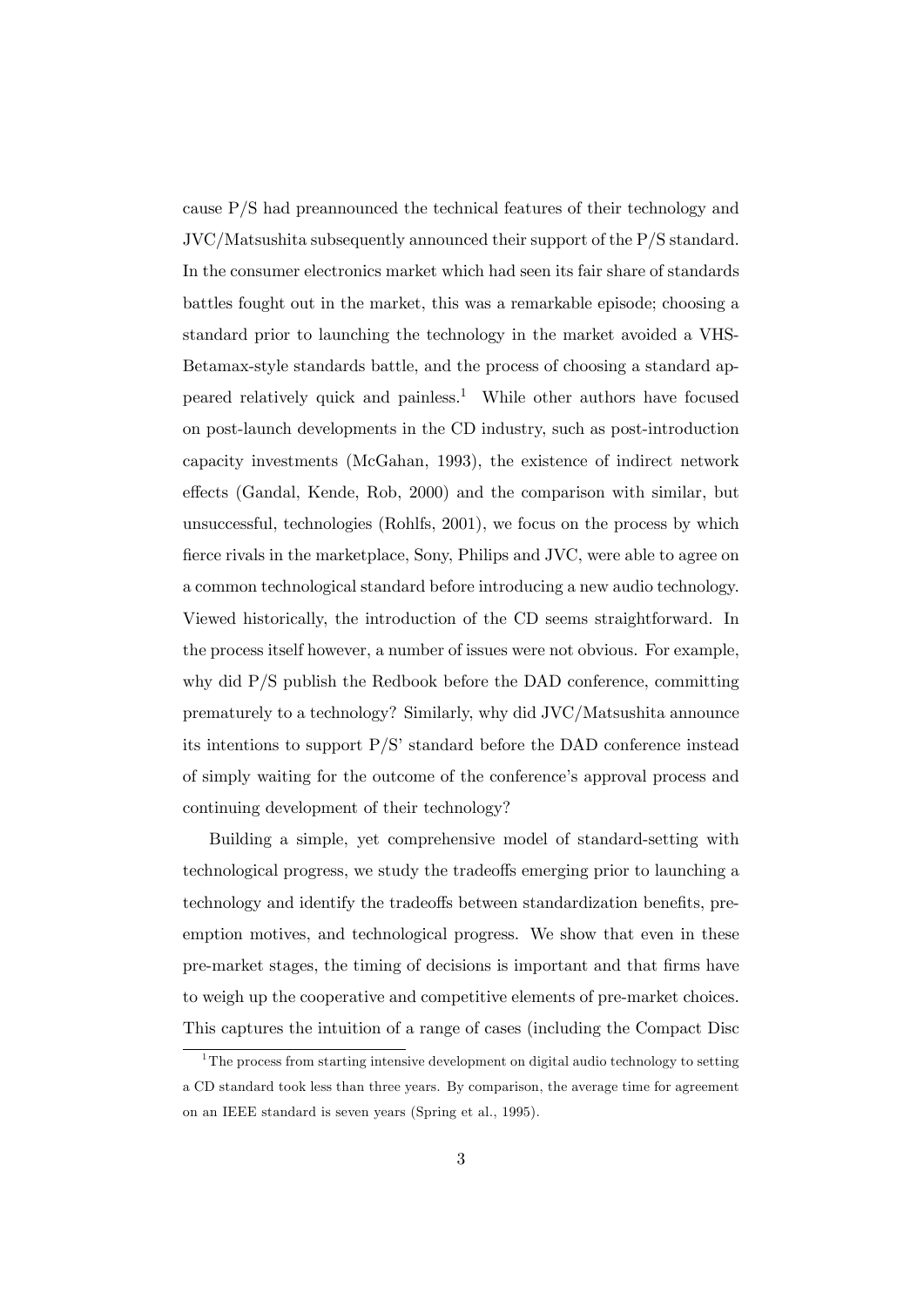launch) in which competitive and cooperative motives exist simultaneously. We identify a set of parameter values for which standardization on a technological standard is possible, as in the case of the CD, but also identify situations in which standardization is less likely. We are especially interested in studying the incentives for a prelaunch of a technology even before its full technological potential is reached. A prelaunch limits a firm to a certain set of product characteristics and thus curtails further technological development, but at the same time it may persuade rivals to join the proposed standard. Due to its comprehensive formulation, our model allows us to classify emerging technologies into ones where standards battles are likely or where a product standard is likely to emerge prior to the product launch. If agreement on a joint standard prior to commercialization is reached, we are further able to identify conditions under which a prelaunch takes place relatively early, implying foregone technological progress, and conditions for which a later prelaunch is feasible, making full use of the technologyís potential. Which result emerges depends on the interaction between the players' relative strengths, the strength of network effects, the degree of substitutability among technologies, and each product's own brand loyalty.

The paper is structured as follows. In the next section, we briefly discuss related literature. We then introduce the basic model in Section 3 and illustrate our central results with an analysis of the CD launch and some numerical simulations in Section 4.<sup>2</sup> We then discuss the results of our model in Section 5. In Section 6 we conclude and point out directions for future research.

 $^{2}$ For a more detailed account of the case see e.g. Gamharter and Kretschmer, 2004.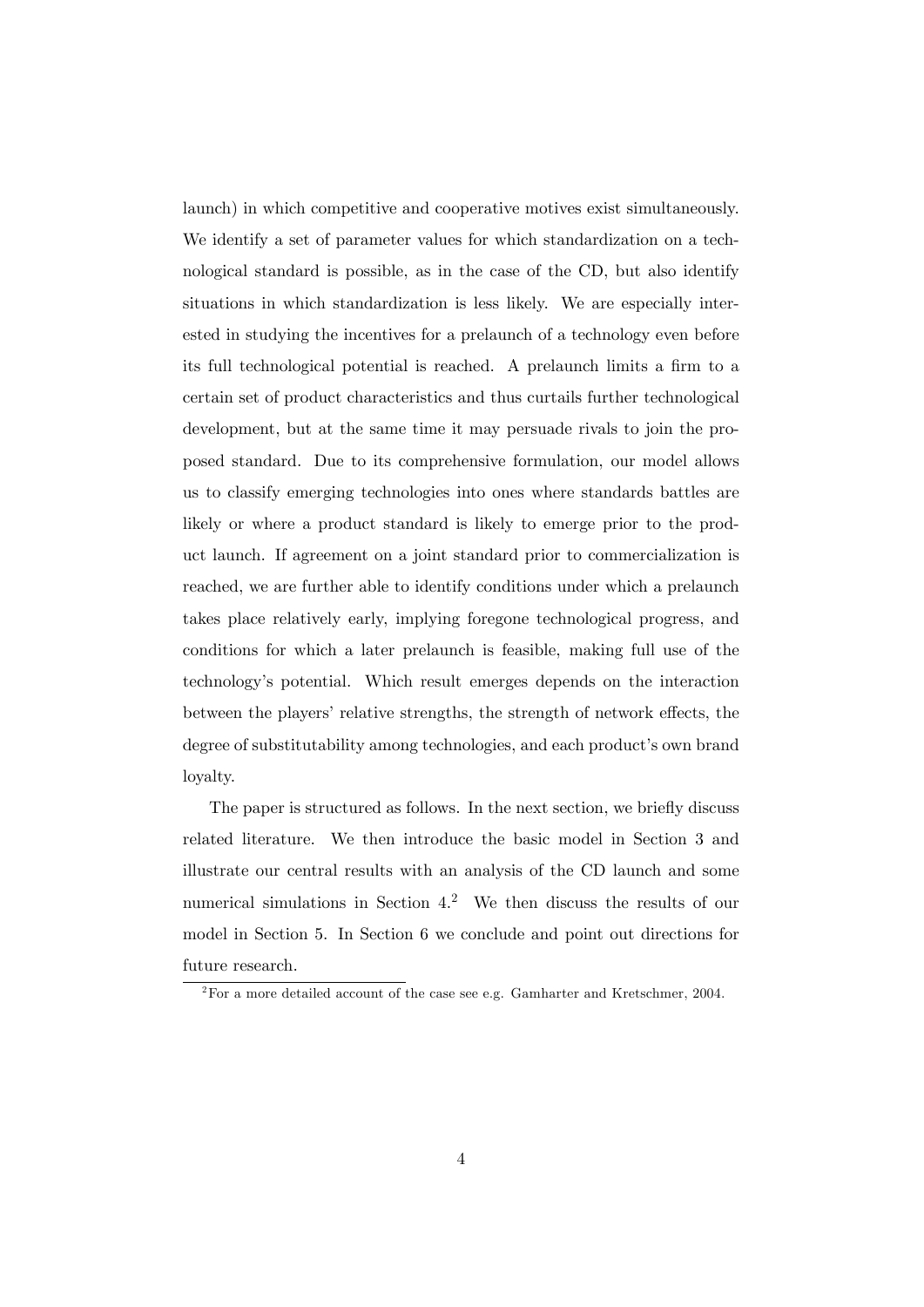## 2 Related literature

Various aspects of pre- and post-market standardization processes have been studied in some detail.<sup>3</sup> For our study, the literature on the emergence of hybrid (pre-market) standardization, which includes both market-based and committee-based elements, is of particular relevance.<sup>4</sup> Farrell and Saloner (1988) show that hybrid standardization processes may be superior to pure (market- or committee-based) mechanisms because firms have two opportunities for coordination in each period: the market and the committee. Coordination is therefore achieved more frequently than with the market mechanism alone, and faster than by solely using the committee mechanism. The broader literature on network effects and standardization is vast and will not be reviewed in detail.<sup>5</sup> Related to our study, Sheremata  $(2004)$  finds that radical and incompatible innovation can be more profitable than incremental and compatible innovation. High switching costs for consumers favor radical innovation because a greater improvement is needed to compensate for foregone network benefits. We focus explicitly on the role of technological quality in shaping rival firms' decisions to choose (in-)compatibility. Further, we consider a situation where there is no clearly defined incumbent

 $3$ From a theoretical perspective, see e.g. Kindleberger, 1983; David and Greenstein, 1990; Besen and Farrell, 1994; Axelrod et al., 1995. Empirical studies on the effect of standardization on market success include Weiss and Sirbu, 1990; Funk and Methe, 2001; and Dranove and Gandal, 2003.

<sup>4</sup> See, for example, Farrell and Saloner, 1988; David and Monroe, 1994; Funk and Methe, 2001; and Funk, 2002.

<sup>5</sup>For a management/marketing perspective see e.g. Hill, 1997; Schilling, 2002; Frels, Shervani and Srivastava, 2003; Shankar and Bayus, 2003; for an economics perspective see e.g. Farrell and Saloner, 1985, 1986; Katz and Shapiro, 1985, 1986, 1994; David and Greenstein, 1990; Besen and Farrell, 1994; Koski and Kretschmer, 2004.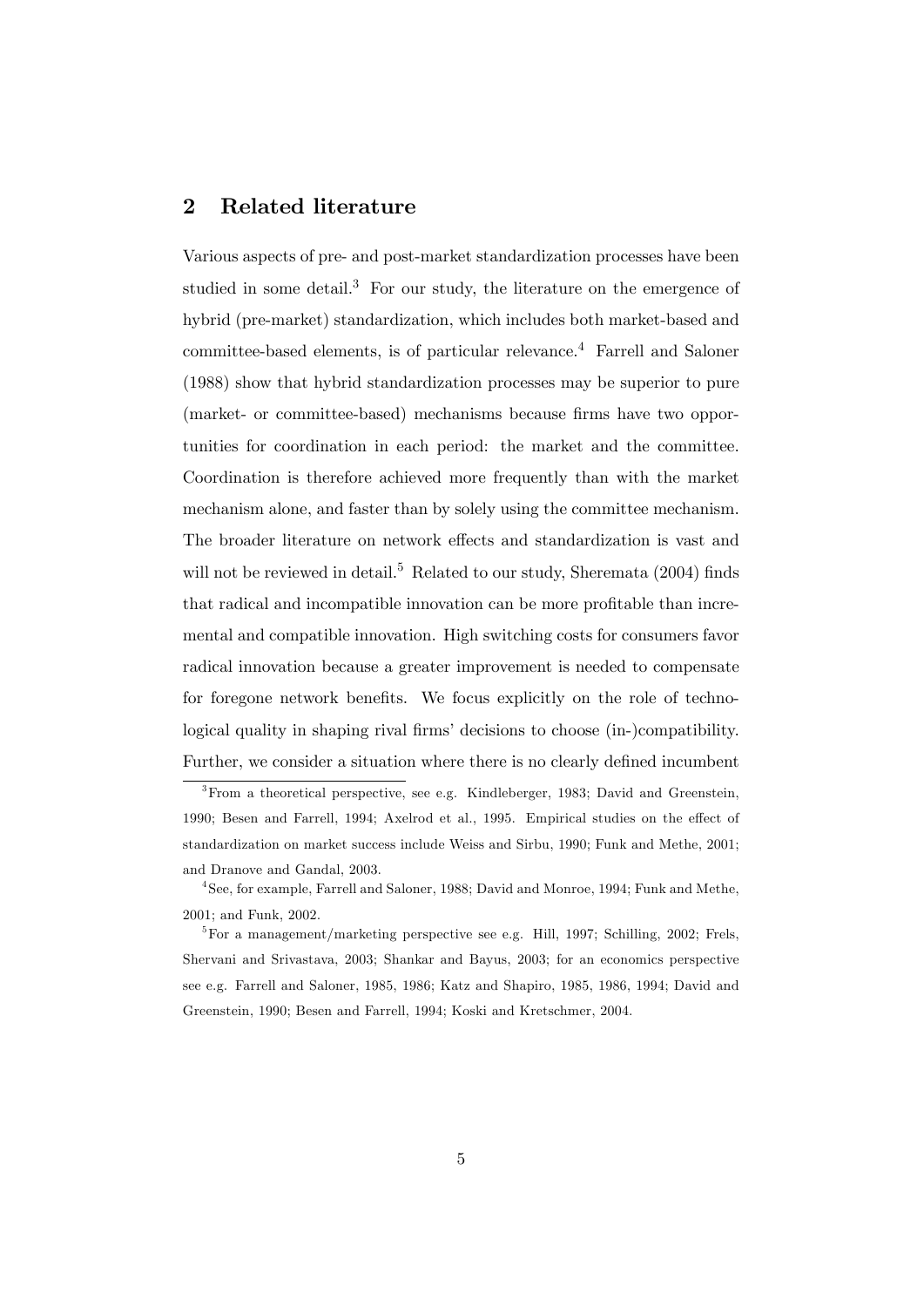competing for the new technological generation. $6$ 

In addition to the standardization literature our analysis draws on other strands of research in management strategy and industrial organization. First, we relate to research that explores properties of oligopolistic competition dependent on some prior stage of competition, e.g. R&D. Typically, firms make decisions on R&D investments in the first stage and compete in the product market in the second stage (D'Aspremont and Jacquemin, 1988; Amir, Amir and Jin, 2000; Suetens, 2005). The structure of our model is similar, with three major extensions: first, we focus on timing rather than effort or intensity decisions such as  $R\&D$  expenditure in the first stage. Second, we allow for preannouncement in the first stage. Third, we model an industry with network effects in the market stage. Hence, technology development in our model needs to address issues of (in-)compatibility, standard-setting, and its consequences for the market stage.

Also related to our work are studies of timing such as preemption games (e.g. Fudenberg and Tirole, 1985; Levin and Peck, 2003) or war-of-attrition games (Bulow and Klemperer, 1999, Hoerner and Sahuguet, 2004). Innovation and technology adoption are often modeled as timing games (Hoppe, 2002; Hoppe and Lehmann-Grube, 2005). Two key findings of this literature are that Örst-mover advantages may speed up adoption through preemption motives,<sup>7</sup> and that late-mover advantages may exist because technologies improve over time (Hoppe, 2002). We model this tradeoff (for an illustration see Hoppe and Lehmann-Grube, 2001) in the context of standard-setting in network effect industries. Further, we extend the action space of the players by allowing for a technological prelaunch.

Our study also relates to the literature on preannouncements. Nagard-

 ${}^{6}$ Previous research suggests that new technologies competing against a powerful incumbent may suffer from a lack of standardization in the new technology - as was the case in quadraphonic sound (Postrel, 1990, Kretschmer, 2005).

 $7$ This may even erode all potential first-mover advantages (Fudenberg and Tirole, 1985).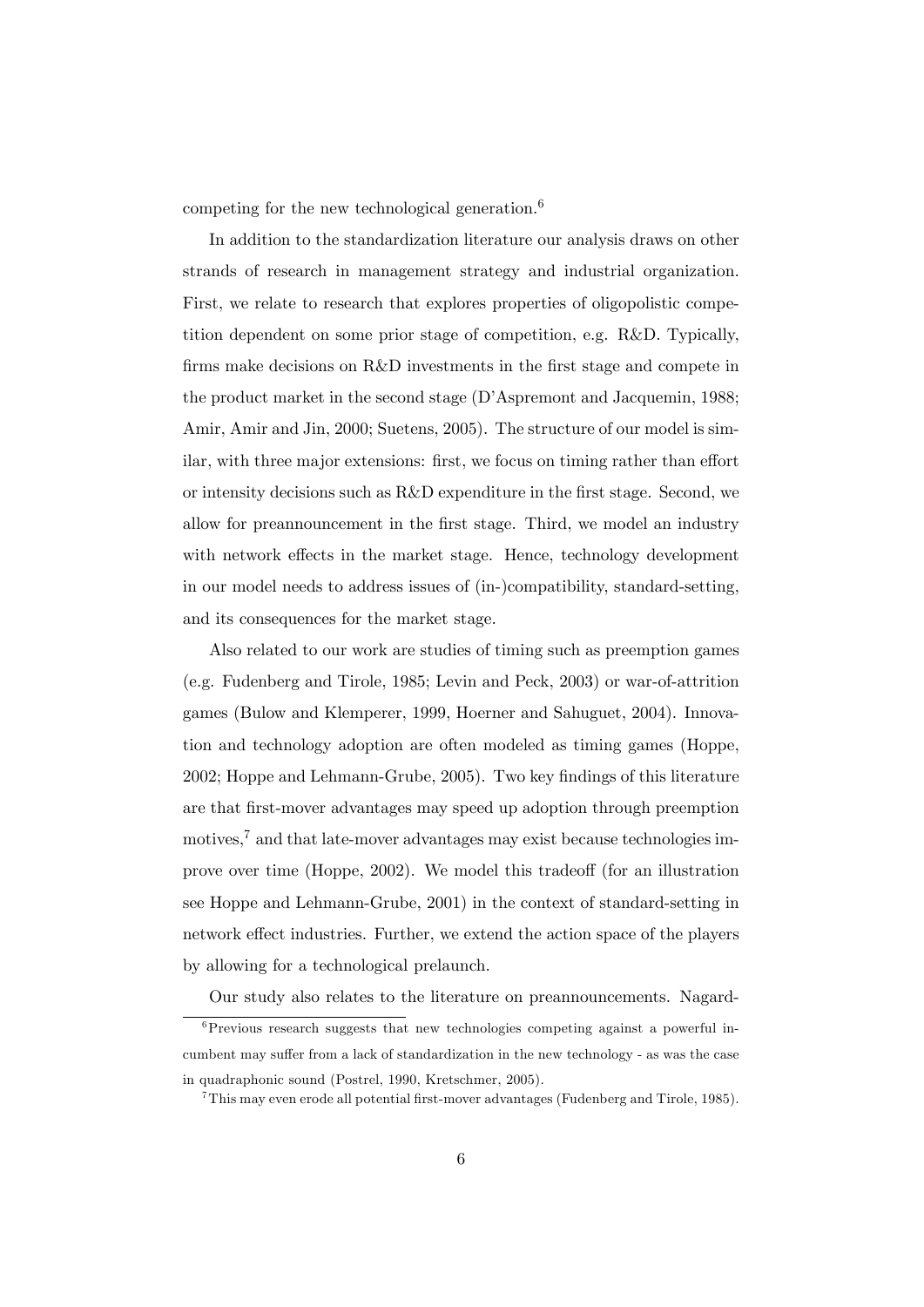Assayag and Manceau (2001) analyze the rationale for preannouncements in the context of indirect network effects based on data from French CD audio market in the mid-1980s and early 1990s, and find that consumers' priorto-launch expectations positively affect the technology's penetration rate. Software producers' expectations have only an indirect influence that largely depends on the level of consumer expectations. Lee and O'Connor (2003) develop a framework for new product launch strategies for network products in which product preannouncements fulfill three primary roles: preemption, alliance seeking and encouragement of complementary goods producers and consumer expectations' management. In a study of the flat panel display industry, Spencer (2003) finds that sharing technological knowledge with competitors may increase firms' innovation performance by enabling it to shape the institutional environment in favor of its own technology. We formalize and extend this literature by (i) simultaneously capturing preemptive and collaborative motivations, and by (ii) analyzing product prelaunch as a particular knowledge sharing strategy in a network effect environment. Dranove and Gandal (2003) study the impact of product preannoucements on standard establishment in the digital video market. They find that preannouncement of the DIVX technology briefly slowed down adoption of the DVD. Unlike their study, we focus on preannouncement effects prior to product introduction. Our work also relates to models of (strategic) information disclosure (Gill, 2004; Gordon, 2004; Jansen, 2005a, 2005b), which emphasize the interaction between the incentives to disclose (usually from sending a "strength"-signal to rivals) and associated disincentives (usually from technological and knowledge spill-overs). Unlike our model, this literature tends to focus on knowledge spillovers of R&D among competitors rather than issues of (in-)compatibility resulting from strategic preannouncements.

Our model combines insights from these streams of research and is to our knowledge the Örst that explicitly links a timing game (capturing com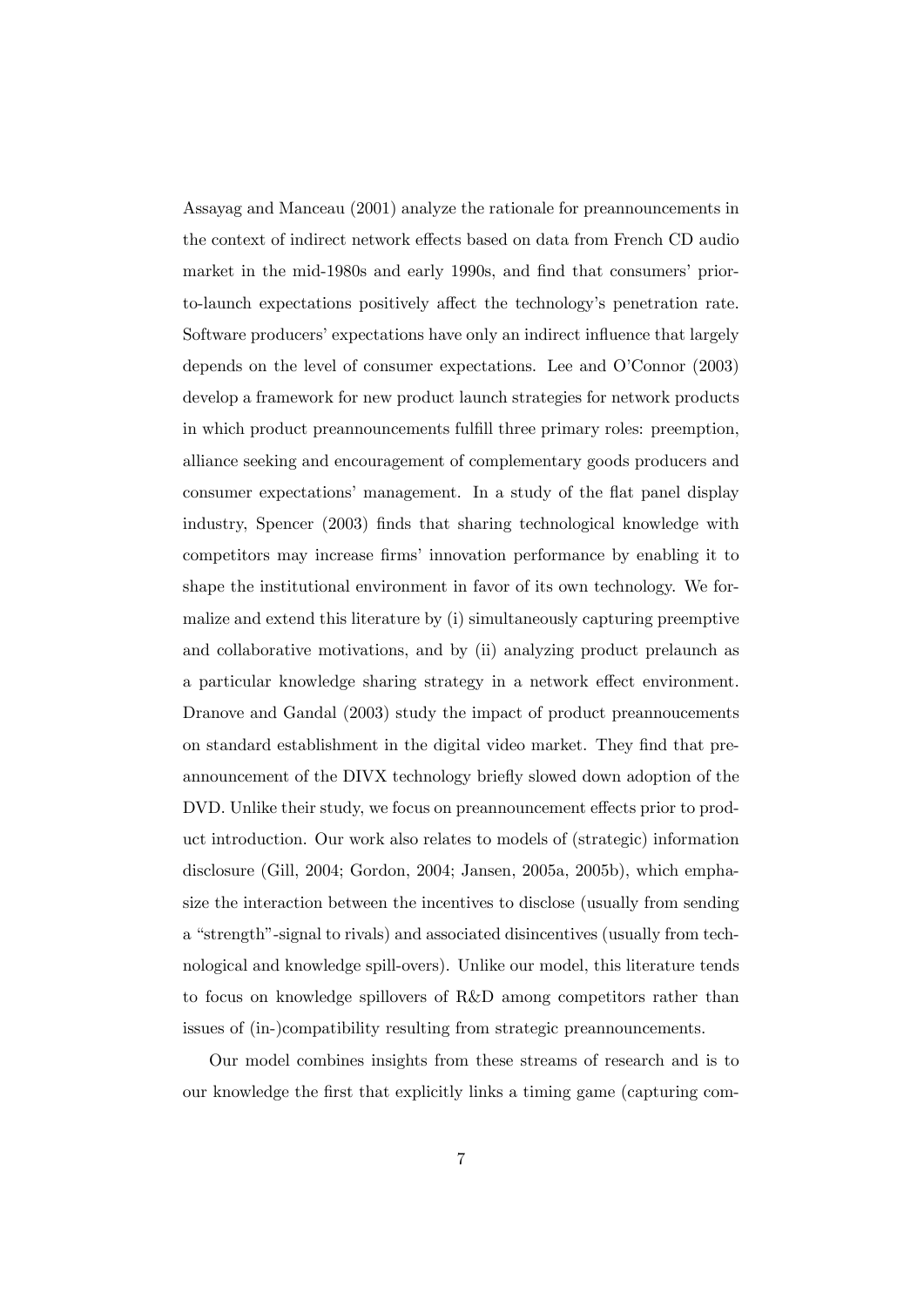petitive technological development for a new standard) with a subsequent Cournot-type market stage in a network effect industry. In solving the model, we obtain interesting results on our motivating case, the Compact Disc, but also on preannouncement timing and standardization decisions more generally. Hence, we also address previous calls for research on standardization to consider the dynamic aspects of standard adoption and coalition formation (Katz and Shapiro, 1994; Axelrod et al., 1995).

## 3 The Model Setup

Consider a game with two players, 1 and 2, and two stages, a development stage and a subsequent market stage. In the development phase, the qualities of the two competing technologies and their compatibility are determined through the timing decisions of players in the first stage  $-\omega$  when to prelaunch or concede (if at all), or staying in. After the qualities of the technologies (and their possible compatibility) have been determined, firms compete in quantities in the (Cournot) market stage.

#### 3.1 Development Stage

Both players' technologies develop exogenously over time.<sup>8</sup> Time runs from 0 to  $T$ . Players are allowed to move (simultaneously) at  $N$  discrete times  $t$ with  $t \in \left\{0, \frac{1}{N}\right\}$  $\frac{1}{N}T, ..., \frac{N-1}{N}T, T$  (cf. Assumption A1 in Hoppe and Lehmann-Grube, 2005; Simon and Stinchcombe, 1989). In our analysis of the timing of strategies in the development stage, we will work with continuous time, which enables us to make use of calculus given we have well-behaved technological progress functions (i.e. continuous and single-peaked)  $-$  basically discrete time with infinitely small intervals and continous time are treated

 $8\text{For models using the speed of technological development as strategic variable, see e.g.}$ Harris and Vickers (1985a, 1985b), Fershtman and Markovich (2004) and the literature on patent races in general.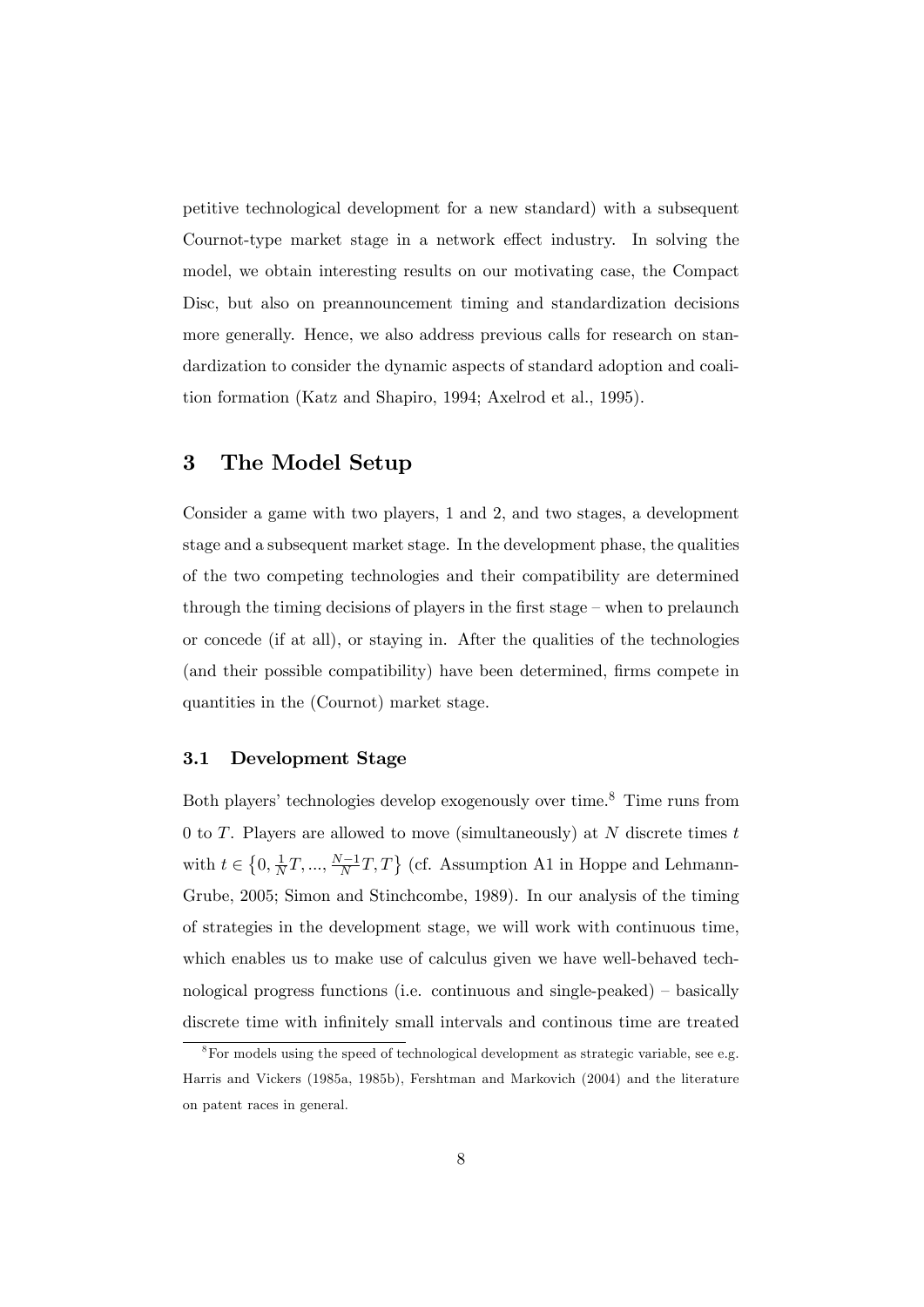as equivalent. We then discretize our results to recover the results in discrete time. We assume that T is exogenously given.<sup>9</sup> Technological quality for player i is given by the (time-dependent) function  $\alpha_i(t)$ . Quality is continuously increasing over time and we abstract from R&D costs. Denote  $\overline{\alpha}_i \equiv \alpha_i(T)$ . In the development stage, at each time, players have the following actions available to them: Prelaunch (provided the other player has not yet undertaken a prelaunch; superscript  $P$ ), concede (provided the other player has undertaken a prelaunch;  $\epsilon$ ), and stay in  $(\epsilon)$ . Prelaunching a technology ends technological progress of the prelaunched technology. By prelaunching the player commits to a technology with the specifications set out in the prelaunch. Prelaunching is possible at any time between 0 and  $T-1$ , and in keeping with existing literature we rule out the possibility of coordination failures through simultaneous prelaunch by assuming that if both players would want to prelaunch at the same time, each has a 50 per cent chance of getting to prelaunch (Hoppe and Lehmann-Grube, 2005, Dutta, Lach, and Rustichini, 1995, Katz and Shapiro, 1987).<sup>10</sup> Conceding also ends technological progress but involves supporting the rival standard. This implies having compatible products in the market stage, but also an increase in the marginal cost of production. In other words, conceding implies a smaller share (because concession implies a cost disadvantage compared to the standard setter) of a larger pie (because larger network effects imply higher equilibrium prices and profits). Staying in is straightforward in its implications since technological progress continues until T.

<sup>&</sup>lt;sup>9</sup>An alternative formulation could be a model with decreasing returns to R&D and/or explicit costs of R&D. T would then be the time when the additional cost of continuing R&D outweigh the added quality improvement. An exogenous deadline is however commonly used in the literature on timing games.

 $10$ However, it would also be feasible to include the possibility of coordination failure in our model. This would yield different prelaunch probabilities in game classes 2 and 4 (see Section 4.2.2), but would not change our general results.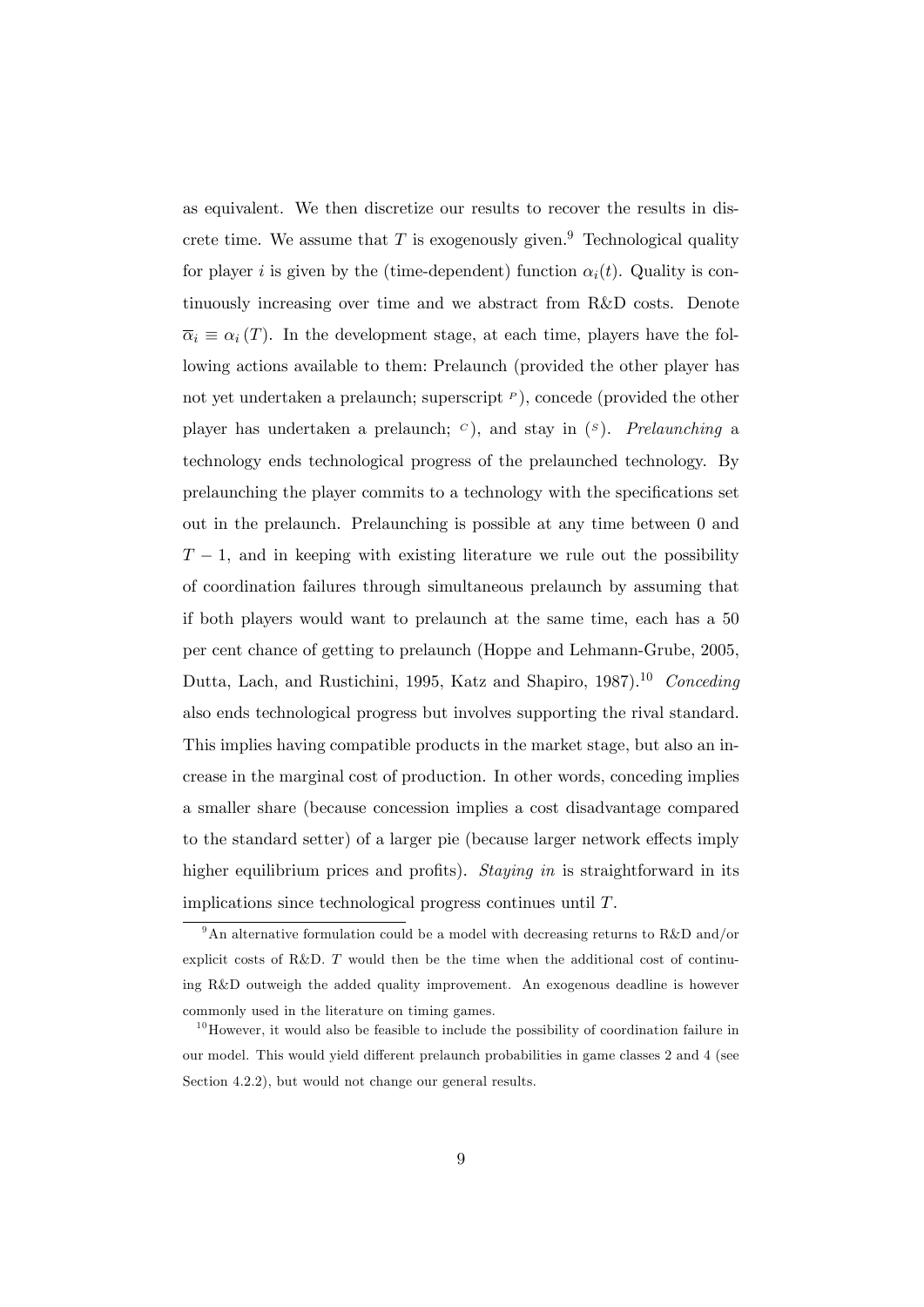#### 3.2 Market Stage

The market stage is a quantity-setting duopoly with network effects. We treat the degree of substitutability as an exogenous parameter. We also allow for homogeneous (symmetric) as well as heterogeneous (asymmetric) types of players. The types of the players are given by the quality of their technology determined in the first stage, and their costs  $m_i$ . So asymmetry can arise from differences in the players' technological qualities  $\alpha_i$  at the development stage and/or differences in their marginal cost. If firms standardize in the development stage, products are compatible in the product market, which implies that a user derives network effects from both owntechnology and other-technology users. We model standardization as an indicator variable  $\lambda$  taking value 1 if firms have standardized and 0 otherwise. Firms produce differentiated goods with network effects. Firm 1 faces the following inverse demand function (firm 2's demand function is constructed analogously):

$$
p_1 = \alpha_1 + \delta (q_1 + \lambda q_2) - \beta q_1 - \gamma q_2, \tag{1}
$$

where  $p_i$  and  $q_i$  are prices and quantities, respectively. Quality (determined in the first stage) for the players is denoted by  $\alpha_i$ , own-brand loyalty by  $\beta$ , the degree of substitutability  $\gamma$ , and the strength of network effects is denoted by  $\delta$ .<sup>11</sup> Suppose now that firm 1 has set the standard and firm 2 concedes. Firm 2 suffers a loss in competitiveness as it has to adjust to a new technology. Normalizing marginal cost without concession (i.e. launching

 $11$ We assume perfect compatibility so that an additional user of the competing technology is just as valuable as a user of the own technology. In the case of the CD, this seems plausible, but extending our model to allow for imperfect compatibility by setting  $\delta_i > \delta_{-i}$  in firm is demand function is straightforward and would not add much additional insights apart from reducing the benefits of standardization. We are also assuming twoway compatibility. Allowing for one-way compatibility would again reduce the incentives for standardization in the first stage.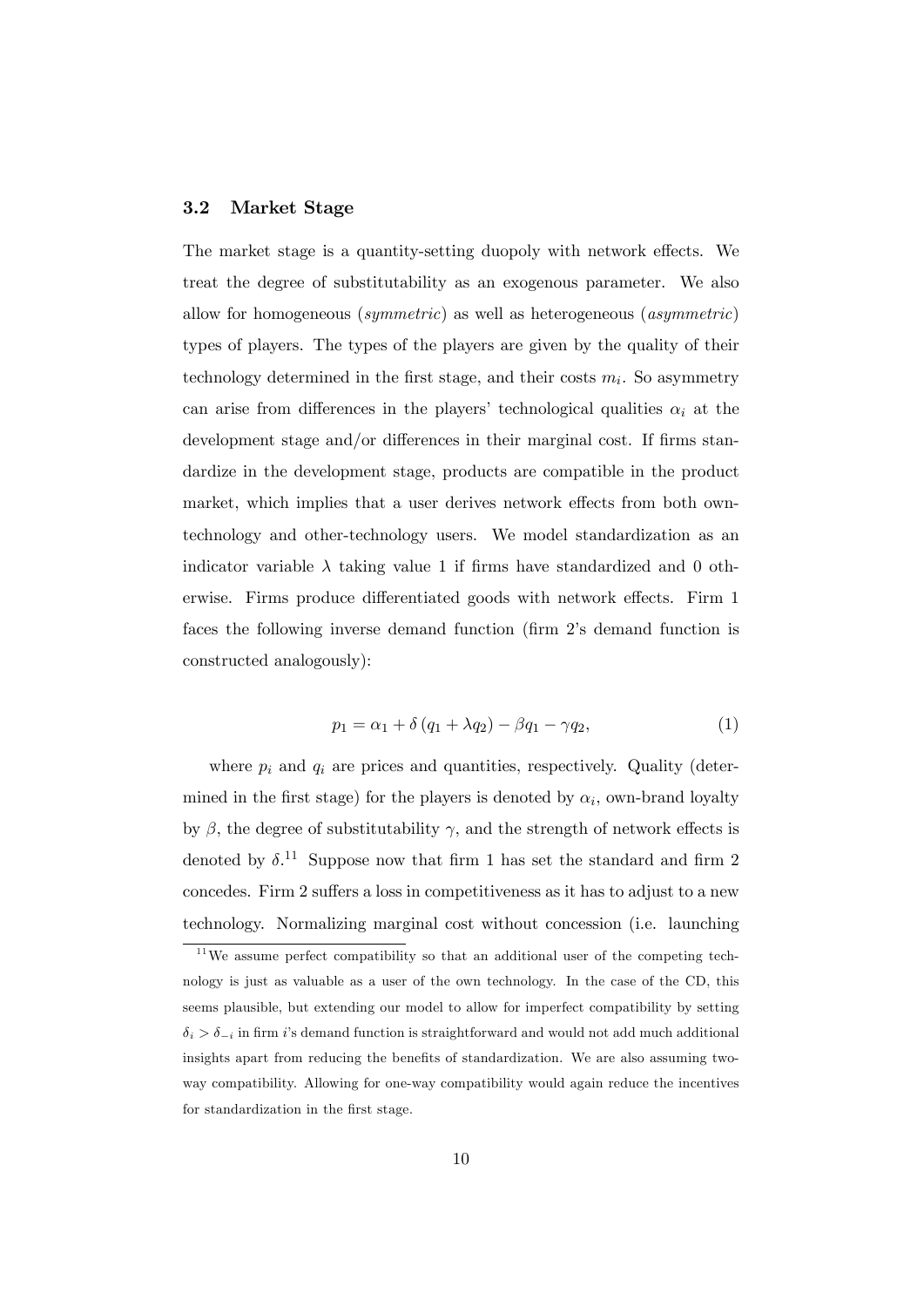oneís own technology) to zero, we model this loss in competitiveness from conceding as an increase in the marginal cost of  $m_2 > 0$ . When convenient, we will write the difference between technological quality and marginal cost as  $\hat{\alpha}_i \equiv \alpha_i - \lambda m_i$ . This is a measure of the value a firm adds for their customers (Brandenburger and Stuart, 1996, Adner and Zemsky, 2006). For a firm launching its own technology,  $\hat{\alpha}_i = \alpha_i$ , whereas  $\hat{\alpha}_i < \alpha_i$  for a conceding Örm.

We briefly discuss the effects of the model parameters. First, note that an increase in network effects  $\delta$  is equivalent to increasing own-brand loyalty (decreasing  $\beta$ ). We can write  $\widehat{\beta} \equiv \beta - \delta$  as the effective brand loyalty, and  $\hat{\gamma} \equiv \gamma - \lambda \delta$  as the effective degree of substitutability. This illustrates the dual effect of an increase in the competitor's quantity: On the one hand, market prices decrease (through  $-\gamma q_2$ ), but on the other hand, overall network size grows if products are compatible (through  $+\delta q_2$ ). Product quality  $\alpha_i$  can differ across firms and depends on time  $t$ . We model product quality as increasing the willingness to pay for all consumers, i.e. as an outward shift of the demand curve. In the Örmsíoptimization problem, this is equivalent to differing marginal costs. Finally,  $\gamma$  measures the degree of substitutability between the technologies. We assume that products are differentiated in terms of brand image, geography, features etc. and that compatibility does not affect product differentiation.<sup>12</sup> An increase in  $\gamma$  therefore increases the overlap between the product markets ( $\gamma = \beta$  implies perfect substitutes<sup>13</sup>), while higher  $\alpha_i$  increases market size for a product, and  $\frac{\alpha_1}{\alpha_2}$  represents the

 $12$ Allowing for negative correlation between product differentiation and compatibility would render standardized markets more competitive and thus less profitable. Standardization would be less attractive in such a setting.

<sup>&</sup>lt;sup>13</sup>While not explicitly covered by our model, the case  $\beta = \gamma$ ,  $\alpha_1 = \alpha_2$  corresponds to the standard homogenous Cournot model. From there, decreasing the value of  $\gamma$  separates the previously joint markets into only partially overlapping markets. For  $\gamma = 0$  both firms have local monopolies (see Figure 1).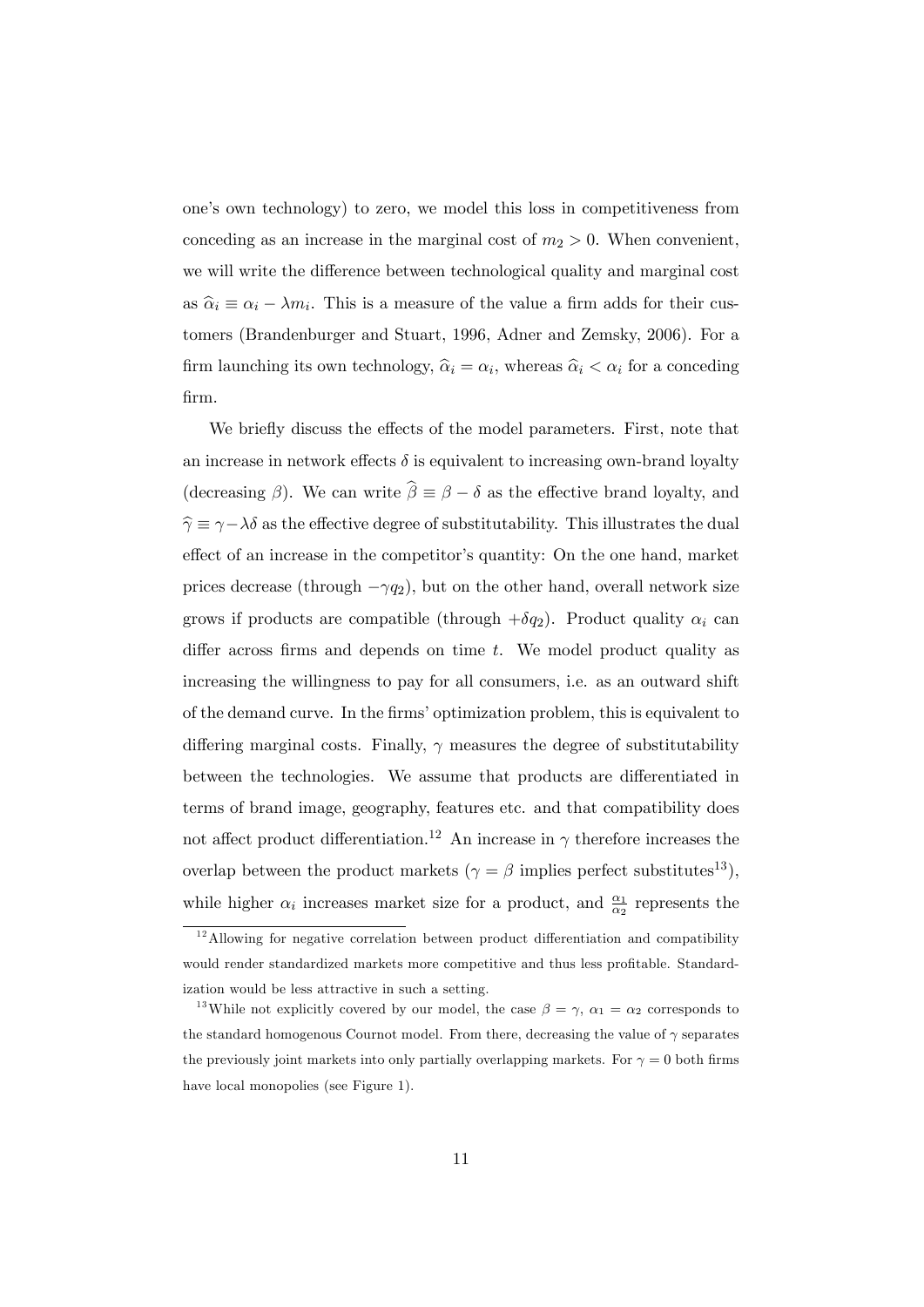ratio of the market sizes, as illustrated in Figure 1.



Figure 1: Effect of substitutability and quality ratio on market size and overlap.

We note some parameter restrictions: (i)  $\beta \ge \gamma > \delta \ge 0$ ; (ii)  $\alpha_i(T)$  $m_i, i \in \{1, 2\}; (iii) \frac{\alpha_i}{\alpha_j}$  $\frac{\alpha_i}{\alpha_j} \geq \frac{\gamma}{2\beta}$  $\frac{\gamma}{2\beta'}, i, j \in \{1,2\}, i \neq j$ . The first restriction rules out upward-sloping demand curves (because of a dominant network effect) and assumes perfect substitutes as limit case.<sup>14</sup> The second restriction rules out the case where adaptation costs are so high that concession is never an option. The third restriction ensures positive production quantities. We now discuss the analysis of the game and equilibria in the two stages in the

<sup>&</sup>lt;sup>14</sup>One can also allow for every player to have her own value of  $\beta$ , and also for asymmetry in the  $\gamma$ 's: player 1's product may be substitutable for player 2's, but vice versa this may be not the case, at least not to the same degree. The analysis of this more general model is beyond the scope of this present paper.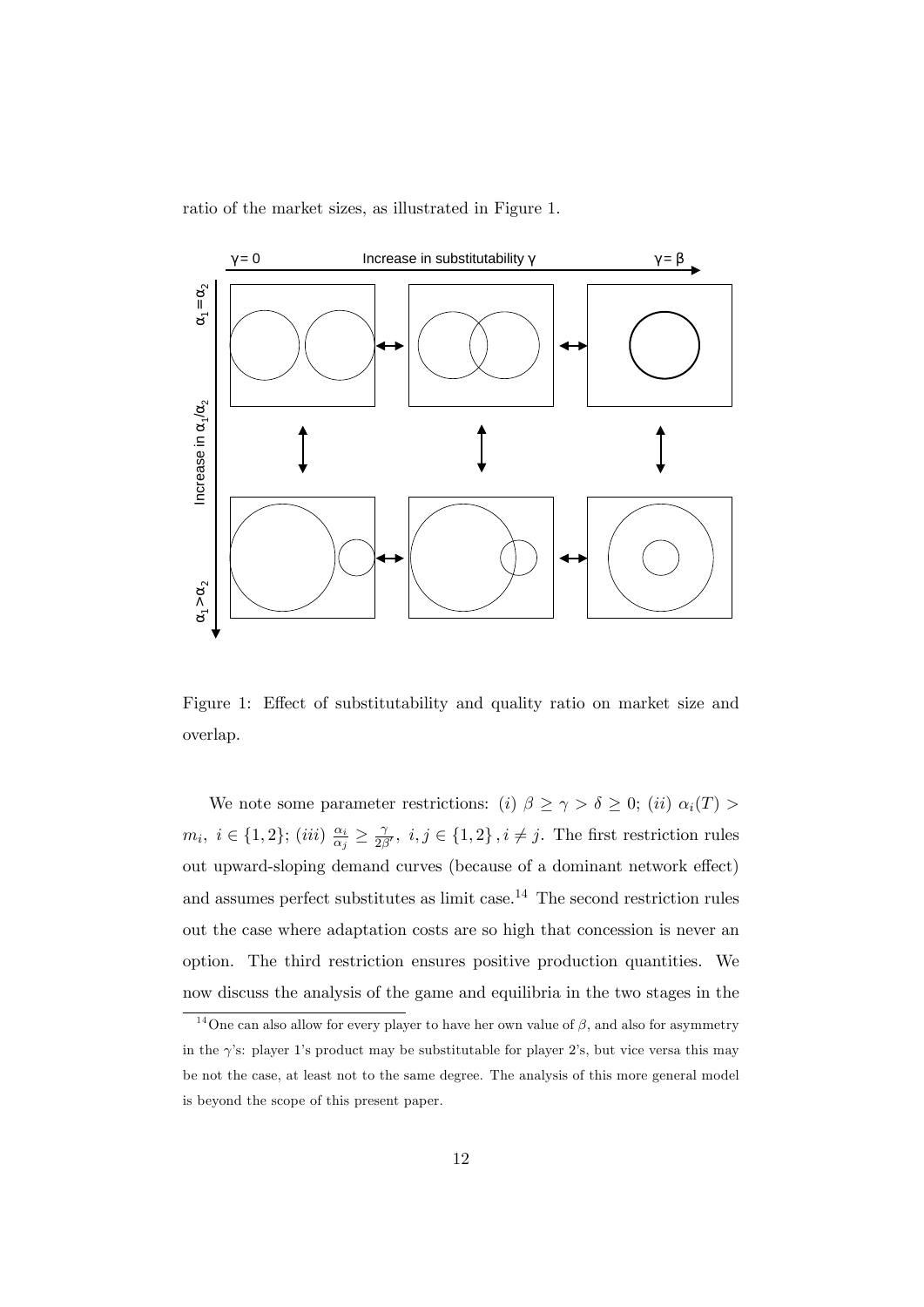next section.

## 4 Analysis

We solve the game by backward induction and analyze the Cournot stage in section 4.1 and the development stage in 4.2. We show that our general game can take on very different characteristics depending on parameter values. Specifically, our first stage game can resemble a war-of-attrition, a preemption game or a last-minute agreement, given certain model parameters. Due to the flexibility of our model, we can therefore describe and analyze a broad class of situations with our model. We will first develop a procedure to solve the game in general and then illustrate some applications for particular parameter constellations in Section 5.

#### 4.1 Market stage equilibrium

In the market stage, firms maximize profits given the outcome of the development stage. If a prelaunch is followed by a concession, products are compatible  $(\lambda = 1)$ . In all other cases – no prelaunch or an unsuccessful prelaunch – products are incompatible and  $\lambda = 0$ . Prices, quantities and profits are:

$$
q_1^* = \frac{2\widehat{\beta}\widehat{\alpha}_1 - \widehat{\gamma}\widehat{\alpha}_2}{4\widehat{\beta}^2 - \widehat{\gamma}^2}, \quad p_1^* = \frac{2\widehat{\beta}_1^2\widehat{\alpha} - \widehat{\beta}\widehat{\gamma}\widehat{\alpha}_2}{4\widehat{\beta}^2 - \widehat{\gamma}^2}, \quad \pi_1^* = \beta' \left(\frac{2\widehat{\beta}\widehat{\alpha}_1 - \widehat{\gamma}\widehat{\alpha}_2}{4\widehat{\beta}^2 - \widehat{\gamma}^2}\right)^2, \quad (2)
$$

and accordingly for firm 2. It is straightforward to see that for equal qualities, the conceding firm makes lower profits and has lower market share than the standard-setting firm since  $\hat{\alpha}_i < \hat{\alpha}_{-i}$ . We now present some insights on how profits change with parameter values. All proofs are in the appendix.

### **Lemma 1** Profits  $\pi_i^*$  are increasing in own technological quality  $\alpha_i$ .

No matter whether the outcome of the development stage is a common standard (compatibility), or not (incompatibility), both players' profits al-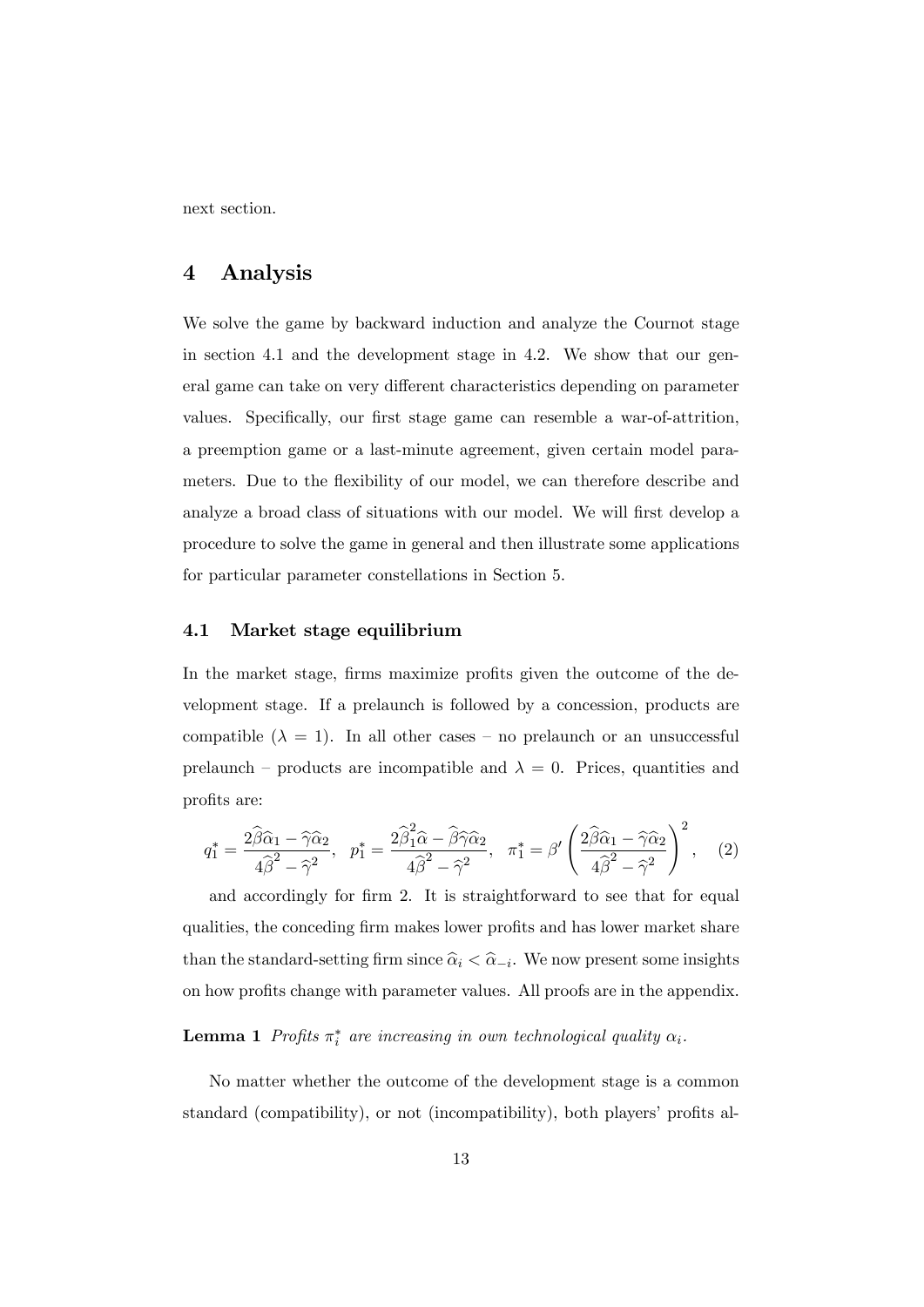ways benefit from higher quality. As a result, each player generally has an interest to develop her technology as far as possible. From Lemma 1 and the profit function in equation  $(2)$  it follows directly that a conceding player's profits  $\pi_i^*$  decrease in her adaptation costs  $m_i$ , while profits for a standardsetting firm  $\pi_j^*$  increase in adaptation costs  $m_i$ . This is intuitive: The higher the cost of adapting to another firms' technology, the lower profits and the less attractive is standardization. Also, player i's profits  $\pi_i$  are decreasing in the technological quality of its rival  $\alpha_j$  which can be seen by inspection of the profit functions for incompatibility and compatibility. Note that a oneunit increase in the rival's quality lowers  $i$ 's profits by less than a one-unit increase in *i*'s own quality since  $2\beta > \gamma$ . Each player therefore generally proÖts from competing against a weaker rival. Additionally, if both players have equal development speed in the development stage this also implies that  $i$ 's profits decrease by less per period of the rival's development time than they increase in own development time. Ceteris paribus therefore, this gives players an incentive to have both players continue until the deadline.

**Proposition 1** Player i's profits  $\pi_i^*$  are decreasing in  $\gamma$  if  $\frac{\alpha_i}{\alpha_j} < \frac{4\hat{\beta}^2 + \hat{\gamma}^2}{4\hat{\beta}\hat{\gamma}}$  $4\beta\widehat{\gamma}$ and increasing for sufficiently high  $\gamma$  if  $\frac{\alpha_i}{\alpha_j} \geq \frac{4\hat{\beta}^2 + \hat{\gamma}^2}{4\hat{\beta}\hat{\gamma}}$  $4\beta\widehat{\gamma}$ .

This Proposition is illustrated in the following graph (Figure 2), which shows  $\pi_1^*$  (assuming incompatibility) for three different ratios  $\frac{\alpha_1}{\alpha_2}$  and varying levels of  $0 \leq \gamma \leq \beta$ .

We first note that player 1's profit function has a minimum at  $\gamma_{\min} =$  $2\left(\alpha_1\widehat{\beta}-\sqrt{\alpha_1^2\widehat{\beta}^2-\alpha_2^2\widehat{\beta}^2}\right)$  $\frac{\alpha_1}{\alpha_2}$ . An increase in  $\frac{\alpha_1}{\alpha_2}$  means that player 1's quality increases relative to player 2's, which implies a lower  $\gamma_{\min}$ . There is an upper bound for  $\gamma$  since  $\gamma \leq \beta$ . Depending on the value of  $\frac{\alpha_1}{\alpha_2}$ ,  $\gamma_{\min}$  can be below or above  $\beta$ . If  $\gamma_{\min} \geq \beta$ ,  $\pi_1^*$  is strictly decreasing in  $\gamma$ . It is straightforward to show that with compatibility (incompatibility) this is always given for  $\alpha_1$  $\frac{\alpha_1}{\alpha_2} < \frac{5}{4}$  $\frac{5}{4}(1)$  – increasing substitutability between products reduces profitabil-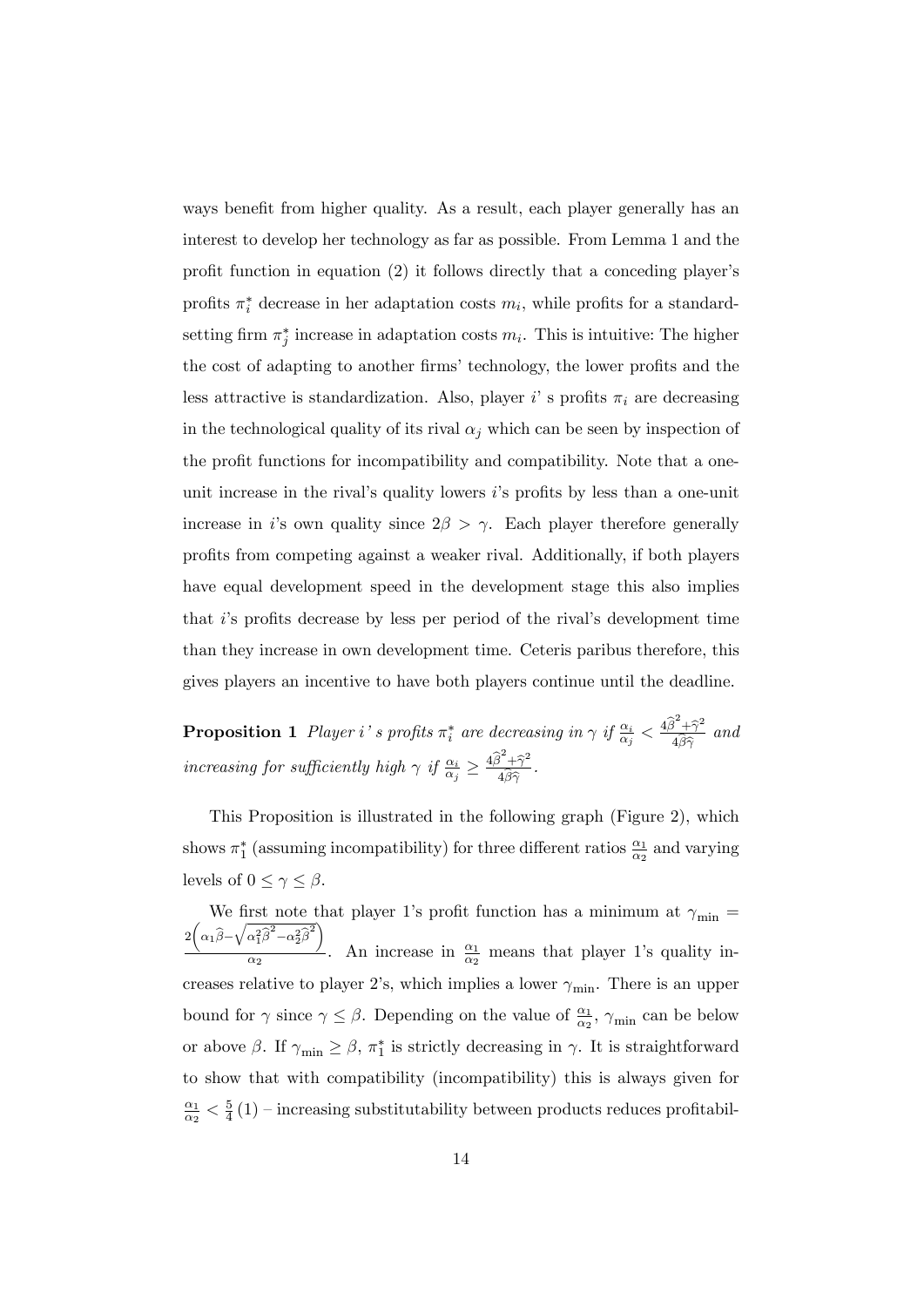

Figure 2: Profit functions for different quality ratios and degrees of substitutability.

ity. Conversely, if the quality ratio exceeds this threshold, profits may be increasing in  $\gamma$  for sufficiently high values of  $\gamma$  ( $\gamma$ )  $2\left(\alpha_1\widehat{\beta}\!-\!\sqrt{\alpha_1^2\widehat{\beta}^2\!-\!\alpha_2^2\widehat{\beta}^2}\right)$  $\frac{1}{\alpha_2}$ ), which at first appears counterintuitive. This can occur if a player has much higher quality than the rival. While increased substitutability still increases competition in the playerís home market, it also gives increased access to the weaker rival's market, thereby increasing profits. Conversely, for the weaker player the negative effects of increased substitutability dominate.

**Proposition 2** (i) With incompatibility and type-asymmetry  $(\alpha_1 \neq \alpha_2)$ , profits of the higher-quality firm increase in the strength of the network effect  $\delta$ , and profits of the lower-quality firm decrease in the strength of the network effect  $\delta$ . (ii) For incompatibility and symmetric types  $(\alpha_1 = \alpha_2)$  profits of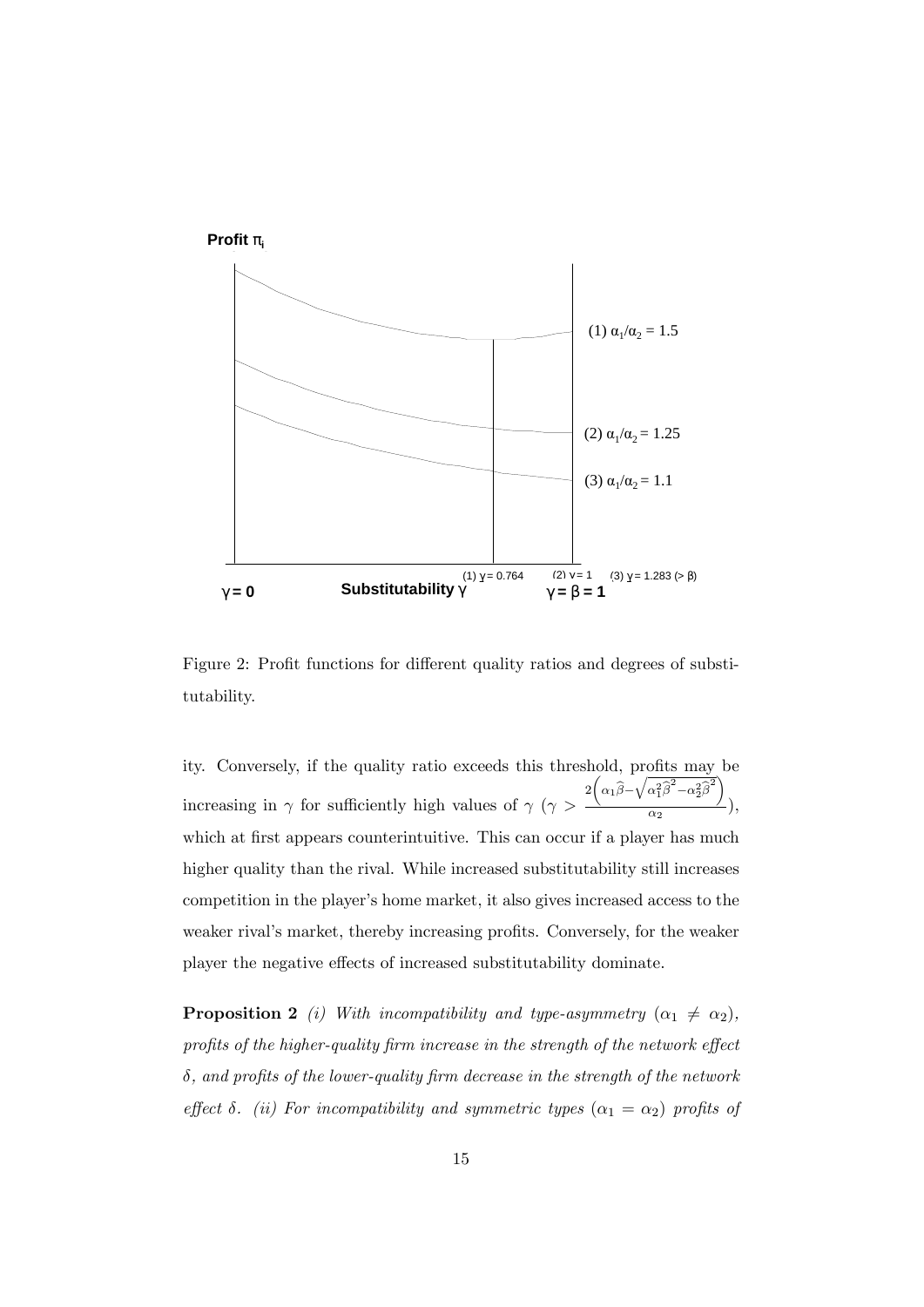both players always increase in the strength of the network effect  $\delta$ . (iii) With  $comptibility$  (prelaunch and concession), a player's profits always increase in the network effect strength  $\delta$ .

We first explain the type asymmetric case, (a). We have one player with a larger technological quality  $\alpha$ , and one with a smaller quality. Recall that technological quality  $\alpha$  also determines the size of the market for each player. Assumption (i) implies that the substitutability  $\gamma > 0$ . This means that the markets of both players have at least a small overlap. In this constellation, the customers who are in the overlap of the markets, have, with growing (market-specific!) network effects, a stronger incentive to be part of the bigger market (i.e. network), and hence are lost for the weaker player. So for the weaker player, the network effect is negative, while the stronger player gains from it because it enhances the relative attractiveness of her network. For incompatibility, case (b), the case is simpler: since the markets do not overlap, both players gain from increasing network effects within and specific to their own markets. The final case,  $(c)$ , is similar: since both player's essentially share the same market, they both gain from increasing network effects. There is only one joint network, so that both players always profit to the same extent from an increase in the strength of the network effect which applies to their joint network.

Having derived profit functions for the two scenarios, we can now go to the first stage of the game and identify conditions for a successful prelaunch in terms of the market parameters in the second stage.

#### 4.2 Development stage equilibrium

Abstracting from timing for the moment, three different outcomes of the developing stage seem possible:  $(i)$  one of the players undertakes a prelaunch and the rival does not concede,  $(ii)$  one of the players prelaunches and the rival concedes at some point prior to the conference, *(iii)* nothing happens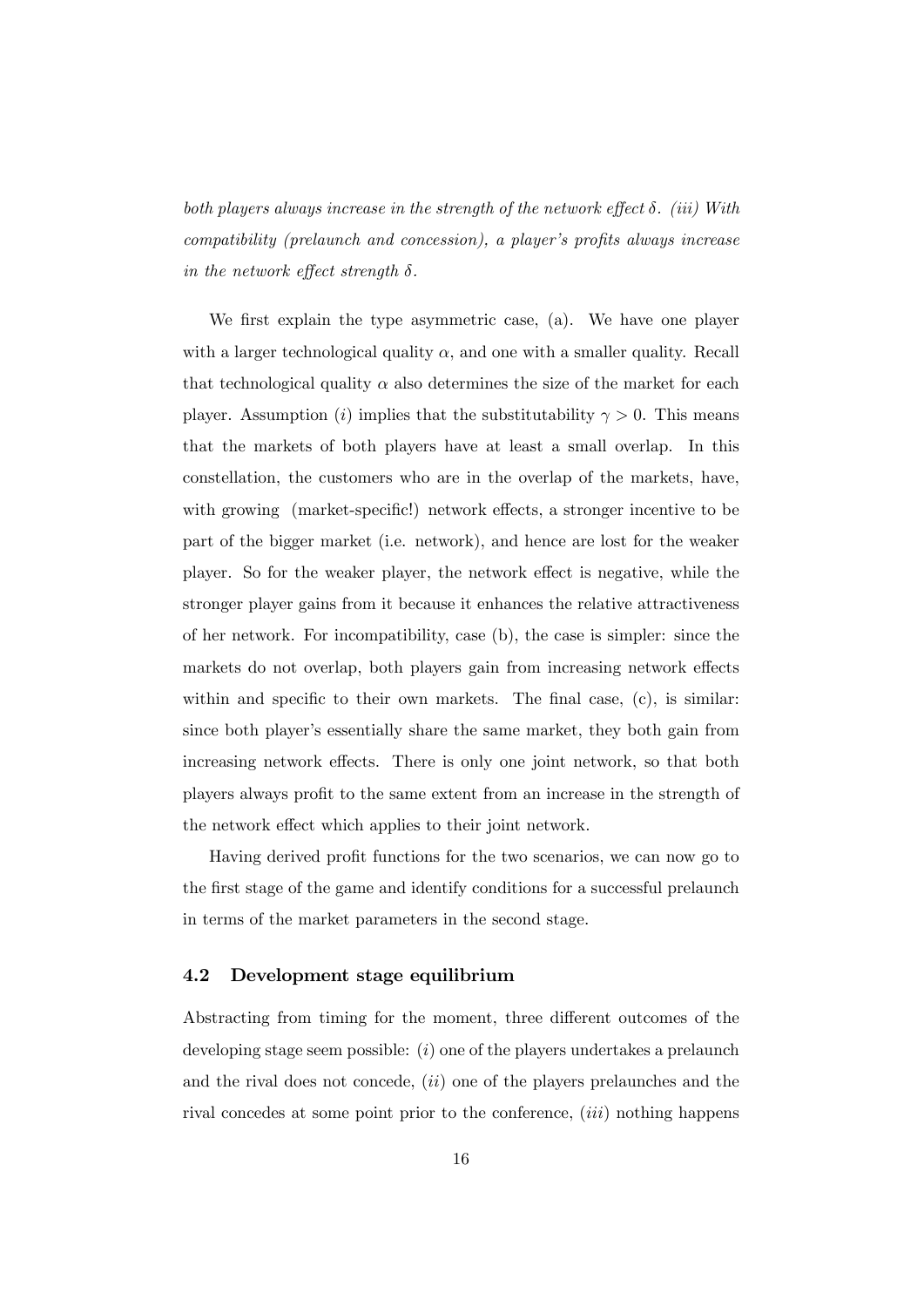and both players keep developing until  $T$ . If a prelaunch occurs, we are also interested in who acts as a prelauncher in equilibrium. We now analyze the conditions under which each outcome emerges in equilibrium and identify which player prelaunches and/or concedes  $-$  if at all. We first eliminate some dominated strategies: prelaunching before  $T$  after the other player has prelaunched is dominated by either staying in until  $T$  or conceding. This means that we will only see one prelaunch in the game, and concession will take place, if at all, at the latest possible time. This gives the following two results:

Lemma 2 If a player concedes to a prelaunch she always does so at the latest possible concession time.

Consider a firm that is faced with a prelaunch by its rival some time before the deadline. The firm's decision proceeds in two steps: first, the firm has to determine which concession time would maximize concession profits. This maximum concession payoff is then compared to the payoffs from staying in. Following Lemma 1, concession payoffs are maximized at T. So if concession takes place at all, it will be at the latest possible time  $\overline{\phantom{a}}$ even if it occurs in response to a much earlier prelaunch.

Lemma 3 With increasing technological quality, only prelaunches that would trigger concession will be undertaken in equilibrium. Undertaking an unsuccessful prelaunch is dominated by staying in until T.

The intution behind this Lemma is straightforward: prelaunch ends one's technological progress. This can only be worthwhile doing if there is a gain in return: concession on the part of the rival and resulting benefits (from a joint network) for both players in case of a successful prelaunch (i.e. one that triggers concession), and the improved competitive position arising from the rival's adaptation costs. These gains disappear if the prelaunch is unsuccessful. We can thus reduce the number of possible outcomes from three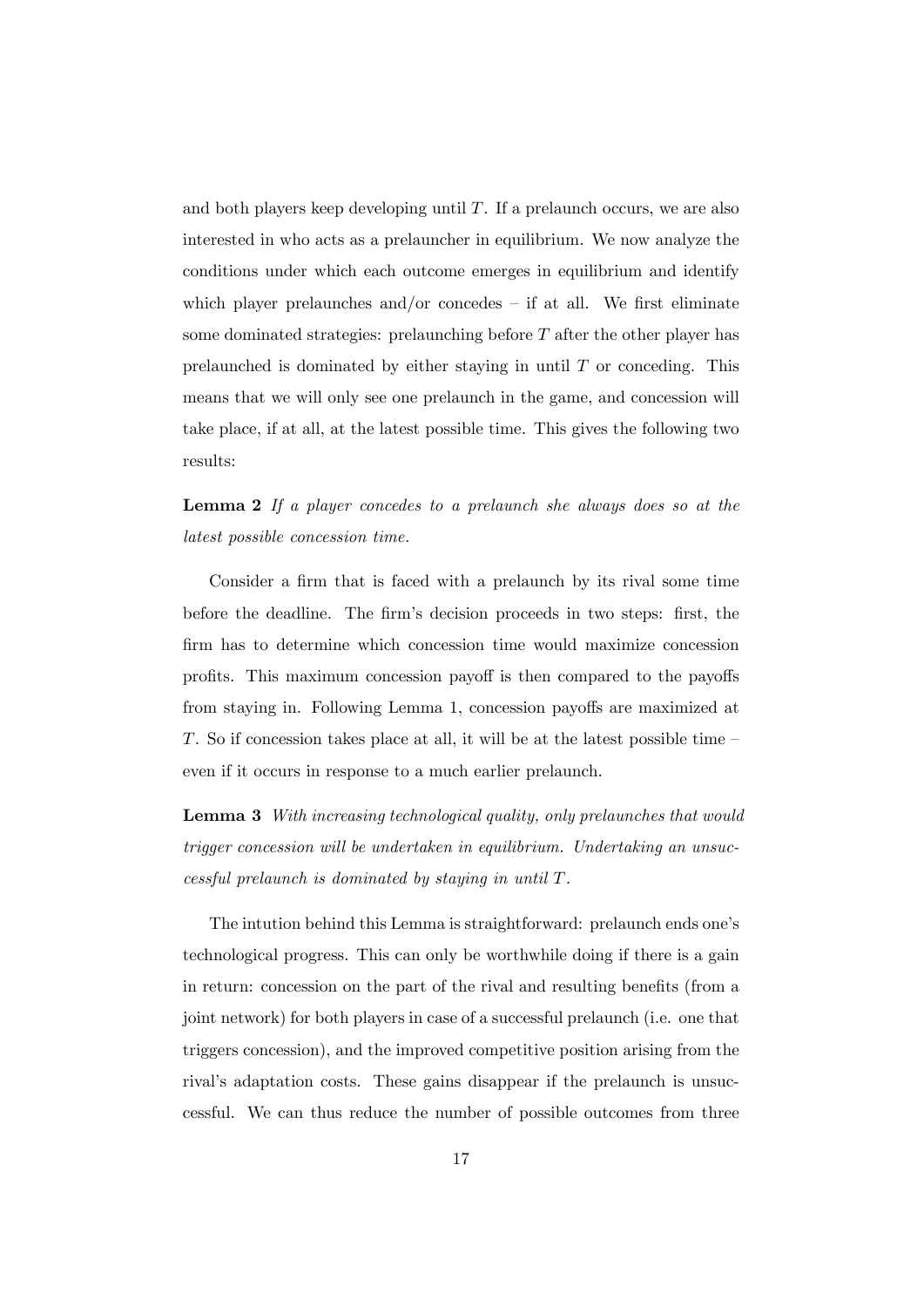to two, since no unsuccessful prelaunches take place, eliminating possibility (*i*). Following Lemma 2, we can also characterize outcome  $(ii)$  – a prelaunch followed by concession: even if a prelaunch takes places much earlier, concession will be at the latest possible time. With these results, we now proceed to analyze the development stage equilibria.

#### 4.2.1 Timing conditions

To analyze players' equilibrium strategies and the outcomes they yield, we calculate three times for each player (labeled "timing conditions"):  $(i)$  the first time  $\tau_i^{CC}$  when a prelaunch by the rival would trigger concession by a player (player *i*'s *concession condition*  $(CC_i)$ ), (*ii*) the first time  $\tau_i^{PC}$ when a player would rather (successfully) prelaunch than simply stay in (player *i*'s *prelaunch condition*  $(PC_i)$ ), and (*iii*) the first time  $\tau_i^{WPC}$  when a player would prefer to prelaunch rather than concede in response to a rival's prelaunch (player i's weak prelaunch condition  $(WPC_i)$ ). Overall, no player *i* will want to prelaunch before times  $\tau_i^{PC}$  and  $\tau_i^{WPC}$ , and no player will prelaunch before for the opponent j's  $\tau_j^{CC}$  is reached. As soon as all conditions are fulfilled, player  $i$  would like to prelaunch.

Concession Condition (CC) Suppose the rival has just undertaken a prelaunch. Following Lemma 3, player  $i$  faces the choice between conceding and staying in. Player  $i$ 's concession condition is defined by the earliest time t, denoted as  $\tau_i^{CC}$ , at which player i would concede if there was a prelaunch at time  $\tau_i^{CC}$ . In other words, we compare  $\pi_i^C(T)$  – the payoff from conceding at T (see Lemma 2) – and  $\pi_i^S(T)$  – the profits from staying in (and not conceding) until T. From  $\pi_i^C(T) \geq \pi_i^S(T)$  we obtain:

$$
\frac{2\widehat{\beta}\left(\overline{\alpha}_{i}-m_{i}\right)-\widehat{\gamma}\left(\alpha_{j}\left(\tau_{i}^{CC}\right)\right)}{4\widehat{\beta}-\widehat{\gamma}^{2}} \geq \frac{2\widehat{\beta}\overline{\alpha}_{i}-\gamma\left(\alpha_{j}\left(\tau_{i}^{CC}\right)\right)}{4\widehat{\beta}^{2}-\gamma^{2}}, \text{ or}
$$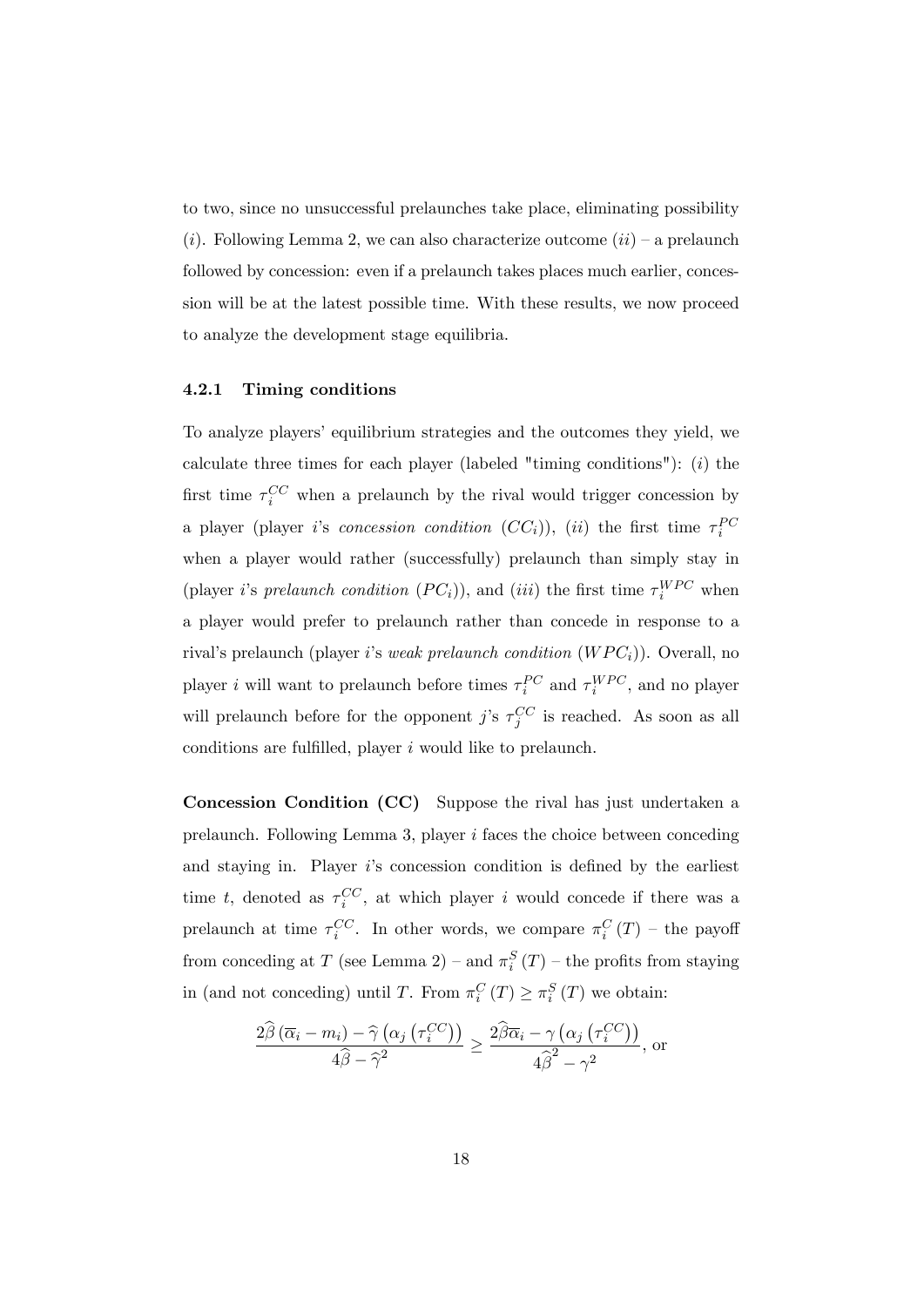$$
t \ge \tau_i^{CC} = \alpha_j^{-1} \left( \frac{2\widehat{\beta} \left( \overline{\alpha}_i \delta \left( 2\gamma - \delta \right) + \left( 4\widehat{\beta}^2 - \gamma^2 \right) m_i \right)}{\delta \left( 4\widehat{\beta}^2 - \delta \gamma + \gamma^2 \right)} \right)
$$
(3)

Prelaunch Condition (PC) Suppose no prelaunch has taken place at time  $t$ , so that player  $i$  can either prelaunch or stay in. Analogous to the CC, player is prelaunch condition is determined by the earliest time  $t$ , denoted as  $\tau_i^{PC}$ , at which player i would prefer prelaunching to staying in until T, i.e.  $\pi_i^P(\tau_i^{PC}) \geq \pi_i^S(T)^{15}$  We find:

$$
\frac{2\hat{\beta}\alpha_{i}\left(\tau_{i}^{PC}\right)-\hat{\gamma}\left(\overline{\alpha}_{j}-m_{j}\right)}{4\hat{\beta}^{2}-\gamma^{2}} \geq \frac{2\hat{\beta}\overline{\alpha}_{i}-\gamma\left(\overline{\alpha}_{j}\right)}{4\hat{\beta}^{2}-\gamma^{2}} \text{ or}
$$
\n
$$
t \geq \tau_{i}^{PC} = \alpha_{i}^{-1} \left(\frac{\hat{\gamma}\left(\overline{\alpha}_{j}-m_{j}\right)}{2\hat{\beta}} + \frac{\left(4\hat{\beta}^{2}-\hat{\gamma}^{2}\right)}{2\hat{\beta}} \frac{2\hat{\beta}\overline{\alpha}_{i}-\gamma\overline{\alpha}_{j}}{4\hat{\beta}^{2}-\gamma^{2}}\right) \tag{4}
$$

Weak Prelaunch Condition (WPC) The  $WPC$  captures a player's preference of prelaunching over conceding. For each time  $t$ , given that the rival has not yet undertaken a prelaunch, player 1 faces the hypothetical choice between prelaunching and conceding to a prelaunch which could happen at this time  $t$ . We define player is weak prelaunch condition by identifying the earliest time t, denoted as  $\tau_i^{WPC}$ , at which player i would prefer prelaunching over conceding (at the latest possible time  $T$ ) in response to a rival's prelaunch at this time t. Comparing  $\pi_i^P(\tau_i^{WPC})$  and  $\pi_i^C(T)$ , we obtain (a derivation can be found in the Appendix):

$$
\frac{2\widehat{\beta}\alpha_i \left(\tau_i^{WPC}\right) - \widehat{\gamma}\left(\overline{\alpha}_j - m_j\right)}{4\widehat{\beta}^2 - \widehat{\gamma}^2} \ge \frac{2\widehat{\beta}\left(\overline{\alpha}_i - m_i\right) - \widehat{\gamma}\left(\alpha_j \left(\tau_i^{WPC}\right)\right)}{4\widehat{\beta}^2 - \widehat{\gamma}^2} \text{ or }
$$

 $15$ Since the other player has not yet undertaken a prelaunch, concession is not an option. From Lemma 3 we know that only prelaunches that trigger concession will take place, so we need only care about the profit function for such prelaunches. Consequently, in deriving an equilibrium we look simultaneously at the players' prelaunch and concession conditions, since it may be that  $\tau_i^{PC} < \tau_j^{CC}$ , since both the prelaunch condition for i and the concession condition for j have to be fulfilled for  $i$  to prelaunch successfully.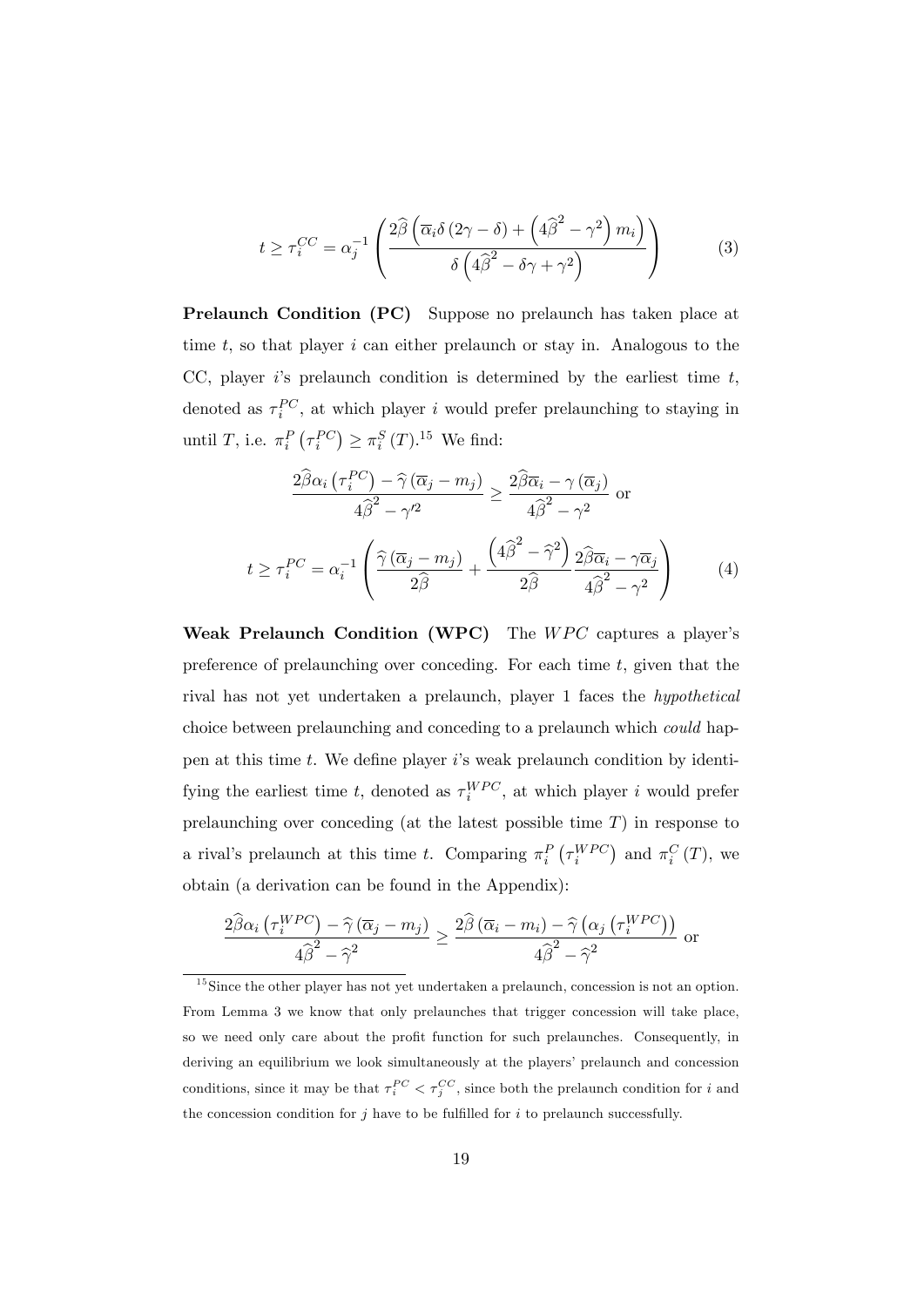$$
t \geq \tau_i^{WPC} = f(t)^{-1} \left( \frac{2\beta'}{\gamma'} (\overline{\alpha}_i - m_i) + (\overline{\alpha}_j - m_j) \right), \quad (5)
$$
  
where  $f(t) = \alpha_j \left( \tau_i^{WPC} \right) + \frac{2\widehat{\beta}}{\widehat{\gamma}} \alpha_i \left( \tau_i^{WPC} \right)$ 

Depending on which of these conditions are met, we can identify a number of different equilibrium constellations ("game classes").

#### 4.2.2 Game-class dependent equilibria

Having ruled out unsuccessful prelaunches, we classify our equilibria by their outcomes.<sup>16</sup> Either no prelaunch takes place, there is a coordination failure, or there is a (smooth and successful) prelaunch. To see if all sensible time orderings  $\left(\tau_i^{CC}, \tau_i^{PC}, \tau_i^{WPC}, \tau_j^{CC}, \tau_j^{PC}, \tau_j^{WPC}\right)$  can be mapped into one of these outcomes, we first rule out impossible orderings<sup>17</sup> and then consider all permutations of orderings. We find that all permutations can be mapped into "no action" games and prelaunch games with a prelaunch either considerably before the deadline or last-minute. We characterize the prelaunch games in more detail – not all games carry a preemption motive as one might expect, and we thus highlight the underlying tradeoffs in a situation with technological progress, network effect and adaptation costs.

Class 1: "No action" games For none of the players, the conditions necessary for a successful prelaunch (i.e.  $t \ge \max \left[ \tau_i^{PC}, \tau_j^{CC} \right]$  $\big]$  are ever fulfilled prior to the deadline. For "no action" games, the equilibrium strategies are never to prelaunch and to concede iff  $\tau_i^{CC} \le t \le T$ . "No action" equilibria

<sup>&</sup>lt;sup>16</sup>Prior to analyzing our game classes, we convert our times  $\tau_i^{CC}$  etc. to discrete time. Note that therefore two times may coincide in discrete time even if they would in continuous time. In fact, coincidence of times depends on the number of rounds  $N$  and by increasing  $N$  we can always recover the continuous-time case.

<sup>&</sup>lt;sup>17</sup>For example,  $\tau_i^{CC}, \tau_i^{WPC} < T$  and  $\tau_i^{PC} > T$  is not possible since  $t > \tau_i^{CC}$  implies  $\pi_i^C(T) > \pi_i^S(T)$  and  $t > \tau_i^{WPC}$  implies  $\pi_i^P(\tau_i^{WPC}) > \pi_i^C(T)$ , from which it follows that  $\pi_i^P\left(\tau_i^{WPC}\right) > \pi_i^S\left(T\right)$  so that  $\tau_i^{PC} < T$ .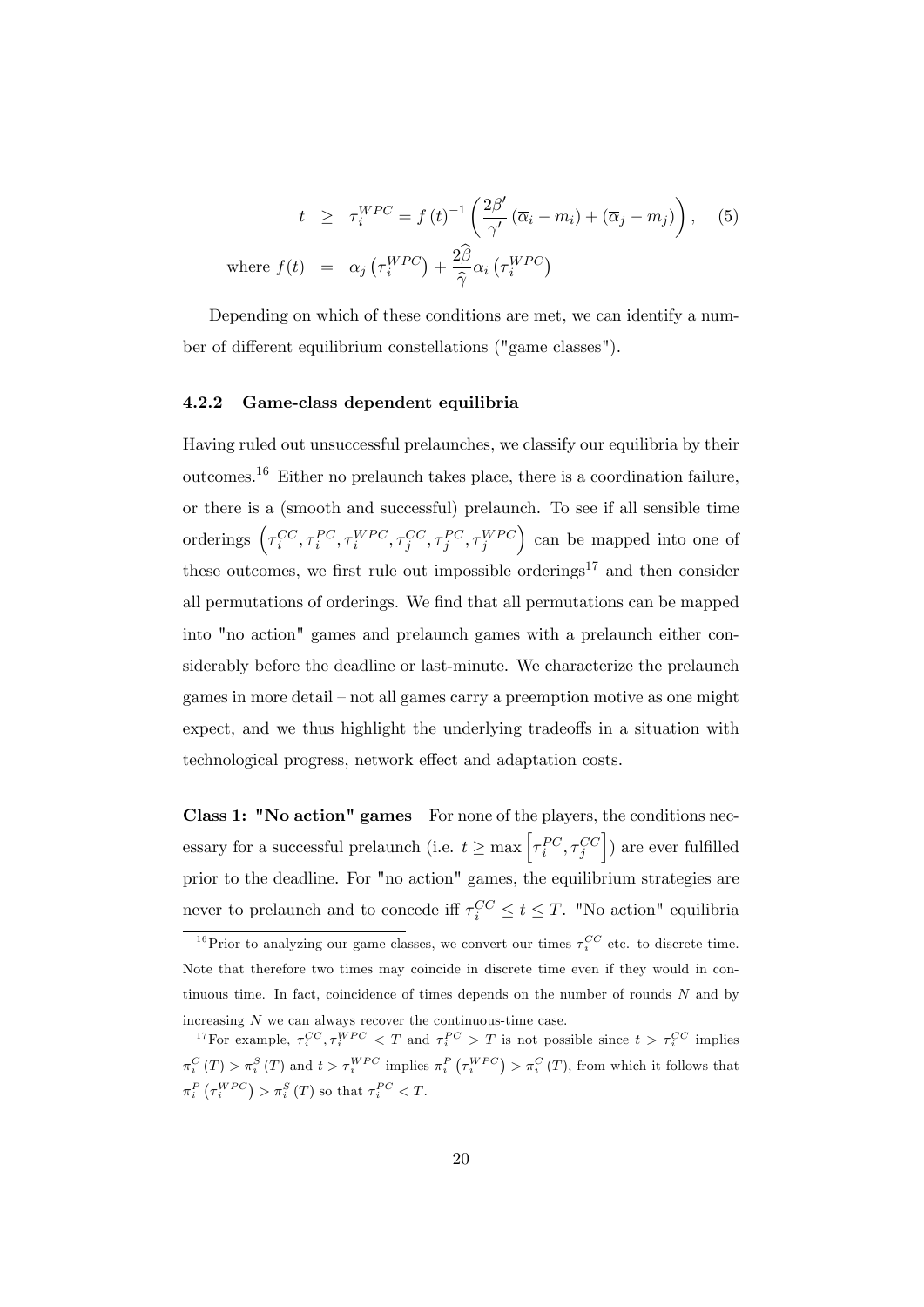will emerge if the benefits from standardization are relatively low compared to the cost of conceding, i.e. for low values of  $\delta$  and high values of  $m_i$ . We summarize this case in the following proposition.

Proposition 3 If no player could successfully prelaunch, both players will enter a standards battle in the market stage.

Class 2: Preemption games If all three conditions for a successful prelaunch hold for both players (i.e. max  $\left\{ \tau_{i}^{PC},\tau_{i}^{WPC},\tau_{j}^{CC} \right\}$  $\Big\}$ , max  $\Big\{ \tau_j^{PC}, \tau_j^{WPC}, \tau_i^{CC}$ o  $\geq$  $t \leq T$ ), players will try and preempt each other: Both players prefer prelaunching to conceding (since  $t \geq \tau_i^{PC}$ ), but they would concede if the other player did prelaunch before (since  $t \geq \tau_i^{CC}$ ).

There are two scenarios we have to consider:  $(i)$  if the conditions are met for one player before they are met for the other, the identity of the prelauncher is well-defined. Suppose that  $\max \left\{ \tau_i^{PC}, \tau_i^{WPC}, \tau_j^{CC} \right\}$  $\Big\} < t <$  $\max\left\{\tau_j^{PC}, \tau_j^{WPC}, \tau_i^{CC}\right\}$  $\}$ . The equilibrium strategy for the player *i* is to prelaunch before  $\max \Big\{ {\tau_j^{PC}, \tau_j^{WPC}, \tau_i^{CC}}$  $\}$ , but as late as possible following Lemma 1. If j prelaunches at any t with  $t > \tau_i^{CC}$ , concede at T. Otherwise, stay in until  $T$ . Player j's equilibrium strategy is to prelaunch at  $\max\left\{\tau_j^{PC}, \tau_j^{WPC}, \tau_i^{CC}\right\}$  $\}$  if i has not prelaunched. If i has prelaunched at any t with  $t > \tau_j^{CC}$ , concede at T. Otherwise, stay in until T. In equilibrium therefore, player i will prelaunch just before all conditions are met for player j. (ii) if  $\max\left\{\tau_i^{PC}, \tau_i^{WPC}, \tau_j^{CC}\right\}$  $\Big\} = \max \Big\{ \tau_j^{PC}, \tau_j^{WPC}, \tau_i^{CC}$  $\}$ both players will want to prelaunch at the same time. We find a mixedstrategy equilibrium in which each player prelaunches with probability  $p_i^t$ in each round t. Note that while  $\pi_i^{P,N-1}$  refers to player i's payoff from prelaunching in round  $N-1$ ,  $\pi_i^{C,N-1}$  refers to player i's payoff from conceding in round  $N$  in response to a prelaunch by the other player in round  $N-1$ . In the last round in which players could concede, i.e. in N, if one player has undertaken a prelaunch in a previous round, the other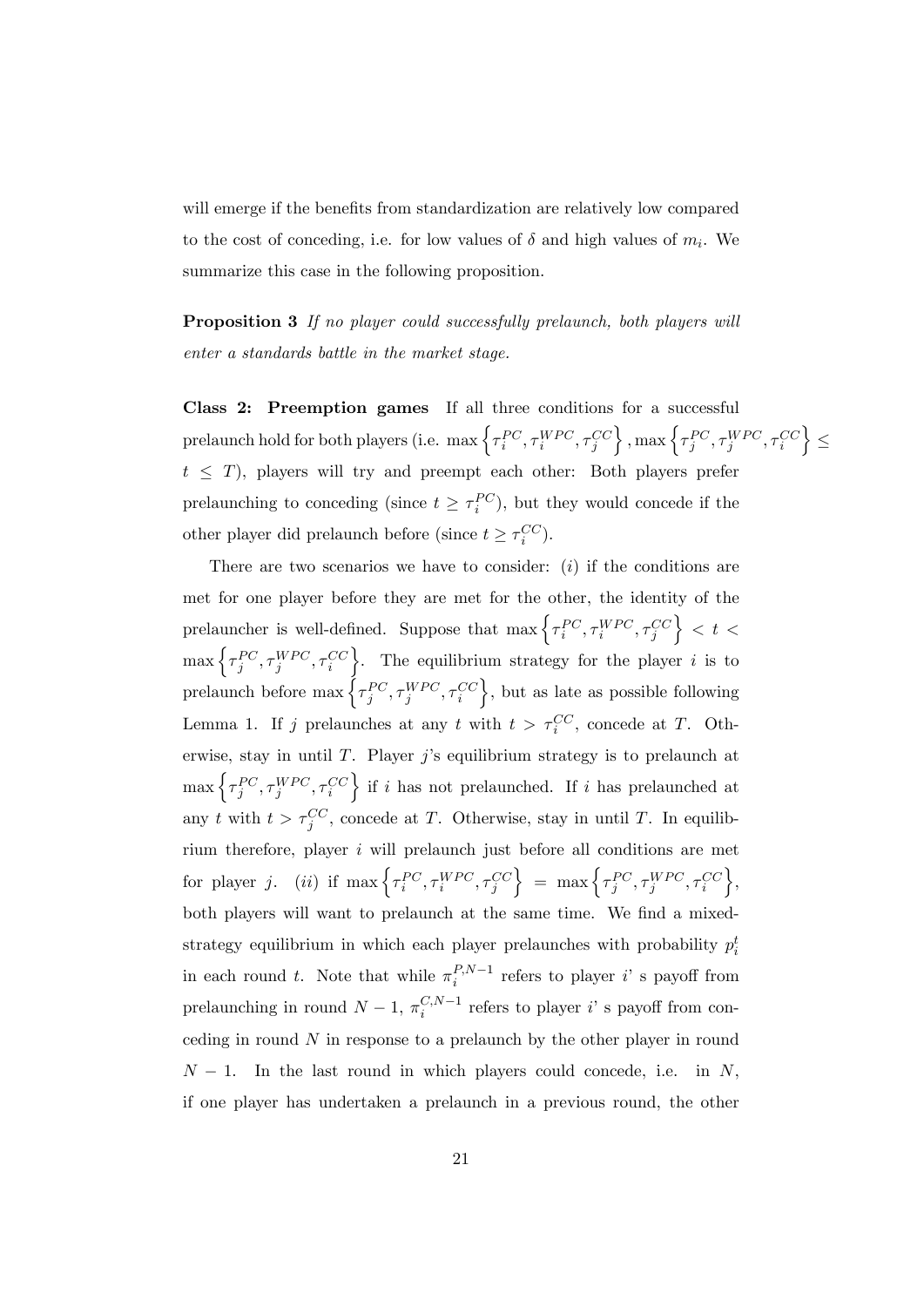player will concede with probability 1. If no player has prelaunched prior to this round, both players stay in. In the last round in which players could prelaunch, i.e. in round  $N-1$ , player i prelaunches with probability  $p_i^{N-1} = \frac{\pi_j^{P,N-1} - \pi_j^S}{\frac{1}{2}\pi_j^{P,N-1} + \frac{1}{2}\pi_j^{C,N-1} - \pi_j^S}$  and stays in until the next and final round with probability  $1 - p_i^{N-1}$  (where she either concedes if the other player has prelaunched in round  $N-1$ , or stays in otherwise). Player j's probabilities are formed accordingly. In all previous rounds t with  $1 \le t \le N - 2$ , player *i* prelaunches with probability  $p_i^t = \frac{\pi_j^{P,t} - E(\pi_j^{t+1})}{\frac{1}{\pi_j^{P,t} + \frac{1}{\pi_j^{C,t} - E(\pi_j^{t+1})}}$  $\frac{\pi_j - E(\pi_j)}{\frac{1}{2}\pi_j^{P,t} + \frac{1}{2}\pi_j^{C,t} - E(\pi_j^{t+1})}, \text{ where } E(\pi_j^{t+1}) =$  $(1-p_i^{t+1})p_j^{t+1}\pi_j^{P,t+1}+p_i^{t+1}(1-p_j^{t+1})\pi_j^{C,t+1}+p_i^{t+1}p_j^{t+1}$  $\left(\frac{\pi_j^{P,t}+\pi_j^{C,t}}{2}\right)$  $\setminus$  $+E(\pi_j^{t+2})$ is the expected payoff of player j in round  $t + 1$  given that no player has undertaken a prelaunch before that. In addition to this mixed strategy equilibrium, there are also two subgame perfect pure strategy Nash equilibria, in which player  $i$  always prelaunches at the first possible time given no prior prelaunch  $(\tau_j^{CC})$ , and concedes at the latest possible time otherwise. The other player concedes at the latest possible time in response to a prelaunch at  $\tau_j^{CC}$ , and prelaunches at the next possible time  $(\tau_j^{CC} + 1)$  if no prelaunch takes place at  $\tau_j^{CC}$ .

Proposition 4 If both players prefer conceding over a standards battle, but both prefer prelaunching over conceding, a preemption game follows. If one player can prelaunch before the other, this player will prelaunch just before the later prelauncher would.

Class 3: Late prelaunch games If only one player's conditions for a successful prelaunch are met, this player can choose the optimal time to prelaunch without any threat of being preempted. The conditions for this scenario to obtain are max  $\left\{\tau_i^{PC}, \tau_i^{WPC}, \tau_j^{CC}\right\}$  $\Big\} \leq T \leq \max \Big\{ \tau^{PC}_j, \tau^{WPC}_j, \tau^{CC}_i$ o . The pure strategy equilibrium is that player  $i$  will prelaunch at the latest possible prelaunch time, and player  $j$  will concede at the latest possible concession time T. This class can also emerge if  $\left[\tau_i^{PC}, \tau_j^{CC}\right]$  $\Big] \leq T$ , but no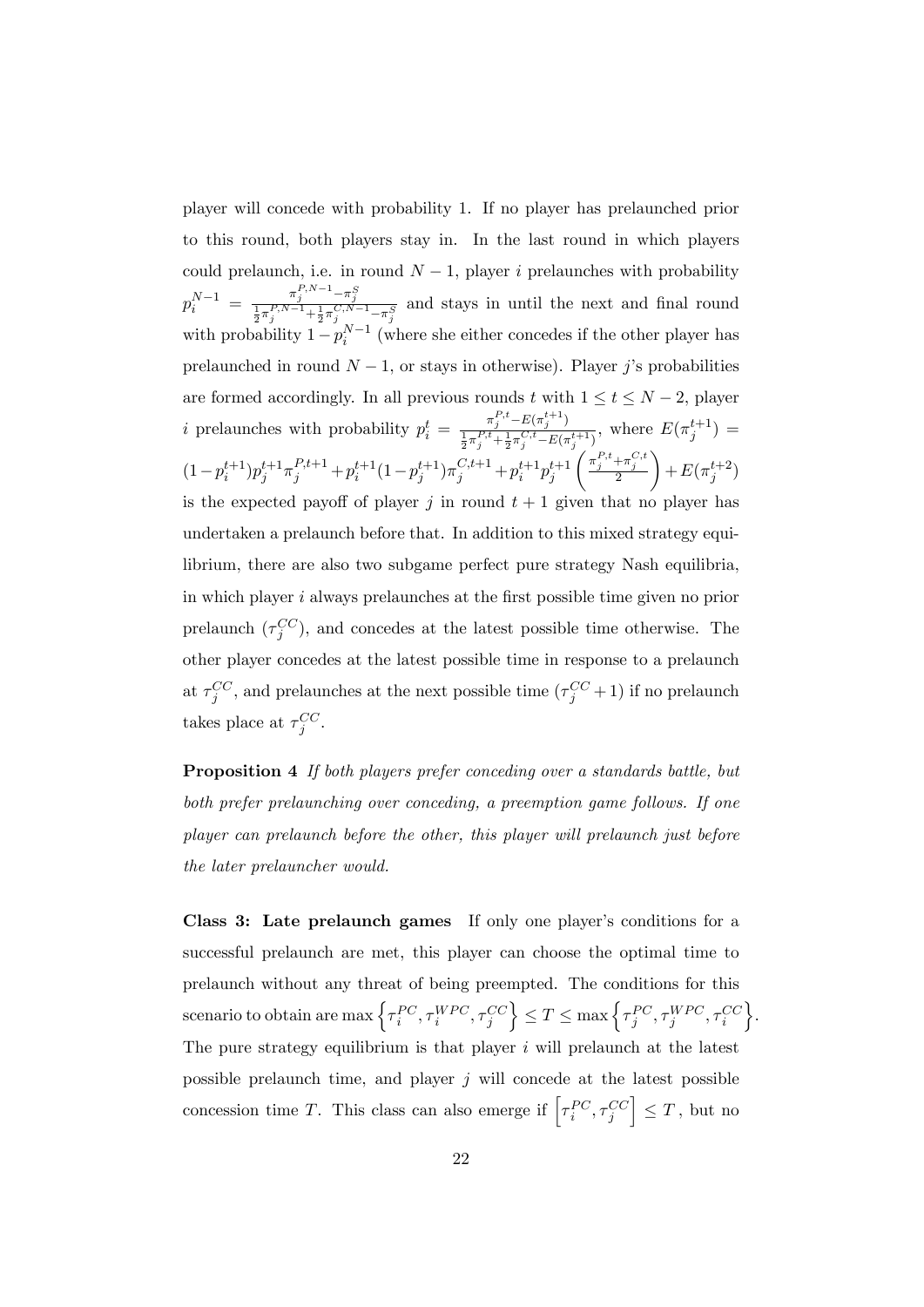other conditions are met before  $T$ . In this case, player i would prelaunch and player  $j$  would follow, although player  $i$  would prefer to concede herself (since  $T < \tau_i^{WPC}$  implies that profits from concession to a prelaunch at  $T-1$ are higher than profits from prelaunching at  $T-1$ ). Nevertheless, since  $PC_i$ states that prelaunching successfully yields higher profits than a standards battle in the market stage, a prelaunch will take place at the latest possible time, round  $N-1$ , where N is the last round of the game.

## Proposition 5 If only one player can successfully prelaunch, a prelaunch (by this player) will take place at the latest possible time before the deadline.

Class 4: War of attrition games If both players prefer a successful prelaunch to a standards battle in the market at some point in the game (i.e.  $\left[\tau_i^{PC}, \tau_i^{CC}, \tau_j^{PC}, \tau_j^{CC}\right]$  $\vert \leq T$ ), but both players would prefer conceding to prelaunching themselves (i.e.  $\left[\tau_i^{WPC}, \tau_j^{WPC}\right]$  $\vert$  > T), the game becomes a war of attrition. Similar to the preemption game (Class 2), both players will prelaunch with a certain probability (derived in the same way as the prelaunch probabilities in the preemption game, see the Appendix) starting from the time when a prelaunch would be successful and preferred over a standards battle. The main difference to the preemption game is that both players would rather develop until the end and let the other player prelaunch. This is likely to occur if the opportunity cost of prelaunching is relatively high  $\overline{\phantom{a}}$  for example if the speed of technological development is high and the distance between rounds is large  $-\text{ and the cost of proceeding is comparably}$ low – because the loss in competitiveness  $(m_i)$  is small. Note that if only one player would prelaunch  $(\left[\tau_i^{PC},\tau_j^{CC}\right]$  $\Big] \leq T < \tau_j^{PC}$ ), the prelaunching player would do so at the latest possible time, but the conceding player would still make higher profits. In addition to the mixed-strategy Nash equilibrium described above, we can also find two pure-strategy equilibria, in which player i (or j) always prelaunches at the latest possible time (round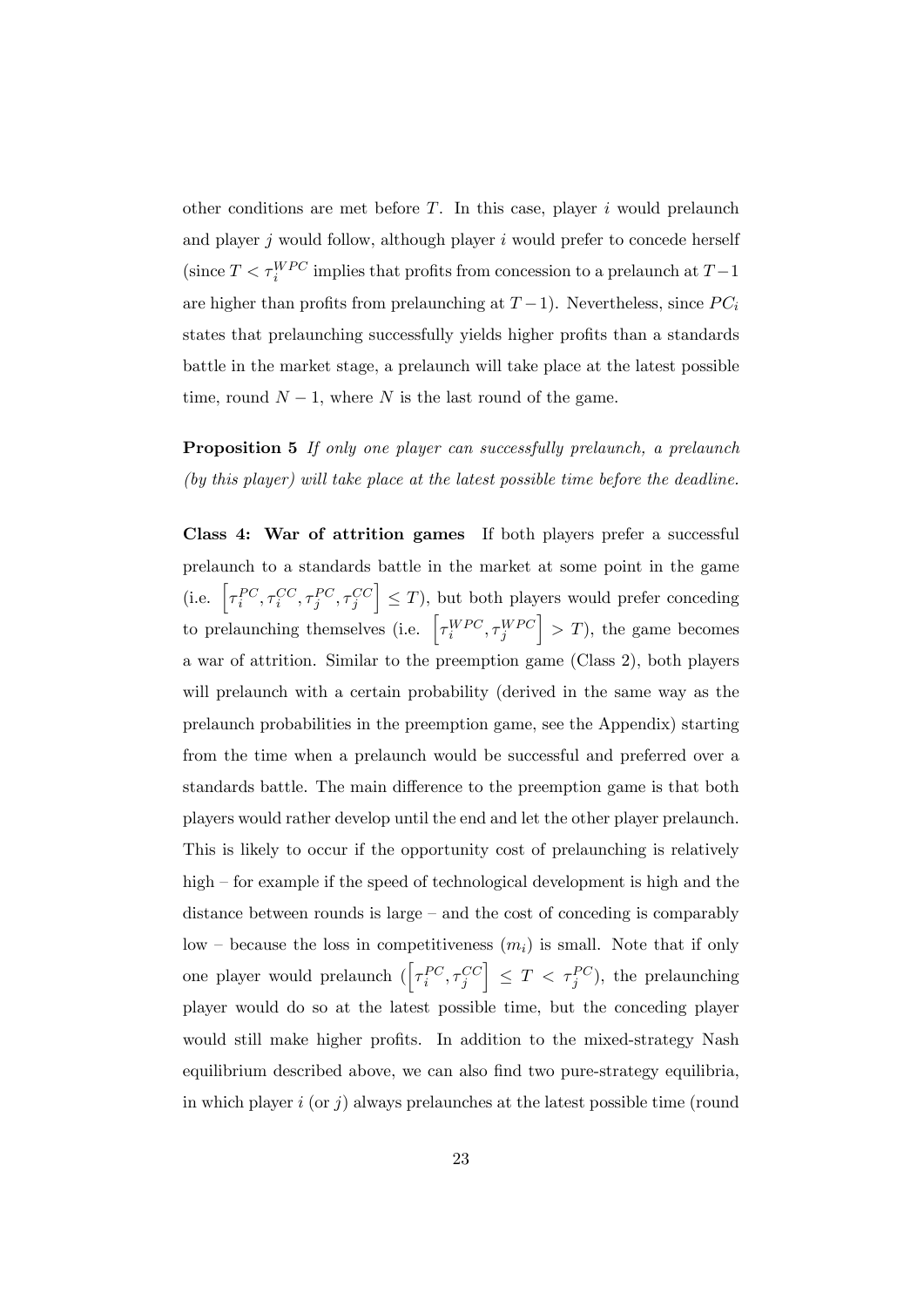$(N-1)$  and the other player concedes immediately thereafter (round N). We summarize this class in the following proposition.

Proposition 6 If players prefer conceding and developing their technology as far as possible to prelaunching, a war of attrition will emerge, with a prelaunch taking place with increasing likelihood as the deadline approaches.

To summarize, our model can generate a range of different behaviour and outcomes given the times the respective conditions for prelaunch and concessions are fulfilled. In particular, depending on the opportunity cost of prelaunching in terms of technological progress and the cost of conceding, we obtain either a preemption game where inefficiencies arise because technologies are prelaunched at a time when there is still significant technological progress to be made, or a war of attrition where both players attempt to delay their prelaunch, hoping that their rival will prelaunch in the meantime.<sup>18</sup> If players are significantly different in their respective payoffs, only one firm may be able to prelaunch successfully, in which case prelaunch and concession take place at the latest possible time (last-minute standardization). Finally, if none of the players would concede following a prelaunch, a standards battle in the market is inevitable. This typology can be used to classify specific cases into these regimes and make some inferences about the respective payoffs from prelaunching, conceding and waging a standards battle.

#### 4.2.3 The Development of the Compact Disc

An introduction to the case.<sup>19</sup> By the late 1970's, analog audio playback technologies had reached their technological limits. Recognizing analog's inherent limitations, nearly all major (and some minor) consumer electronics manufacturers were committed to research and development in

 $18$ This is similar to the penguin effect described by Besen and Farrell (1994).

 $19$  For a detailed overview see Gamharter and Kretschmer (2004), or Dai (1996).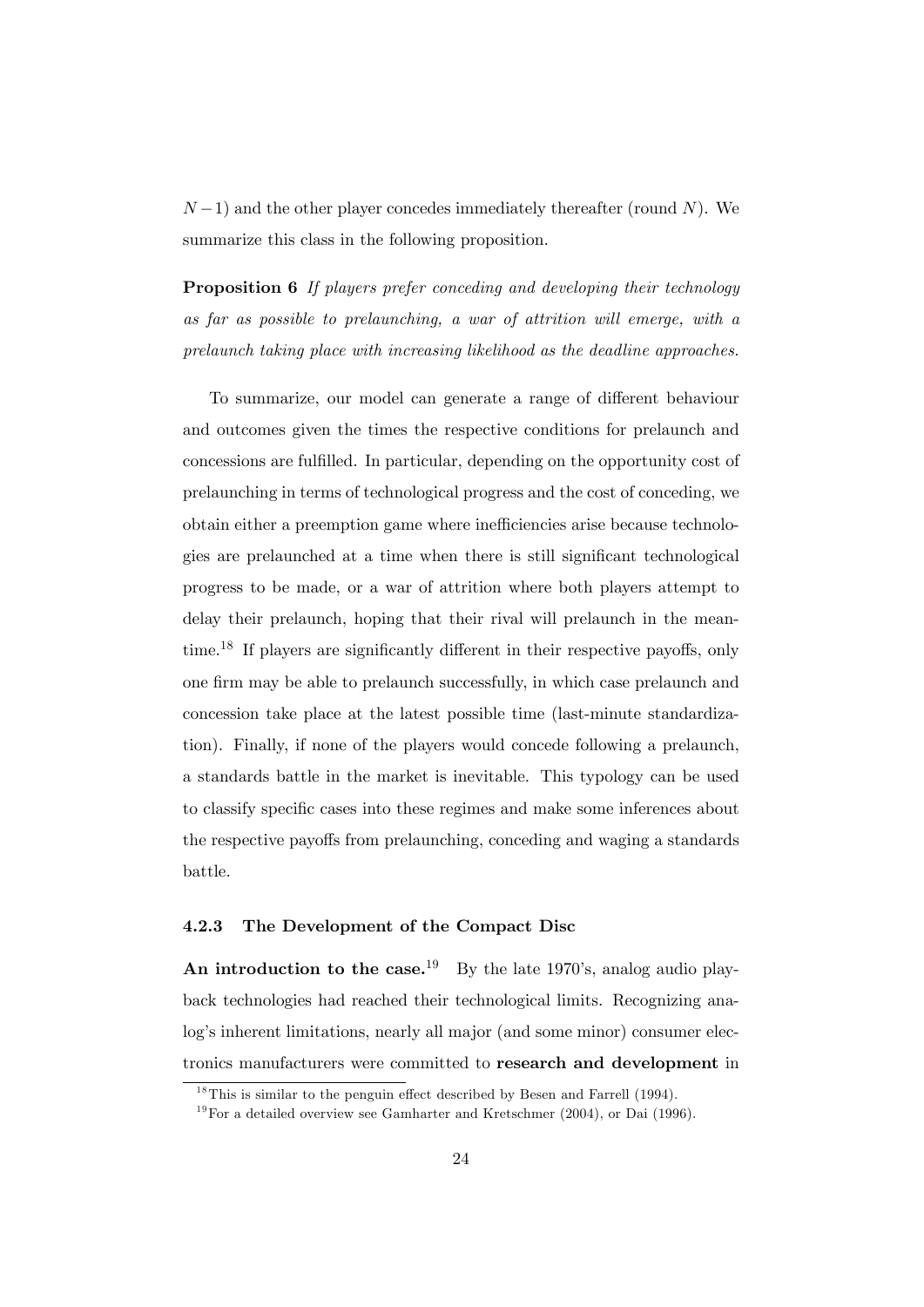search of a new audio playback technology in the late 1960s and 1970s. Among the main players were Philips N.V. from the Netherlands, Sony Corporation (Japan), The Victor Company of Japan Ltd. (JVC) and its parent Örm Matsushita, as well as Telefunken/Decca (German Teledec). RCA (USA) and Thompson (France) were also involved in the development of an enhanced audio format. The players pursued different technological trajectories: Telefunken worked on a mechanical system ("Mini Disc"). JVC's system ("Audio High Density") was based on magnetic scanning. Philips developed an optical disc system based on an early prototype of the (digital) VideoDisc. Philips announced its first digital Compact Disc Audio System, a 110mm optical disc, in May 1978. Sony was also experimenting with a digital optical system. There was a strong belief in the industry from the outset that, given the large installed base of the two incumbent formats, vinyl and cassette tapes, joint efforts would be required in order to assert any new audio playback format. In 1983, 915 in 1000 UK households owned record and/or tape playback equipment (BPI Yearbook 1992). In particular therefore, getting the new technology adopted in the crucial popular music segment was a major source of concern (McGahan, 1993). In addition, the experience from recent standards battles on consumer electronics was still fresh. Sony, for instance, had just lost out with its Betamax technology to JVCís VHS system. Against this background, and in recognition of the complementarity of their particular (technological and market-based) strengths, Philips and Sony  $(P/S)$  finally teamed up in 1979 to jointly develop a technical standard for digital audio playback. They were to remain competitors in the product market, however. The two firms already had a history of cooperation, and by teaming up each eliminated a formidable competitor (McGahan, 1993; Besen and Farrell, 1994). Moreover, both had a presence in the music industry, whose support for the new technology was essential: without sufficient music available on CD, end consumers would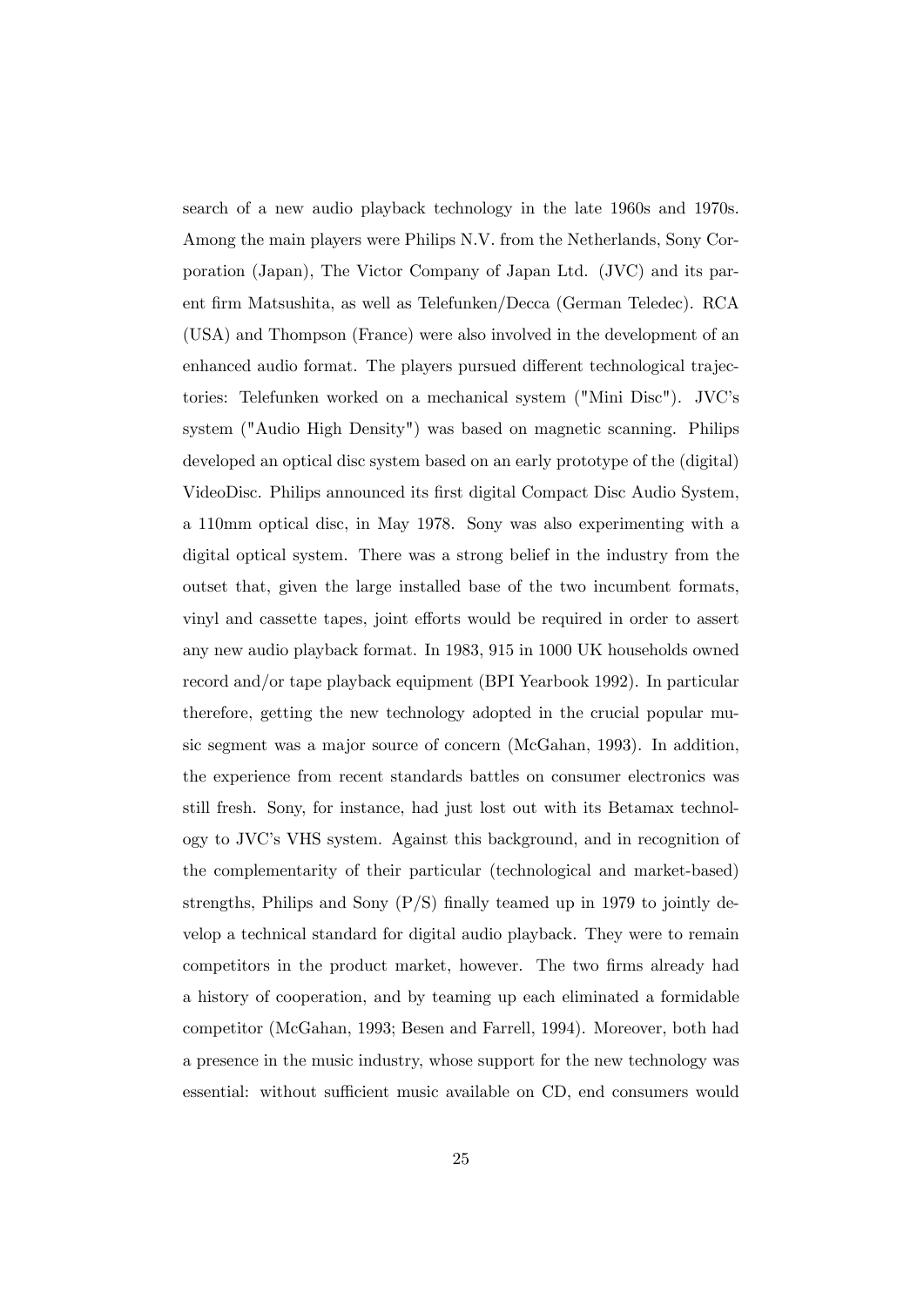never switch to CD. In June 1980, the exact specifications were published in the System Description Compact Disc Digital Audio, the so-called Redbook, to ensure that all software could be played on all pieces of hardware. The publication of the Redbook a year before the DAD conference effectively prelaunched the technology  $-$  its fundamental properties became fixed and common knowledge, and Philips and Sony started licensing the technology to other electronics manufacturers, which ensured a broad support base and compatibility for the technology. By late 1981 P/S had already granted licenses to 30 audio equipment manufacturers and 8 record replicators. The launch of the Redbook was followed by announcements by both Philips and Sony to present individual prototypes at the 29th Japan Audio Fair in October 1981.<sup>20</sup>

Approval of the new audio standard took place at the DAD Conference in April 1981. Announced in 1978 and organized by the Japanese Ministry of International Trade and Industry (MITI) with the explicit aim of defining a digital audio standard, the conference was attended by 29 consumer electronics manufacturers. At the conference, the technologies by P/S and JVC were approved, but only P/S ever commercialized their standard. The conference was effectively preempted by the events between June 1980 (submission and publication of the Redbook) and January 1981 when Matsushita, the parent company of JVC, announced its intention to support the P/S technology. Matushitaís decision marked the real turning point since now the CD was supported by the three largest consumer electronic firms (Dai, 1996). When it came to commercialization, there was a strong impetus among competing CD manufacturers to promote not only their own brand but the CD in general to establish it as the new industry standard. Despite initial scarcity in software, adoption by final consumers was fast and widespread. Increased sound quality and user-friendliness won over the pop-

 $^{20}$ Press release Nr. 8403E, October 1980, by Philips Press Office.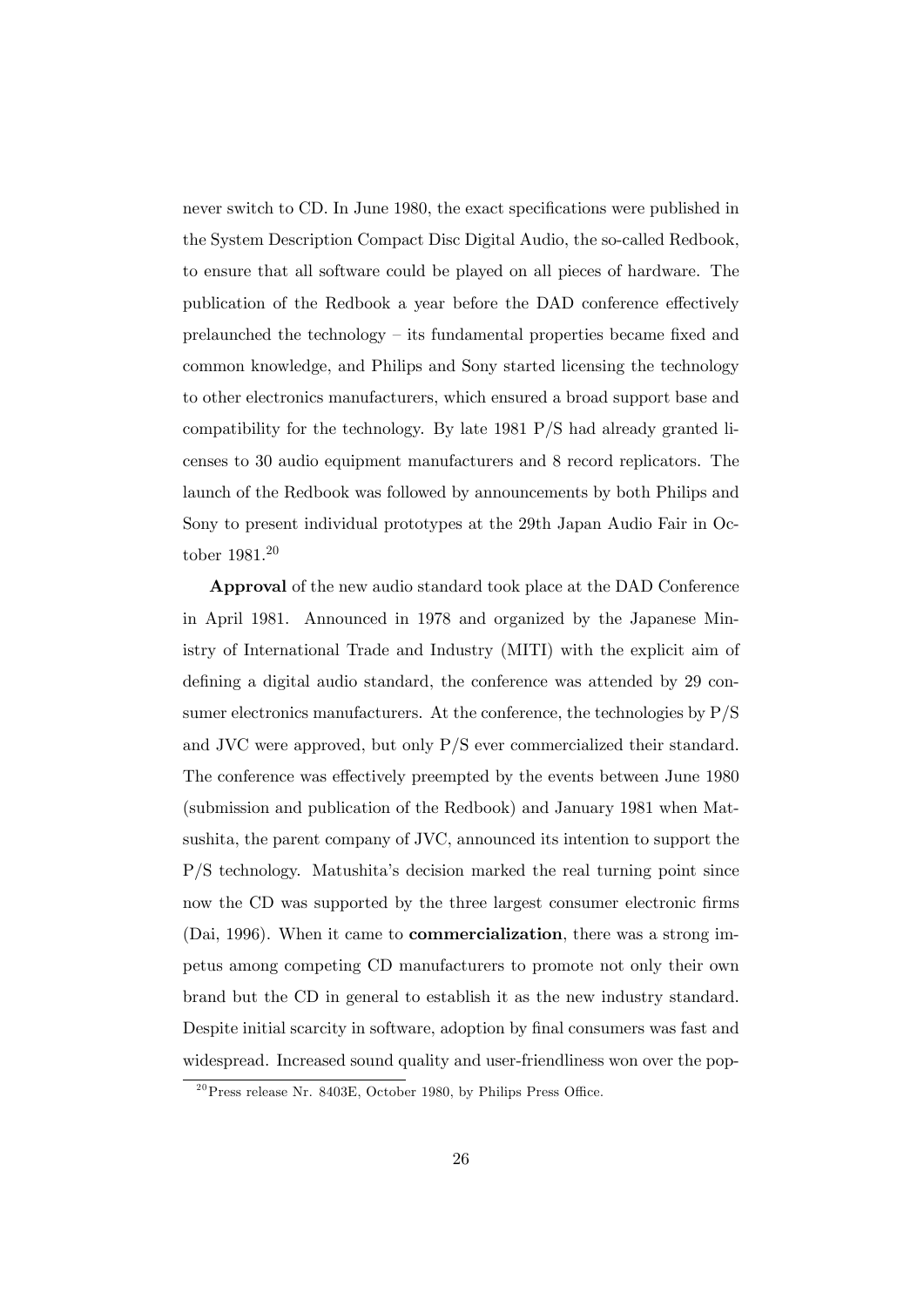ular segment in particular much faster than expected (McGahan,  $1993$ ).<sup>21</sup> In the following section, we will relate the outcomes of the case to a set of parameter values in our model that are consistent with it.

Connecting model and empirical data Our model gives some insight into the motives of the players in the CD game. First, we note that the outcome of the CD development stage was that P/S prelaunched their technology well ahead of the DAD conference and JVC/Masushita conceded briefly prior to the conference. We further know only two of the solutions presented at the DAD conference (P/S and JVC/Matsushita) were actually approved, which suggests that only these two technologies passed a certain minimum quality threshold set by conference participants. As regards the relationship of their qualities, we argue that JVC/Matsushita's solution was not vastly superior (and probably inferior) to the Redbook standard. If JVC/Matsushita's solution had indeed been superior, the difference in qualities can not have been large enough to offset the advantage from a common standard and the competitive disadvantage through adaptation costs (including licensing fees paid to  $P/S$ ). From the outcome we infer that the CD launch was either a preemption game or a war of attrition. Both players, the  $P/S$  alliance and JVC/Masushita, started their *focused* development effort towards the new audio playback technology roughly at the same time, at some point during the mid- to late-1970's. To be more precise, we consider 1978, when the conference was scheduled for 1981, as the starting point of these efforts and, hence, of our development stage. Given that at this time, none of the technological trajectories pursued was clearly superior, it seems plausible that they started out at similar initial levels. Based on these two propositions, we infer that the speed of technological progress probably

 $^{21}$ Prior to its introduction in 1982, Philips/Sony had been hoping that somewhat more than 10m CDs would be sold worldwide in 1985. Within a year, they revised their forecasts to 15m CDs. Actual sales of CDs in 1985 were 59m.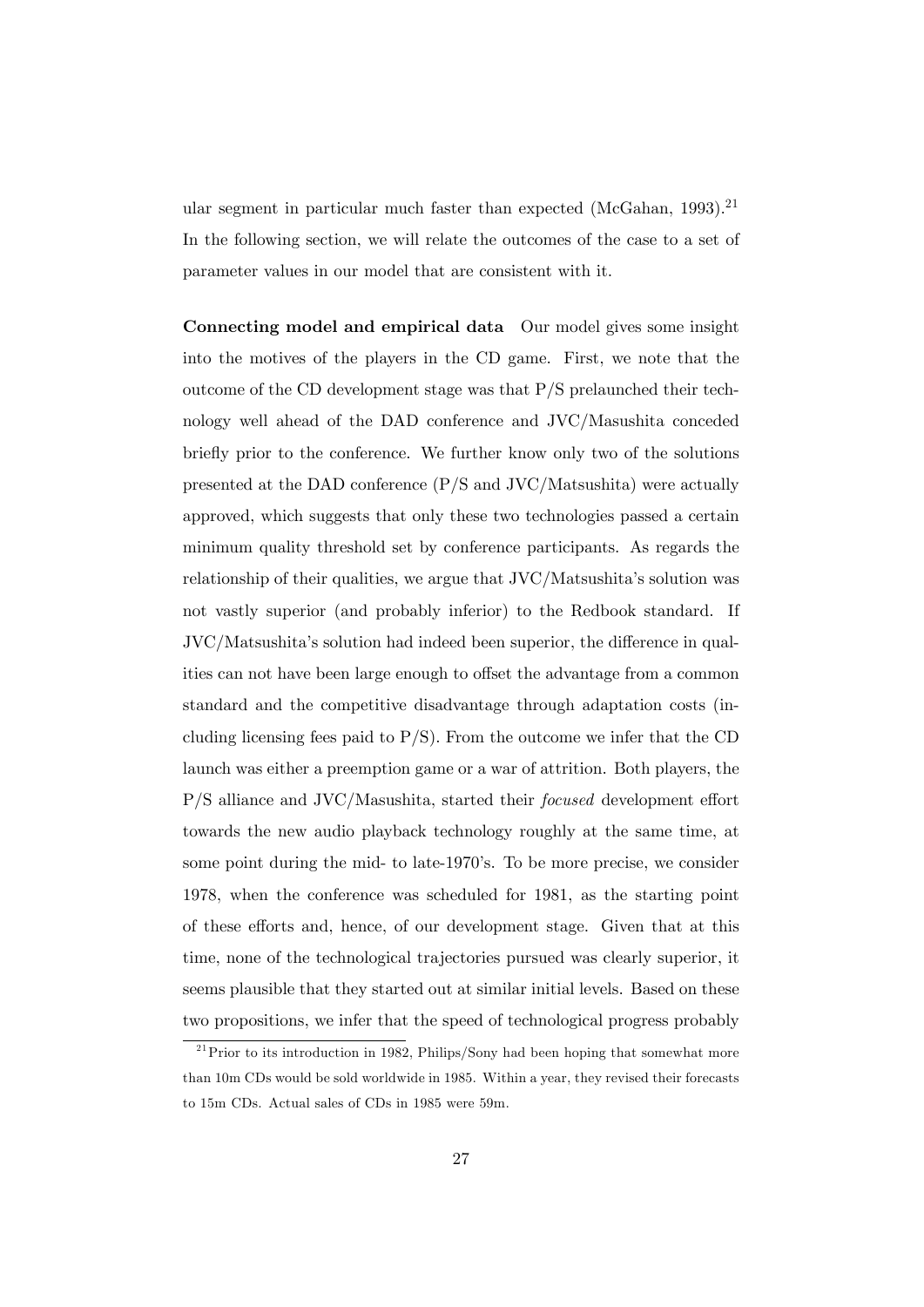differed between the two players and that  $P/S$  was the "stronger" player experiencing faster technological progress. In that case, it seems rather unlikely that the CD case falls into either the symmetric preemption game class or the symmetric war-of-attrition. As a result, we suggest that the CD case is best described by our "asymmetric" preemption game class and the corresponding equilibrium: While it is clear that there will be a successful prelaunch, and it will be the stronger player who undertakes it, the threat of the weaker player undertaking a successful prelaunch forces the stronger player to launch her technology prior to the preferred prelaunch time, just before the conference. Instead, the prelaunch will take place just before the first time the weaker player could successfully undertake a prelaunch.

An example with linear technological progress We now use a specific technological progress function and fix parameter values to illustrate some of our outcomes. Using the expressions we derived for  $\tau_i^{PC}$ ,  $\tau_i^{WPC}$  and  $\tau_i^{CC}$ , we analyze players' timing decisions. While we are relatively confident that standard-setting in the context of the CD was an asymmetric preemption game by knowing the final outcome and the identity of the prelauncher, we cannot ultimately identify whether the (prelaunching) P/S alliance or (the conceding) JVC/Matsushita was the stronger player with respect to the quality of their technology as we will show with a numerical example.

We choose both player's technological progress functions  $\alpha_i(t)$  to be linear in time and to have the same initial value:  $\alpha_i(t) = a_i t + x$ . Denote  $JVC/Matsushita$  as firm 1 and  $P/S$  as firm 2. Further, we use the values  $\gamma = 1$  for substitutability,  $\beta = \frac{3}{2}$  $\frac{3}{2}$  for own brand loyalty,  $\delta = \frac{1}{2}$  $rac{1}{2}$  for the strength of network effects and  $m_1 = m_2 = \frac{1}{4}$  $\frac{1}{4}$  for adaptation costs. These values satisfy our assumptions  $(i) - (iii)$ . We can then calculate the times  $\tau_i^{PC}, \tau_i^{WPC}, \tau_i^{CC}$  and subsequently convert them to discrete times to derive equilibrium behaviour. We find the following expressions in terms of  $a_i, a_j$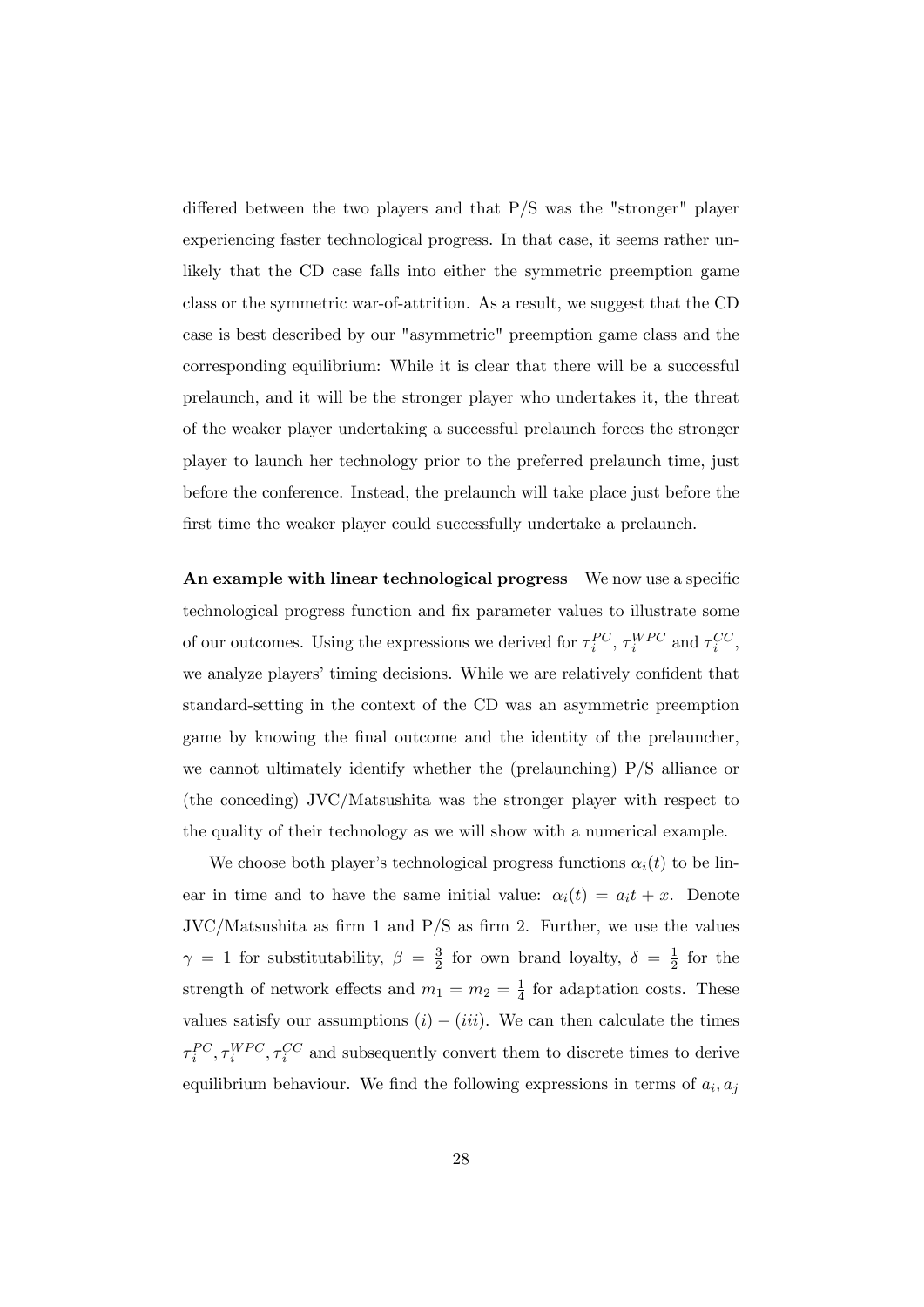and  $x$  (common to both players):

|--|

We now specify values for the initial technological quality  $x = 2$  and their rate of increase,  $a_1 = \frac{3}{2}$  $\frac{3}{2}$ ,  $a_2 = 2$  This means that both players initially had the same level of know-how, but P/S was developing faster. We model the process using 1000 rounds (corresponding to  $t = 0$  to  $t = 1$  in continuous time) and obtain the values in panel 2a).

|                  | Panel 2a)      |                | Panel 2b)      |                | Panel 2c)     |                | Panel 2d)     |                |
|------------------|----------------|----------------|----------------|----------------|---------------|----------------|---------------|----------------|
| Player           | 1              | $\overline{2}$ | $\mathbf 1$    | $\overline{2}$ | 1             | $\overline{2}$ | 1             | $\overline{2}$ |
| $\tau_i^{CC}$    | 500            | 889            | 600            | 741            | 400           | 1111           | 667           | 1111           |
| $\tau_i^{PC}$    | 542            | 812            | 625            | 725            | 417           | 900            | 625           | 875            |
| $\tau_i^{WPC}$   | 844            | 868            | 837            | 847            | 853           | 891            | 844           | 868            |
| $\boldsymbol{x}$ | $\overline{2}$ |                | $\overline{2}$ |                | 2             |                |               |                |
| $a_1$            | $\frac{3}{2}$  |                | $\frac{3}{2}$  |                | $\frac{3}{2}$ |                | $\frac{3}{2}$ |                |
| $a_2$            | $\frac{4}{2}$  |                | $\frac{5}{3}$  |                | $\frac{5}{2}$ |                | $\frac{4}{2}$ |                |

We give an interpretation of Panel 2a). For player 2, prelaunch is an option as soon as  $t \ge \max\left\{\tau_2^{PC}, \tau_2^{WPC}, \tau_1^{CC}\right\}$ . This is the case from round 868. Conversely for player 1, this is given from round 889 onwards. Player 2 would then prelaunch starting from round 868, but, following Lemma 1, will wait until round 888 to maximize technological progress under the constraint of having to preempt player 1ís prelaunch in round 889. Interestingly, player  $2$  is limited by its own willingness to concede in round  $889 -$  the later player 2ís CC is met, the more technological progress can be achieved. In Panel 2b), we bring the technological strength of the two players closer together. This changes the outcome of the game since now player 1 will prelaunch in round 846, just before player 2 would prelaunch. Interestingly, the binding constraint here is whether a player prefers prelaunching over conceding. The stronger player (2) has more to gain from delaying adoption and further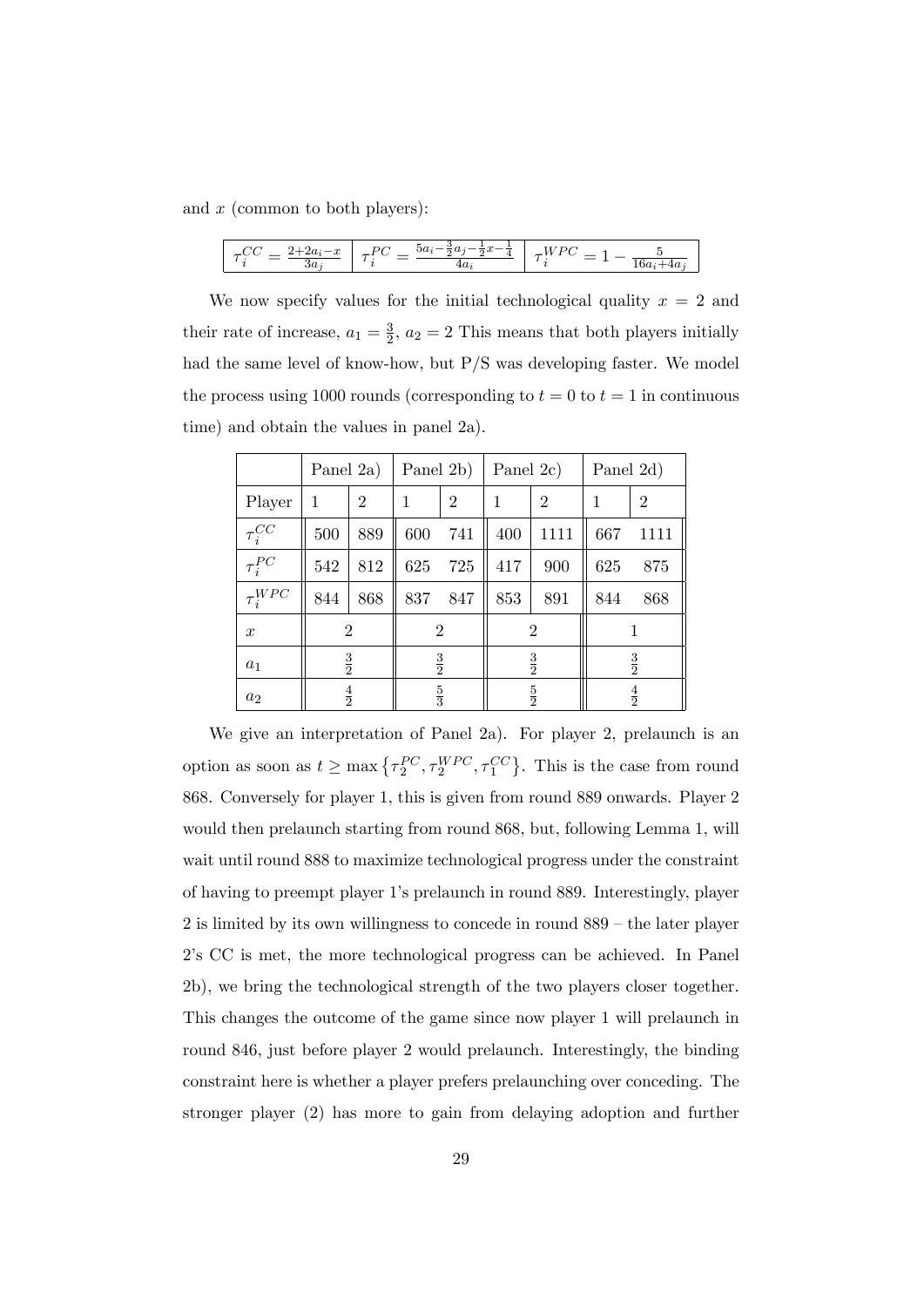improving its technology so that conceding (and getting the full network effects) is preferred over curtailing technological development. In Panel  $2c$ , we assume a greater technological difference between the players. In this case, player 2 would never concede in the relevant time horizon (since  $\tau_2^{CC}$  > T), so that the only possible prelauncher is player 2, who will prelaunch at the latest possible time, round 999. A similar situation arises if the overall level of technological quality decreases  $(x = 2 \rightarrow 1)$  in Panel 2d). In this case, player 2 would never concede, and would prelaunch in round 999.

These numerical examples illustrate a number of interesting points: first, the stronger player does not always prelaunch, as we can see from Panel 2b). Although profits from prelaunching are higher for the stronger player, the benefits from conceding later on may be higher still. Secondly, if technological quality is sufficiently low at the end of the game  $T$  (Panel 2d)) or the difference between the two technologies sufficiently high (Panel  $2c$ )), the stronger player may never be willing to concede, which ensures that the stronger player gets to prelaunch without the threat of preemption. Conversely, if the stronger player would concede to a prelaunch relatively early, this limits the degree to which he can delay prelaunching  $-$  the preemption threat by the other player gets stronger the smaller the difference in qualities, and in the limit we obtain the rent equalization result from Fudenberg and Tirole (1985), where preemption motives between two symmetric players trigger a prelaunch at the earliest feasible time.

## 5 Discussion

Our results and the information on the case suggest that the development of the CD was an asymmetric preemption game where the stronger player got to prelaunch successfully. The threat of preemption by a sufficiently strong rival would have created an inefficiency in terms of foregone technological progress. Applying our model to the motivating case suggests that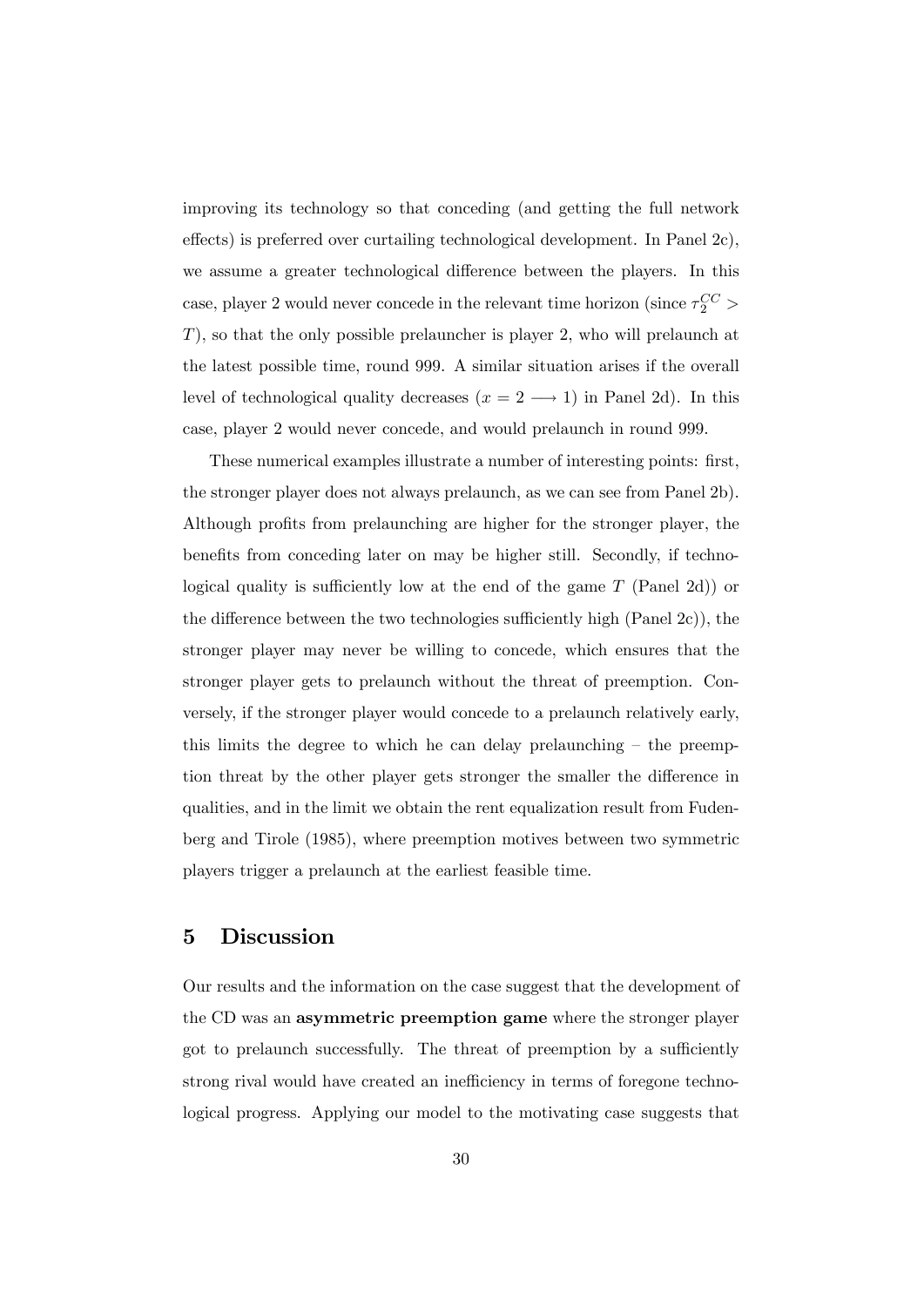$P/S'$  design was indeed the more efficient technology and that JVC conceded because it was not worth introducing an incompatible design into the market, but that there was some concern that  $P/S$  might be preempted by a JVC/Matsushita-led alliance.

Two further details are noteworthy: Since higher adaptation costs make it less attractive to concede and thereby reduce the likelihood of agreeing on a common standard, we interpret the fact that the P/S alliance not only launched a prototype but added extensive documentation in the Redbook as having had the positive (side) effect of **reducing adaptation costs for** potential conceders, chiefly JVC/Matsushita. Top management in the P/S alliance explicitly encouraged their R&D divisions to keep the technology as simple as possible given a minimum quality threshold (Gamharter and Kretschmer, 2004). A second interesting issue concerns the time horizon  $T$ . An increase (decrease) in the relevant time horizon  $T$  implies that both player's conditions  $(CC, SPEC, WPC)$  are satisfied later (earlier). This implies that getting the timing of the deadline (in the CD case, the DAD conference) "right" might contribute a good deal to the success of the standardization process. Too early a time might sacrifice quality for speed and thereby endanger the new standards' acceptance by the end consumer. Too late a time might delay the agreement on a joint solution and prolong the phase of uncertainty, encouraging leapfrogging behavior by Önal consumers (Shy, 1996).

It is interesting to link the results of our study to a network relations perspective (Brass, Galaskiewicz, Greve and Tsai, 2004). Our model illustrates the competitive dynamics of alliances by highlighting the importance of immediate competitive effects as well as more indirect effects in adjacent markets such as complementary goods producers, e.g. record manufacturers. Their initial resistance towards the new audio playback technology made it even more attractive to set a standard early on, as a standards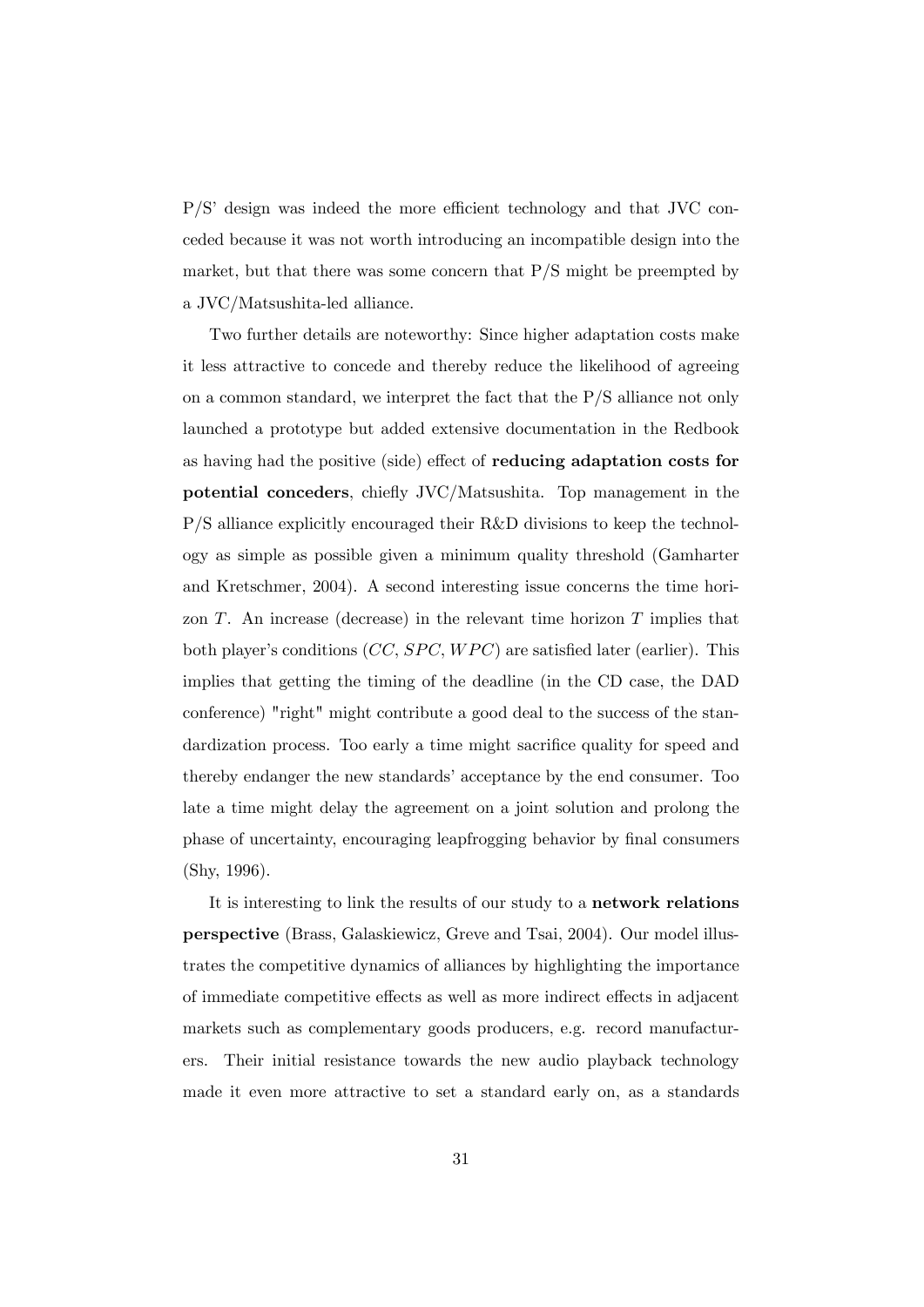battle with the consequent splintering of software providers would have lowered the attractiveness of any new digital audio technology. Also, the two basic options (pre-market standardization and standards battle) analyzed in our model are comparable to the alternatives discussed in a co-opetition perspective on alliance network evolution (Gimeno, 2004), namely (1) connecting to a rival's network of alliances, and (2) developing countervailing alliances. In the case of the CD, the actors chose the first option, whereas the current battle between Blu-ray and HD-DVD is an example of the second (BusinessWeek, 2005/10/6). Two competing networks (one featuring Toshiba, NEC, Intel and IBM, the other including Sony, Philips, Panasonic and Pioneer) emerged, each containing firms at various stages of the value chain. The networks then engaged in a standards battle in the final consumer market. This situation, apart from generating incompatibility losses, creates scope for third parties outside the two alliance blocks, such as Samsung, to step into the standardization gap by offering hardware compatible with both networks (Smith, 2005).

## 6 Conclusion

To summarize, we believe that our simple model illustrates a number of interesting phenomena, especially the tradeoff between preemption motives and technological development and the likely outcomes in terms of preemptive standardization, last-minute agreements, and all-out standards battles in the marketplace. The strategies specified in our model capture a wide range of activities in the development stage of a new technology. Prelaunching a technology covers a wide variety of actions where a technologyís sponsor commits to a certain product specification  $-$  for example, exhibiting a proto type at a fair, publishing a set of specifications (as in the case of the  $CD$ ), or preannouncing technical features are all versions of the prelaunch strategy in our model. Likewise, concession by rival technologies could be the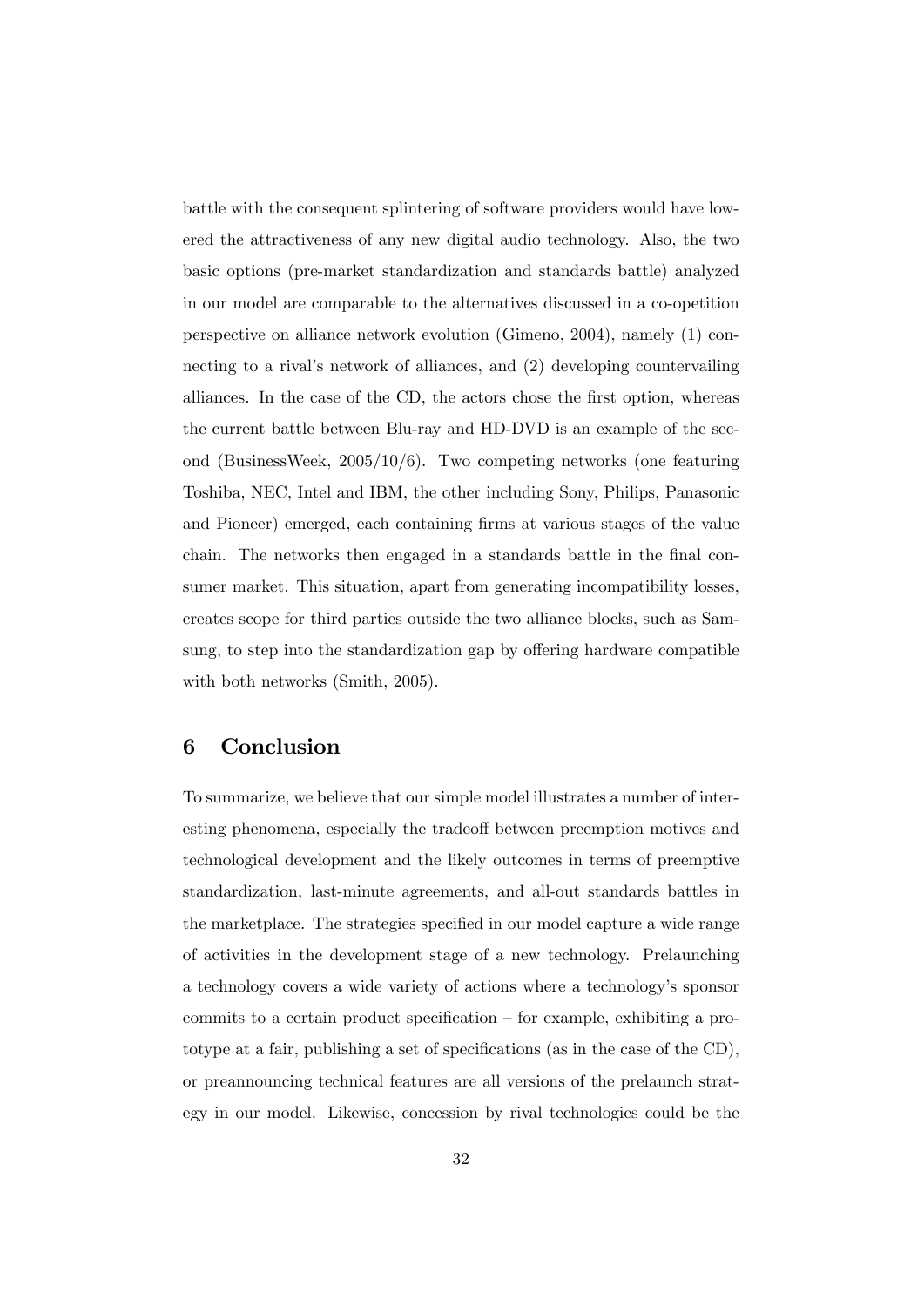public endorsement of the prelaunched technology, negotiations to ensure compatibility or even redirecting research efforts to conform to the industry standard. Overall, from the interplay of the player' relative strengths, the strength of network effects, the degree of substitutability and each product's own brand loyalty, a wide range of outcomes emerges, depending on the particular parameter values. We group the outcomes into four distinct and fundamentally different classes, for instance preemption games and warof-attrition games. In addition, we show how slight variations in parameter values can shift a game into a different class, for instance from one where the stronger player prelaunches without threat of preemption, to one where she gets hurried along into a "prematurely" early prelaunch.

We note several limitations to our model. First, we restrict our analysis to two direct rivals. It would be interesting to consider the influence of additional players, either direct rivals or complementors such as software suppliers or hardware manufacturers without own R&D. In fact, recent research on interfirm networks emphasizes the importance of triadic structures and highlights possible differences between triadic and dyadic structures in terms of formation patterns (Madhavan, Gnyawali and He, 2004). Second, our choice to ignore development costs and to set an exogeneous end point of the game was made for analytical convenience, although this enabled us to focus on explaining the outcome of our motivating case. A formulation including development costs and no exogenous deadline could help uncover some interesting dynamics, although the general tradeoff of precommitment versus further technological development would remain the same. Third, technological progress is deterministic in our model. A specification with stochastic technological improvement might generate interesting results on speculative and/or unsuccessful prelaunches. Finally, assuming that players know each other's type restricts the applicability of our model. An analysis of this setup but with incomplete information would be interesting, and is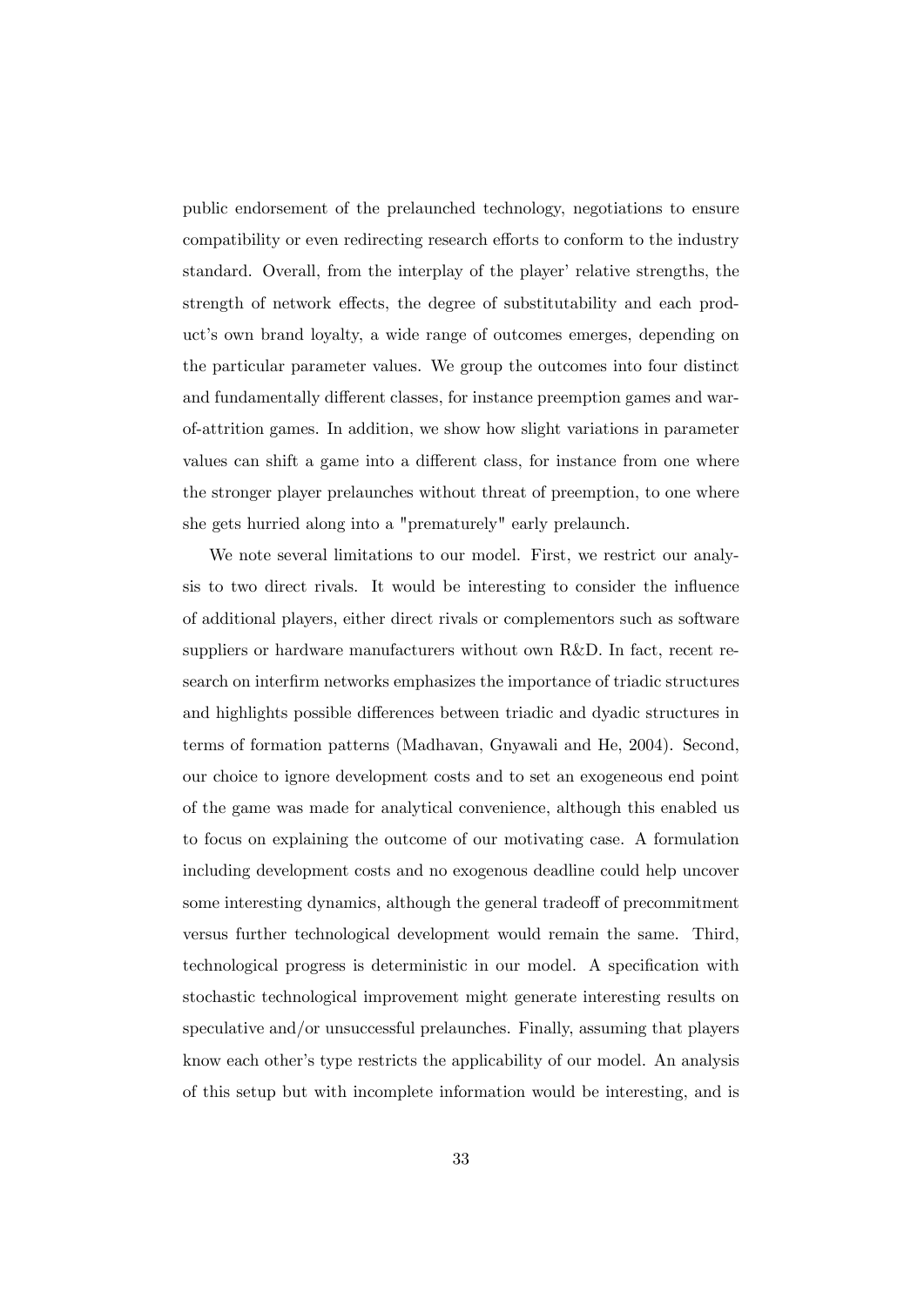the subject of ongoing work.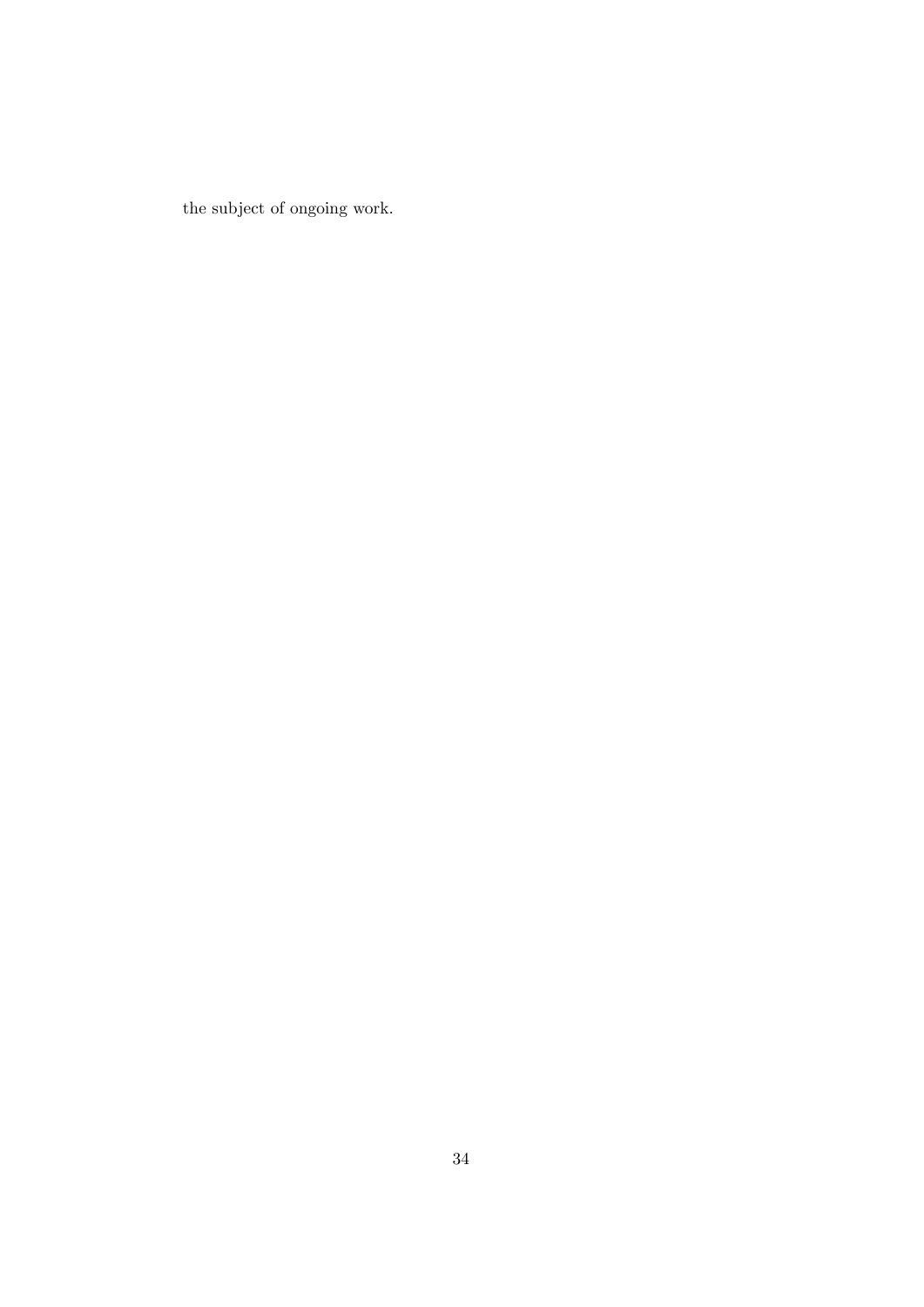## 7 Appendix

**Proof of Lemma 1:** We express player 1's profit function for compatibility as well as incompatibility in the most general form  $(\pi_1(\hat{\alpha}_1))$  and find that it is increasing in  $\hat{\alpha}_1$ . For  $\pi_1^*(\hat{\alpha}_1) = \beta$  $\left(\frac{2\widehat{\beta}\widehat{\alpha}_{1}-\widehat{\gamma}\widehat{\alpha}_{2}}{\widehat{\gamma}_{2}-\widehat{\gamma}_{2}}\right)$  $4\widehat{\beta}^2-\widehat{\gamma}^2$  $\setminus^2$ , we have the first derivative with respect to  $\hat{\alpha}_1$  as  $\frac{\partial \pi_1(\hat{\alpha}_1)}{\partial \hat{\alpha}_1}$  $\frac{\pi_1(\widehat{\alpha}_1)}{\partial \widehat{\alpha}_1} = \frac{4\widehat{\beta}^2}{(4\widehat{\beta}^2-\widehat{\gamma})^2}$  $\sqrt{(4\widehat{\beta}^2-\widehat{\gamma}^2)^2}$  $(2\widehat{\beta}\widehat{\alpha}_1 - \widehat{\gamma}\widehat{\alpha}_2) \ge 0$  since  $2\widehat{\beta}\widehat{\alpha}_1 - \widehat{\gamma}\widehat{\alpha}_2 \ge 0$  by assumption  $(iii)$  and  $\frac{4\widehat{\beta}^2}{(4\widehat{\beta}^2 - 1)}$  $\frac{4p}{(4\widehat{\beta}^2-\widehat{\gamma}^2)^2}>0.$ 

Proof of Proposition 1: Based on the equilibrium profit functions for the market stage we take the first derivative of player 1's profit function  $\pi_1$ with respect to  $\gamma$  and  $\hat{\gamma}$ , respectively. That is,

$$
\frac{\partial \pi_1(\widehat{\gamma})}{\partial \widehat{\gamma}} = \frac{2\widehat{\beta}(2\widehat{\beta}\widehat{\alpha}_1 - \widehat{\gamma}\widehat{\alpha}_2)\left(4\widehat{\beta}^2 - \widehat{\gamma}^2\right)\left(2\widehat{\gamma}\left(2\widehat{\beta}\widehat{\alpha}_1 - \widehat{\gamma}\widehat{\alpha}_2\right) - \widehat{\alpha}_2\left(4\widehat{\beta}^2 - \widehat{\gamma}^2\right)\right)}{\left(4\widehat{\beta}^2 - \widehat{\gamma}^2\right)^4}
$$

This is negative for  $\frac{\hat{\alpha}_1}{\hat{\alpha}_2} < \frac{4\hat{\beta}^2 + \hat{\gamma}^2}{4\hat{\beta}\hat{\gamma}}$  $4\beta\widehat{\gamma}$ , positive  $\frac{\widehat{\alpha}_1}{\widehat{\alpha}_2} > \frac{4\widehat{\beta}^2+\widehat{\gamma}^2}{4\widehat{\beta}\widehat{\gamma}}$  $4\beta\hat{\gamma}$ , and constant with respect to  $\hat{\gamma}$  for  $\frac{\hat{\alpha}_1}{\hat{\alpha}_2} = \frac{4\hat{\beta}^2 + \hat{\gamma}^2}{4\hat{\beta}\hat{\gamma}}$  $4\beta\widehat{\gamma}$ . By the chain rule, the same holds if we take the derivative with respect to  $\gamma$ .

**Proof of Proposition 2:** Based on the equilibrium profit functions for the market stage we distinguish between the cases of incompatibility and compatibility. The first derivative of player 1' s profit function  $\pi_1$  with respect to the network effect  $\delta$  is given by:

(a) for incompatibility and type-asymmetry:

$$
\frac{\partial \pi_1^{Incomp}(\delta)}{\partial \delta} = \frac{-8\alpha_1 \alpha_2 \widehat{\beta} \gamma \left(4\widehat{\beta}^2 - \gamma^2\right) + \alpha_2^2 \gamma^2 (12\widehat{\beta}^2 + \gamma^2) + 4\alpha_1^2 \widehat{\beta}^2 (4\widehat{\beta}^2 + 3\gamma^2)}{\left(4\widehat{\beta}^2 - \gamma^2\right)^3}
$$

This is positive if the following conditions hold (i)  $\gamma < 2\hat{\beta}$ , and (ii)  $\frac{\gamma^3 + 12\gamma \hat{\beta}^2}{6\gamma^2 \hat{\beta} + 8\hat{\beta}^3}$  $6\gamma^2\beta+8\beta$  $\overline{3}$  <  $\alpha_i$  $\frac{\alpha_i}{\alpha_j}$  (where  $\frac{\alpha_i}{\alpha_j} < \frac{2\hat{\beta}}{\gamma}$  and also  $\frac{\alpha_j}{\alpha_i} < \frac{2\hat{\beta}}{\gamma}$ , according to model assumption (*iii*)). We now look for the maximum of  $\frac{\gamma^3 + 12\gamma \hat{\beta}^2}{\gamma^2}$  $6\gamma^2\beta+8\beta$ <sup>3</sup>/<sub>3</sub>. Its identification allows for finding an absolute threshold for the ratio  $\frac{\alpha_1}{\alpha_2}$  beyond which the condition always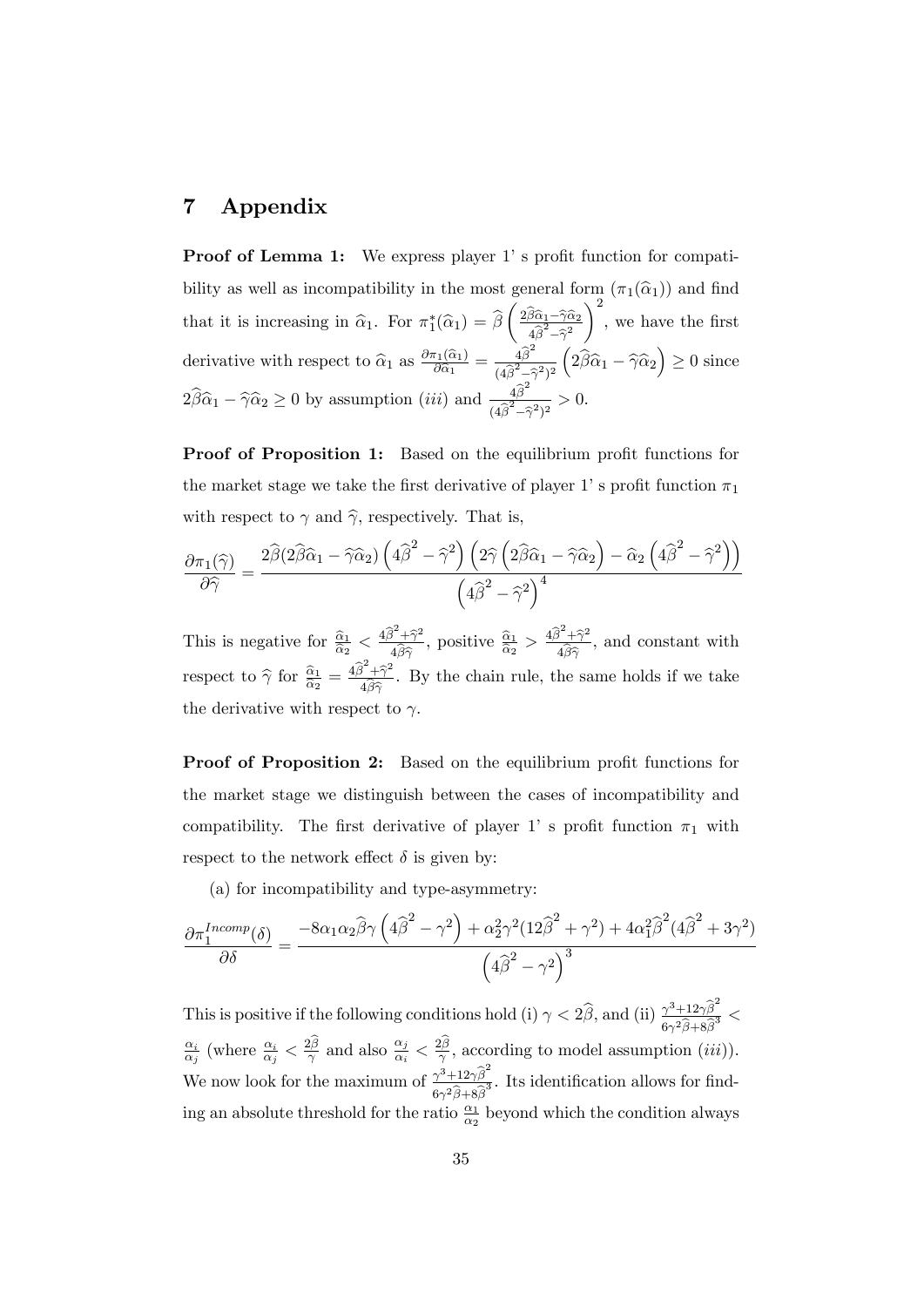holds, irrespective of the values of any other parameters than the players' qualities (within the boundaries of our model assumptions). From (i), we have  $\frac{1}{2} < \frac{\hat{\beta}}{\gamma}$ . From (ii), we have  $\frac{\alpha_1}{\alpha_2} > \frac{1+12(\frac{\beta}{\gamma})^2}{6\hat{\beta}+8(\hat{\beta})^2}$  $\frac{1+2\sqrt{\gamma}}{6\frac{\hat{\beta}}{\gamma}+8(\frac{\hat{\beta}}{\gamma})^3}$  which is strictly decreasing in  $(\frac{\beta}{\gamma})$ . If a function is strictly decreasing, then it has its maximum at the smallest (allowed) parameter value. Therefore, we know that the inequality will hold for any values of  $\widehat{\beta}$  and  $\gamma$  if it holds for the smallest allowed ratio of  $\frac{\beta}{\gamma}$  (because this is where the maximum of the function  $\frac{\beta}{\gamma}$  lies), which is  $\frac{1}{2}$ . Plugging  $\frac{\beta}{\gamma} = \frac{1}{2}$  $\frac{1}{2}$  into the inequality resulting from (ii) yields 1 as threshold. That means if  $\frac{\alpha_1}{\alpha_2} > 1$ , then (the stronger) player 1' s profits  $\pi_1$  are always increasing in  $\delta,$  while (the weaker) player 2' s profits  $\pi_2$  are decreasing in  $\delta$ because the reciprocal value does not satisfy the condition  $\frac{\alpha_2}{\alpha_1} > 1$ .

(b) for incompatibility and type-symmetry, the first derivative of each player's profit function  $\pi_i$  with respect to the network effect  $\delta$  is positive.

(c) for compatibility where the conceding player is player 1 with  $\hat{\alpha}_1 =$  $\alpha_1 - m_1$ :

$$
\frac{\partial \pi_1^{Comp}(\delta)}{\partial \delta} =
$$

$$
= \frac{(2\widehat{\alpha}_{1}(\beta-\delta)-\alpha_{2}(\gamma-\delta))(2\widehat{\alpha}_{1}(\beta-\delta)(4\beta^{2}+3\delta^{2}-2\delta\gamma+3\gamma^{2}-4\beta(\delta+\gamma))}{(4(\beta-\delta)^{2}-(\gamma-\delta)^{2})^{3}} + \frac{\alpha_{2}(8\beta^{3}+3\delta^{3}-11\delta^{2}\gamma+\delta\gamma^{2}-\gamma^{3}-12\beta^{2}(\delta+\gamma)+2\beta(\delta^{2}+10\delta\gamma+\gamma^{2})))}{(4(\beta-\delta)^{2}-(\gamma-\delta)^{2})^{3}}
$$

This is positive given the above general assumptions of the model are satisfied and additionally  $\alpha_j > 0$ . And analoguously, for compatibility where the prelaunching player 1 has  $m_1 = 0$  and the conceding player 2 has  $\hat{\alpha}_2 = \alpha_2 - m_2$  we have the same reasoning only that  $m_2 > m_1$ .

**Proof of Lemma 2:** Player *i*'s concession profits  $\pi_i^C$  are given by  $\pi_i^{C*}(t)$  =  $i$  are given by  $n_i$  $\beta$  $\int \frac{2\widehat{\beta}\widehat{\alpha}_i(t)-\widehat{\gamma}\alpha_j(\tau)}{2\widehat{\beta}^2}$  $4\widehat{\beta}^2-\widehat{\gamma}^2$  $\setminus^2$ , where  $\tau$  is the time at which the other player's prelaunch took place. The derivative with respect to time t is given by  $\frac{d}{dt}\pi_i^*(t) =$  $4\widehat{\beta}^2 \left( \frac{2\widehat{\beta}\alpha_i'(t) - \gamma'\alpha_j(\tau)}{4\widehat{\beta}^2 - \gamma'^2} \right)$  $4\widehat{\beta}^2-\gamma^{\prime 2}$  $\int \frac{d}{dt} \widehat{\alpha}_i(t)$ , which is positive, since we have  $\frac{d}{dt} \widehat{\alpha}_i(t) > 0$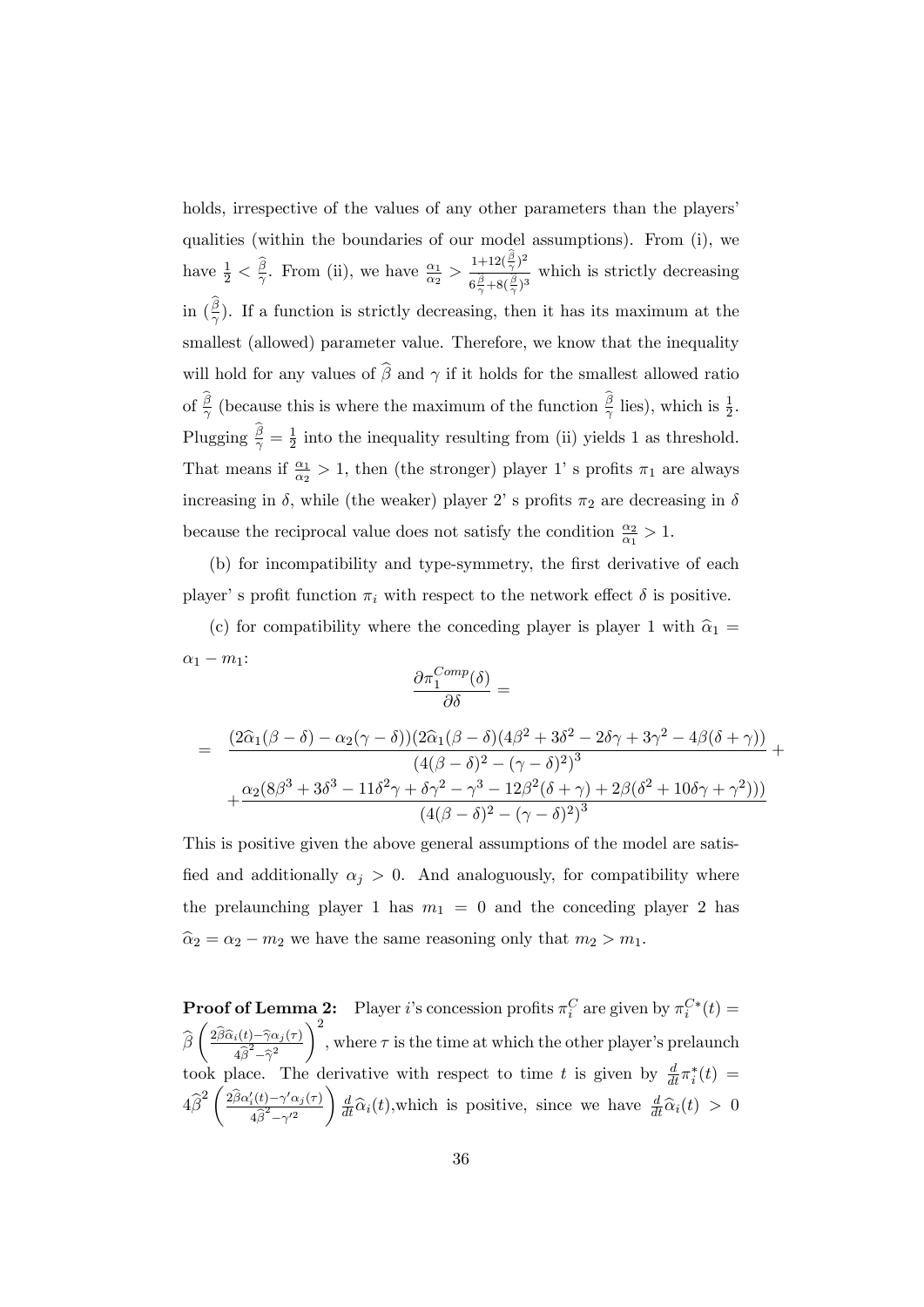(see assumption (i) above) and  $t > \tau$  and the production quantity constraint  $\frac{\hat{\alpha}_i}{\hat{\alpha}_j} \geq \frac{\gamma}{2\hat{\beta}}$  $\frac{\gamma}{2\beta}$ . At any given time t it is therefore beneficial for the conceder to wait a bit longer.

Proof of Lemma 3: If firm 1 undertakes a prelaunch at t before the deadline  $T$  which does not trigger concession by the other player 2 then we derive for a payoff comparison with the minimum payoff that player 1 can guarantee herself by staying in until  $T: \alpha_{1,t} \leq \alpha_{1,T} \Rightarrow 2\beta \alpha_{1,t} - \gamma \alpha_{2,T} \leq$  $2\beta\alpha_{1,T} - \gamma\alpha_{2,T} \Rightarrow \pi_{1,P^{un}t} = \beta$  $\left(\frac{(2\widehat{\beta}\alpha_{1,t}-\gamma\alpha_{2,T})^2}{\widehat{\beta}\alpha_{1,t}-\gamma\alpha_{2,T}}\right)^2$  $\overline{\left(2 \widehat{\beta}-\gamma \right)^2 \left(2 \widehat{\beta}+\gamma \right)^2}$  $\lambda$  $\leq \beta$  $\left(\frac{(2\widehat{\beta}\alpha_{1,T}-\gamma\alpha_{2,T})}{(2\widehat{\beta}\alpha_{1,T}-\gamma\alpha_{2,T})}\right)^2$  $\overline{\left(2 \widehat{\beta}-\gamma \right)^2 \left(2 \widehat{\beta}+\gamma \right)^2}$ Í =  $\pi_{1,S}$ 

Derivation of Weak Prelaunch Condition (WPC) Argued from player 1's perspective: This is the case iff  $2\hat{\beta}\alpha_1(t) - \hat{\gamma}\alpha_2(T) > 2\hat{\beta}\hat{\alpha}_1(T) - \hat{\gamma}\alpha_2(t)$ and this is the case iff  $\alpha_1(T) - \alpha_1(t) < \frac{\hat{\gamma}}{2\hat{\beta}}$  $\frac{\gamma}{2\beta}(\alpha_2(t) - \alpha_2(T) + m) + m$ . The left hand side of this inequality is greater than zero but tends to zero as  $t \rightarrow T$ . The right hand side of the equation is not necessarily greater than zero, but increases in t and approaches  $m(1+\frac{\hat{\gamma}}{2\hat{\beta}})$ . For nonzero  $m$ , this is greater than zero and hence the left hand side must at some  $t$ (smaller than  $T$ ) be smaller which proves the claim. We can also determine the time at which this is the case, by solving for  $t$ -dependent quantities:  $\frac{2\beta}{\epsilon}$  $\frac{\partial \beta}{\partial \hat{\gamma}}(\alpha_1(T)-m)-m+\alpha_2(T)<\alpha_2(t)+\frac{2\beta}{\hat{\gamma}}\alpha_1(t)$  so that the condition is fulfilled from  $\underline{t}_{P > C,1} = t_{\min} = f^{-1}(\frac{2\beta}{\hat{\gamma}})$  $\frac{2B}{\hat{\gamma}}(\alpha_1(T)-m)-m+\alpha_2(T))$  onwards, where  $f^{-1}$  is the inverse function of  $f(t) = \alpha_2(t) + \frac{2\beta}{\hat{\gamma}}\alpha_1(t)$ . (Note: this does not necessarily imply that the player' s concession condition and/or prelaunch condition hold.)

**Proof of Proposition 3:** By definition, prelaunch payoffs are always dominated by stay in for both players, and so both players would fare worse if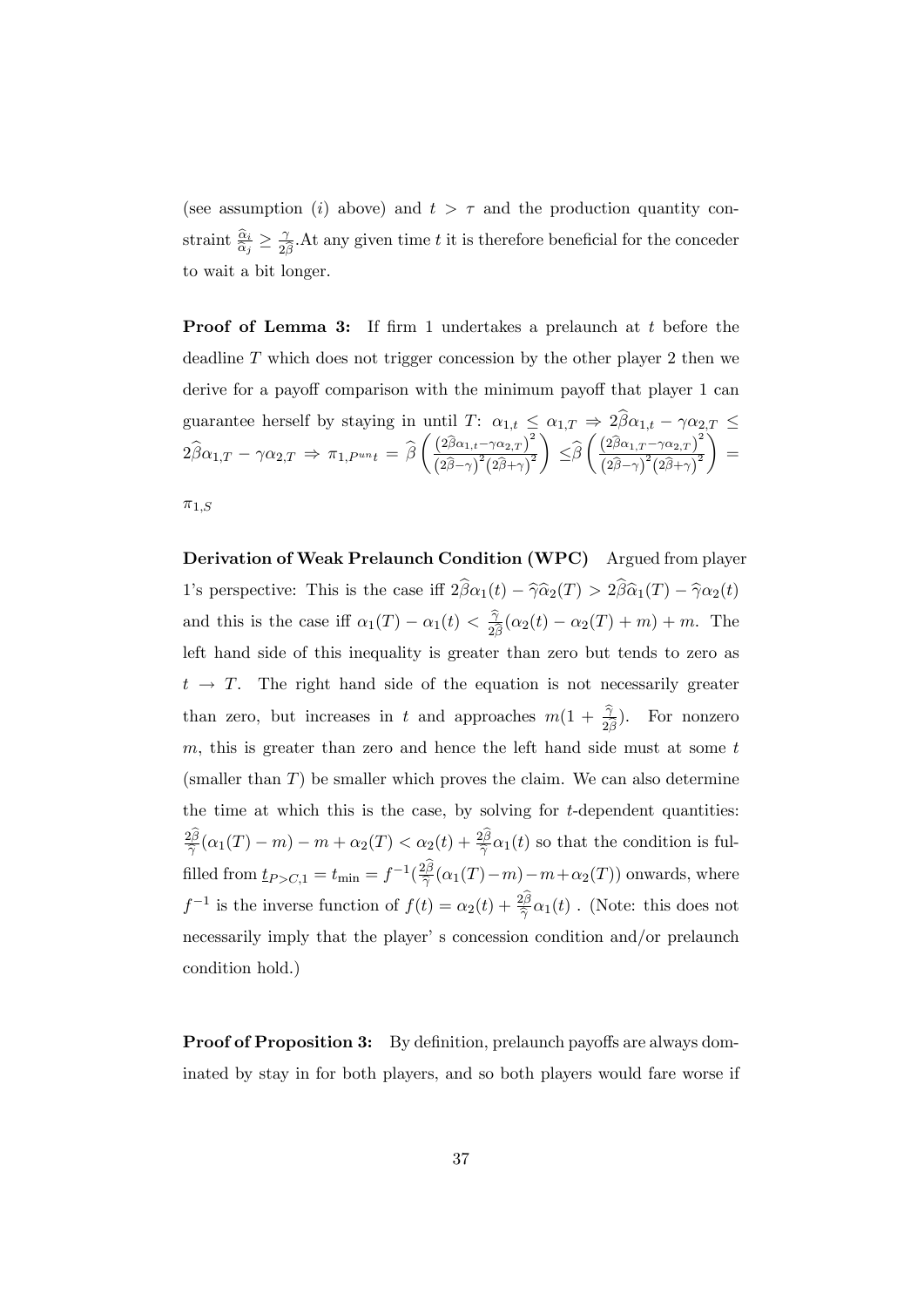they would deviate from the "always stay in" strategy. Hence the players' strategies are equilibrium strategies.

Proof of Proposition 4: Similarly to class one, the strategy is, by construction, an equilibrium strategy. For the symmetric case, we have to show that the probabilities stated in the text actually lead to an equilibrium. The probability for player *i* to prelaunch is  $p_i$ . The expected payoff  $E_1$  for player one in round  $N - 1$  is.  $E_1^{N-1} = p_1 p_2$  $\left( \frac{\pi_{c,1}^{N-1} {+} \pi_{P,1}^{N-1}}{2} \right.$  $\setminus$  $+(1-p_1)p_2\pi_{c,1}^{N-1}+(1-\$  $p_2)p_1\pi_{p,1}^{N-1} + (1-p_1)(1-p_2)\pi_{s,1}$ . We find an equilibrium if no player can improve his expected payoff by changing his prelaunch probability  $p$ . This is the case if  $\frac{dE_1}{dp_1} = p_2$  $\Bigg( \frac{\pi_{c,1}^{N-1} {+} \pi_{P,1}^{N-1}}{2}$  $\setminus$  $-p_2 \pi_c^1 + (1-p_2) \pi_p^1 - (1-p_2) \pi_s^1 = 0.$ Solving for  $p_2$  produces the formula for round round  $N-1$  as given in the text. For any preceding round there is a slight difference: for the case that none of the players prelaunch we cannot assume that the payoff will be  $\pi_s$ . Instead, we have to insert the expected payoff for the remaining rounds. Hence the players' strategies are equilibrium strategies.

**Proof of Proposition 5:** By construction, prelaunching is always dominated by player  $j$ , by both concession and stay in. Hence player  $j$  would fare worse if he deviated from the strategy. For player  $i$ , prelaunch before all three conditions are satisfied, is by definition dominated by not prelaunching. Prelaunching before the last possible moment is always dominated by prelaunching in the last possible moment (Lemma 1). Hence the playersí strategies are equilibrium strategies.

Proof of Proposition 6: See class 2 analoguously. For the mixed-strategy equilibrium, while the derivation of probabilities is analogous to class 2, the different outcomes result from the differences in payoffs from conceding or prelaunching.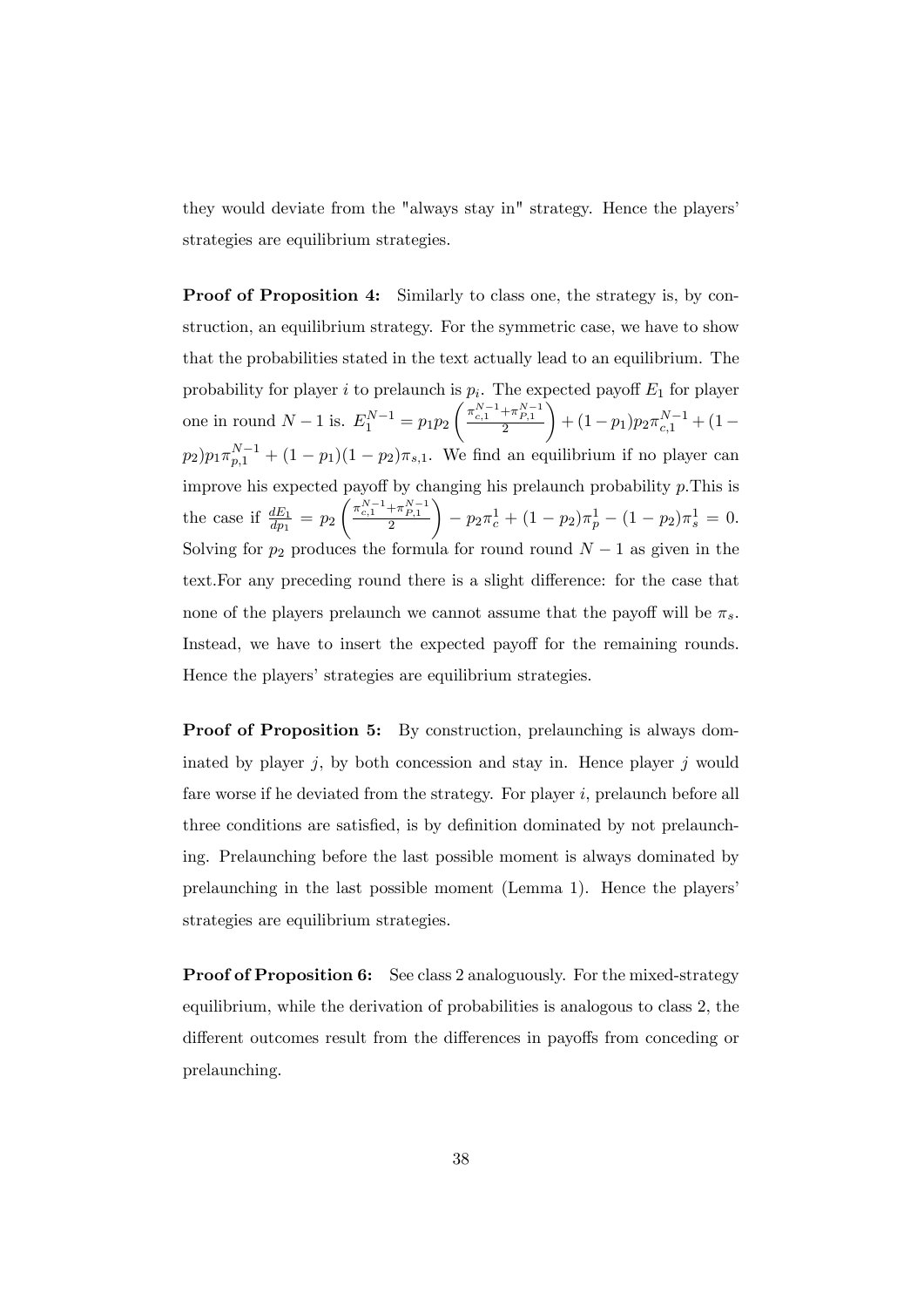**Proof of Proposition 7:** By construction, player j would fare worse if s/he was to prelaunch at any time. Player  $i$  would fare better if s/he could concede, but since player j would fare worse if  $s/h$ e was to prelaunch, player is does not expect this to happen. Stay in, however, is dominated by prelaunch, so player  $i$  will prelaunch. According to Lemma 1, this will happen at the latest possible time. Hence the players' strategies are equilibrium strategies.

## References

- [1] Amir, R. , Amir, M., Jin, J. (2000). Sequencing R&D decisions in a two-period duopoly with spillovers. Economic Theory, 15, 297-317.
- [2] Adner, R., Zemsky, P.  $(2006)$ . When is there a diversification discount: market structure, relatedness and the decision to diversify. Mimeo, IN-SEAD.
- [3] D'Aspremont, C., Jacquemin, A. (1988). Cooperative and noncooperative R&D in duopoly with spillovers. American Economic Review, 78, 1133-1337.
- [4] Axelrod, R., Mitchell, W., Thomas, R., Bennett, S., Bruderer, E. (1995). Coalition formation in standard-setting alliances. Management Science 41, 1493-1508.
- [5] Besen, S.M., Farrell, J. (1994). Choosing how to compete: strategies and tactics in standardization. Journal of Economic Perspectives 8, 117- 131.
- [6] Brandenburger, A. Stuart, H. (1996). Value-Based Business Strategy. Journal of Economics and Management Strategy, 5, 5-24.
- [7] Bulow, J. and Klemperer, P. (1999). The generalized War of Attrition. American Economic Review, 89, 175-189.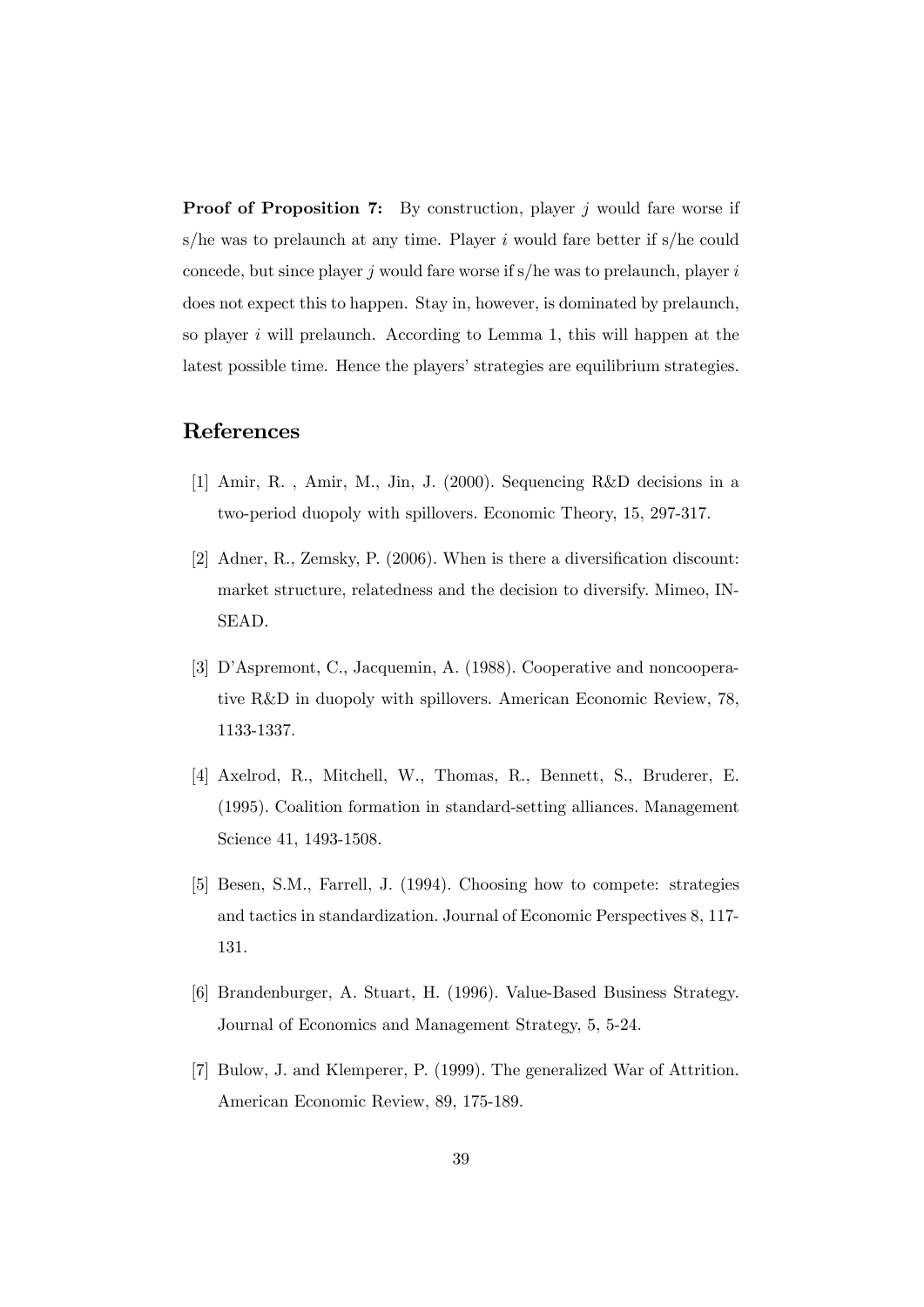- [8] BPI Yearbook (1992). A statistical description of the British record industry. London.
- [9] Brass, D.J., Galaskiewicz, J., Greve H.R. and Tsai, W. (2004). Taking stock of networks and organizations: a multilevel perspective. Academy of Management Journal 47, 795-817.
- [10] Chiao, B., Lerner, J., Tirole, J. (2005). The Rules of Standard Setting Organizations: An Empirical Study. NBER Working Paper No. 11156.
- [11] Dai, X. (1996). Corporate strategy, public policy, and new technologies: Philips and the European consumer electronics industry. Oxford, UK: Pergamon.
- [12] David, P.A. and Greenstein, S. (1990). The economics of compatibility standards: an introduction to recent research. Economics of Innovation and New Technology, 1, 3-41.
- [13] David, P.A., Monroe, H.K. (1994). Standards development strategies under incomplete information - Isn't the "Battle of the Sexes" really a revelation game? CEPR Publication No. 408, Stanford University.
- [14] Dranove, D., N, Gandal (2003). The DVD vs. DIVX standard war: empirical evidence of network effects and preannouncement effects. Journal of Economics and Management Strategy, 12, 363-386.
- [15] Dutta, P., Lach, S., Rustichini, A. (1995). Better late than early: vertical differentiation in the adoption of a new technology. Journal of Economics and Management Strategy, 4, 563-589.
- [16] Farrell, J., G. Saloner (1985): Standardization, compatibility, and innovation. Rand Journal of Economics, 16, 70-83.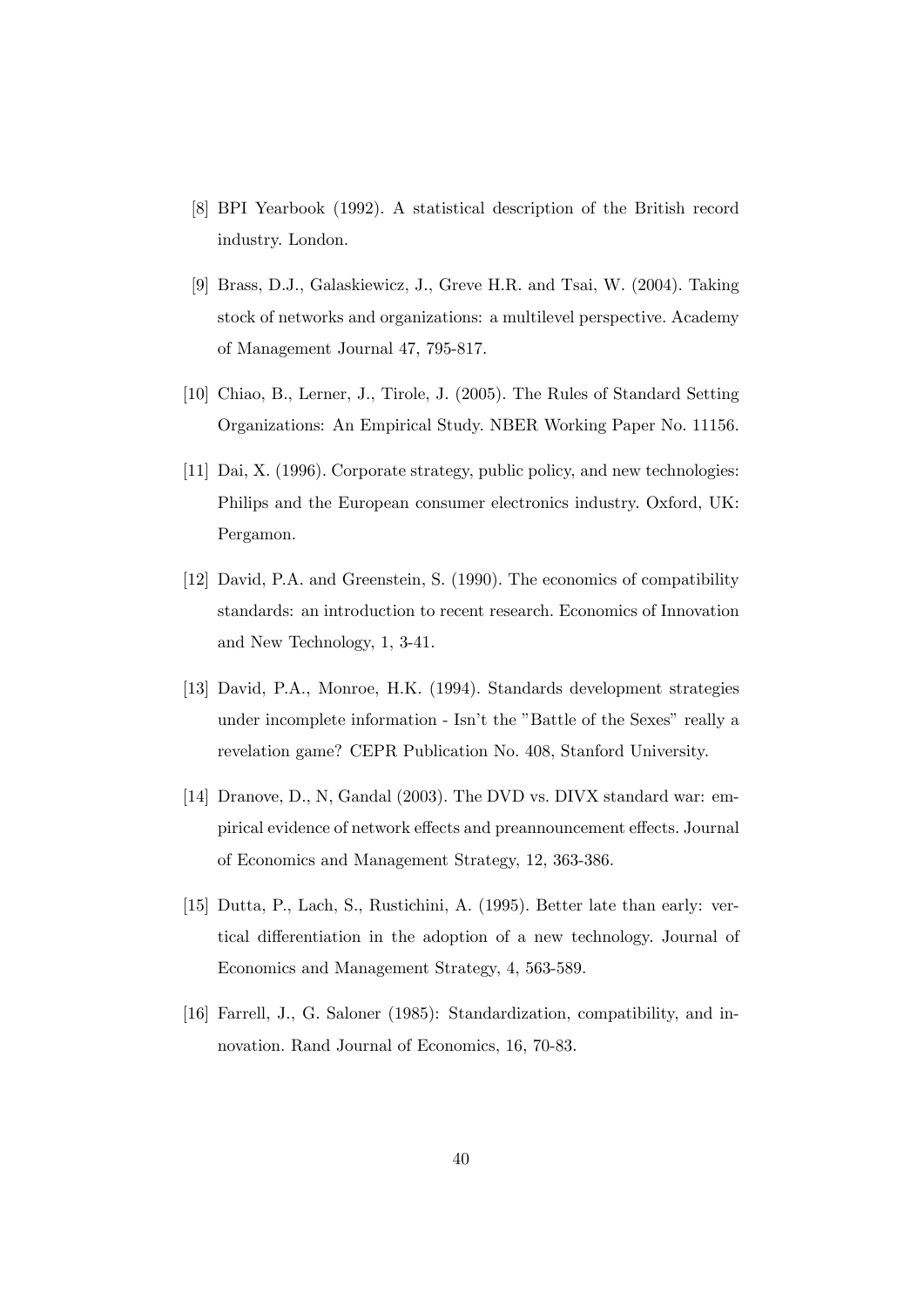- [17] Farrell, J., G. Saloner (1986): Installed base and compatibility: innovation, production preannouncements and predation. American Economic Review, 76, 940-955.
- [18] Farrell, J., Saloner, G. (1988). Coordination through committees and markets. Rand Journal of Economics, 19, 235-252.
- [19] Fershtman, C., Markovich, S. (2004). Patents and R&D races: a dynamic perspective. Mimeo, Tel-Aviv University.
- [20] Frels, J.K, Shervani, T., Srivastava, R.K. (2003). The integrated networks model: explaining resource allocations in network markets. Journal of Marketing, 67, 29-45.
- [21] Fudenberg, D., Tirole, J. (1985). Preemption and rent equalization in the adoption of new technology. Review of Economic Studies, 52, 383- 401.
- [22] Funk, J. (2002). Global competition between and within standards: the case of mobile phones. Basingstoke: Palgrave.
- [23] Funk, J., Methe, D. (2001). Market- and committee-based mechanisms in the creation and diffusion of global industry standards: the case of mobile communication. Research Policy, 30, 589-610.
- [24] Gamharter, B., Kretschmer, T. (2004). The launch of the Compact Disc (A): Setting a standard. LSE Case Study, ECCH 304-529-1.
- [25] Gandal, N., Greenstein, S. and Salant, D. (1999). Adoptions and Orphans in the Early Microcomputer Market. Journal of Industrial Economics, 47, 87-105.
- [26] Gandal, N., Kende, M., Rob, R. (2001). The dynamics of technological adoption in hardware/software systems: the case of Compact Disc players. Rand Journal of Economics, 31, 43-61.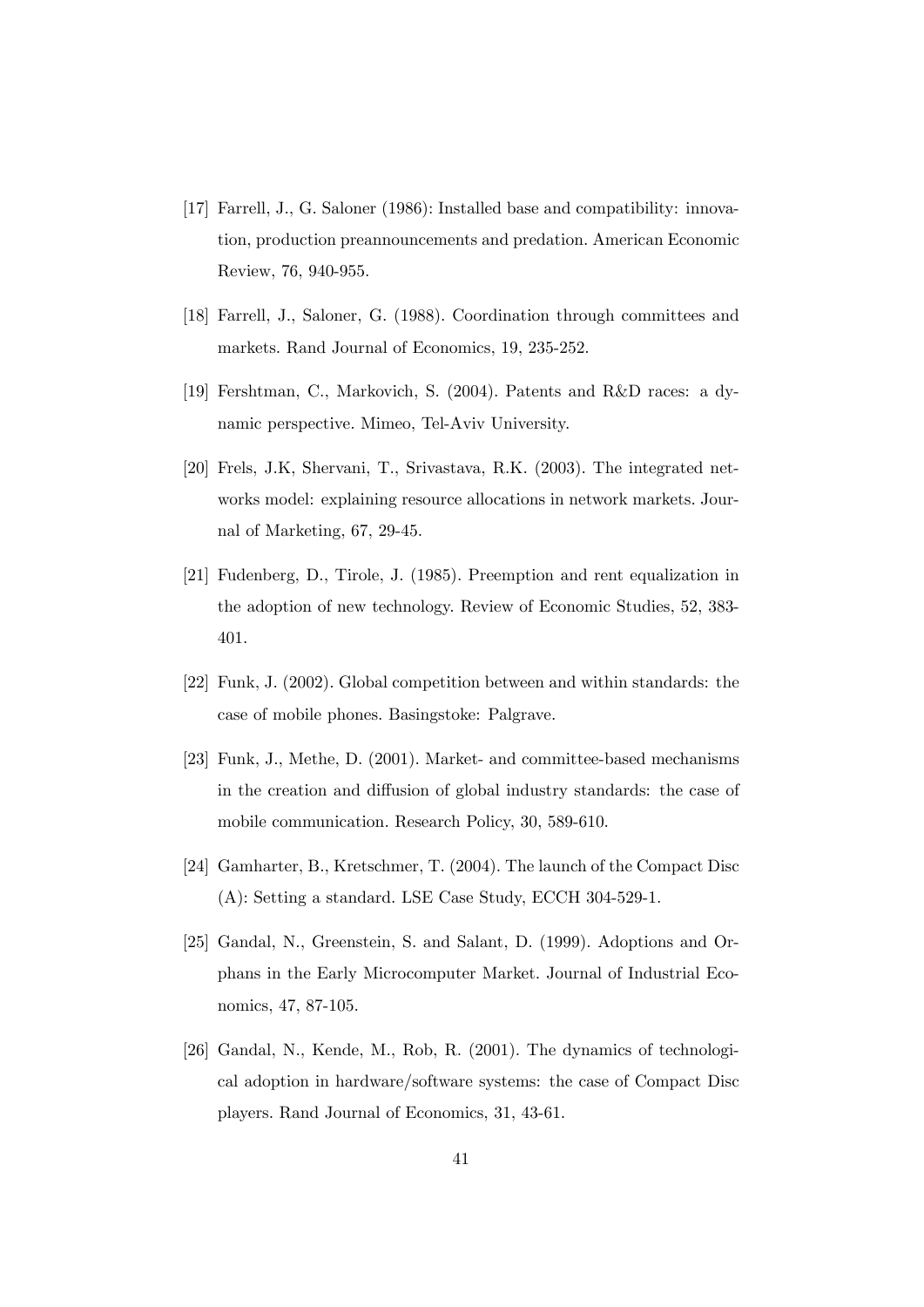- [27] Gill, D. (2004). Strategic disclosure of intermediate research results. University of Oxford Department of Economics Discussion Paper Series No. 211.
- [28] Gimeno, J. (2004). Competition within and between networks: the contingent effect of competitive embeddedness on alliance formation. Academy of Management Journal 47, 820-842.
- [29] Gordon, S. (2004). Publishing to deter in R&D competition. Mimeo, Northwestern University.
- [30] Harris, C., Vickers, J. (1985a). Perfect equilibrium in a model of a race. Review of Econmic Studies, 52, 193-209.
- [31] Harris, C., Vickers, J. (1985b). Patent races and the persistence of monopoly. Journal of Industrial Economics, 33, 461-481.
- [32] Hill, C. (1997). Establishing a standard: competitive strategy and technological standards in winner-take-all industries. Academy of Management Executive, 11, 7-25.
- [33] Hoerner, J. Sahuguet, N. (2004). A war of attrition with endogenous effort levels. Mimeo, Kellogg School of Management, Northwestern University.
- [34] Hoppe, H.C. (2002). The timing of new technology adoption. The Manchester School, 70, 56-76.
- [35] Hoppe, H.C. and Lehmann-Grube, U. (2001). Second-mover advantages in dynamic quality competition. Journal of Economics & Management Strategy, 10, 419-433.
- [36] Hoppe, H.C. and Lehmann-Grube, U. (2005). Innovation timing games: A general framework with applications. Journal of Economic Theory 121, 30-50.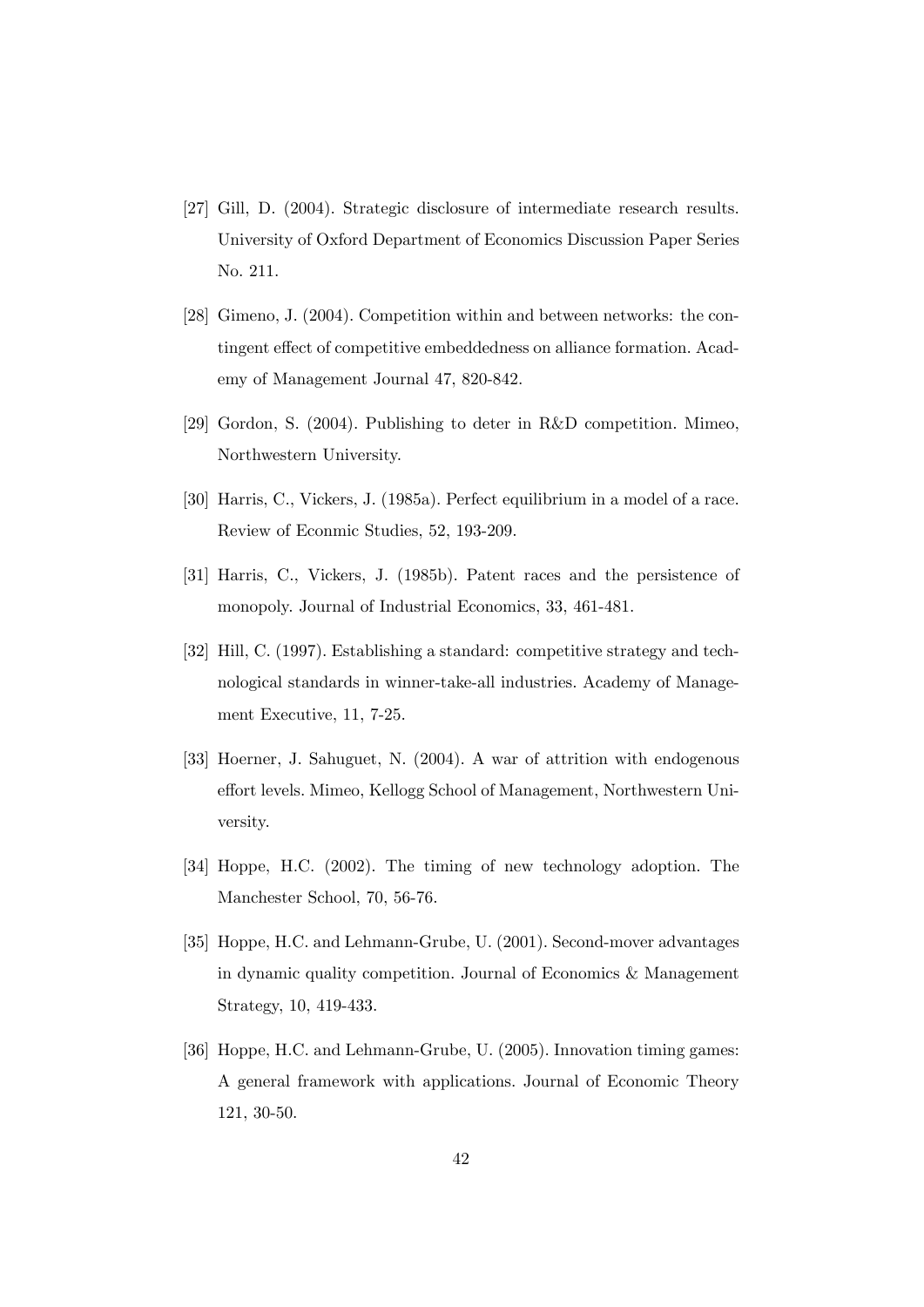- [37] Jansen, J. (2005a). Strategic information revelation in an R&D race with spillovers. Mimeo, Social Science Research Center Berlin (WZB).
- [38] Jansen, J. (2005b). The effects of disclosure regulation of an innovative Örm. Forthcoming in: J.P. Choi (ed.). Recent Developments in antitrust: Theory and Evidence, MIT Press.
- [39] Katz, M., C. Shapiro (1985). Network externalities, competition, and compatibility. American Economic Review 75, 424-440.
- [40] Katz, M., C. Shapiro (1986). Technology adoption in the presence of network externalities. Journal of Political Economy, 94, 822-841.
- [41] Katz, M., Shapiro, C. (1987). R&D rivalry with licensing or imitation. American Economic Review, 77, 402-420.
- [42] Katz, M., C. Shapiro (1994). Systems competition and network effects. Journal of Economic Perspectives, 8, 93-115.
- [43] Kindleberger, C.P. (1983). Standards as public, collective and private goods. Kyklos, 36, 377-396.
- [44] Koski, H. and Kretschmer, T. (2004). Survey on competing in network industries: firm strategies, market outcomes, and policy implications. Journal of Industry, Competition and Trade, 4, 5-31.
- [45] Kretschmer, T. (2005). Competition, Inertia, and Network Effects. Mimeo, London School of Economics.
- [46] Lee, Y., O'Connor, G.C. (2003). New product launch strategy for network effects products. Journal of the Academy of Marketing Sciences, 31, 241-255.
- [47] Levin, D. and Peck, J. (2003). To grab for the market or to bide one's time: a dynamic model of entry. Rand Journal of Economics, 34, 536- 556.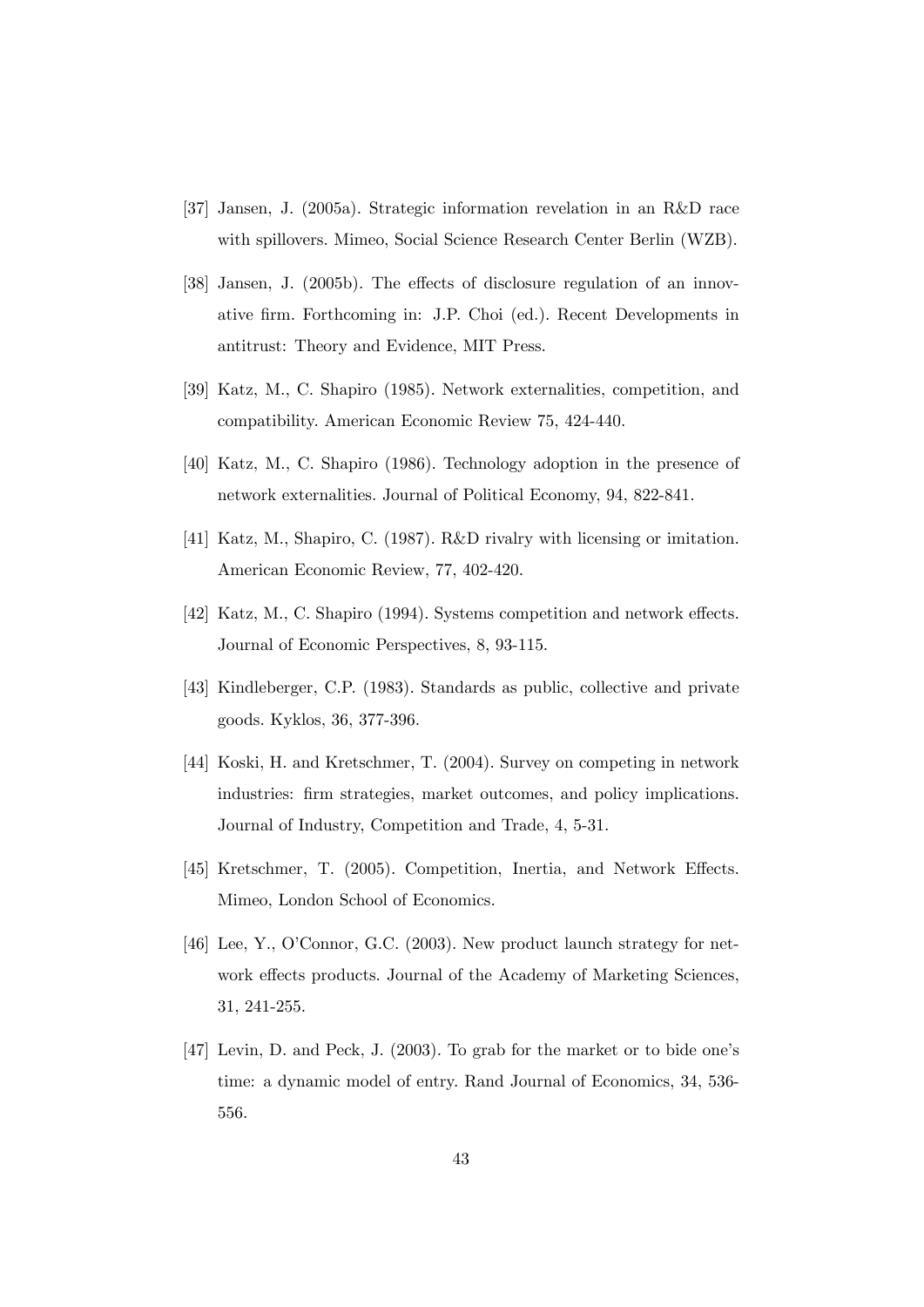- [48] Lilly, B. and Walters, R. (1997). Toward a model of new product preannouncement timing. Journal of Product Innovation Management, 14, 4-20.
- [49] Madhavan, R., Gnyawali, D.R., He, J.  $(2004)$ . Two's a company, three's a crowd? Triads in cooperative-competitive networks. Academy of Management Journal, 47, 918-927.
- [50] McGahan, A. (1993). The incentive not to invest: capacity commitments in the Compact Disc introduction. Research on Technological Innovation, Management and Policy, 5, 177-197.
- [51] Nagard-Assayag, le E., Manceau, D. (2001). Modeling the impact of product preannouncements in the context of indirect network externalities. International Journal of Research in Marketing, 18, 203-219.
- [52] Ohashi, H. (2003). The role of network effects in the US VCR market, 1978–1986. Journal of Economics and Management Strategy, 12, 447-494.
- [53] Park, S. (2004). Quantitative analysis of network externalities in competing technologies: The VCR Case. Review of Economics and Statistics, 86, 937-945.
- [54] Postrel, S.R. (1990). Competing networks and proprietary standards: the case of quadrophonic sound. Journal of Industrial Economics 39, 169-185.
- [55] Rohlfs, J. (2001). Bandwagon effects in high-technology industries. Cambridge, Mass.: MIT Press.
- [56] Schilling, M. (2002). Technology success and failure in winner-takeall markets: Testing a model of technological lock out. Academy of Management Journal, 45, 387-398.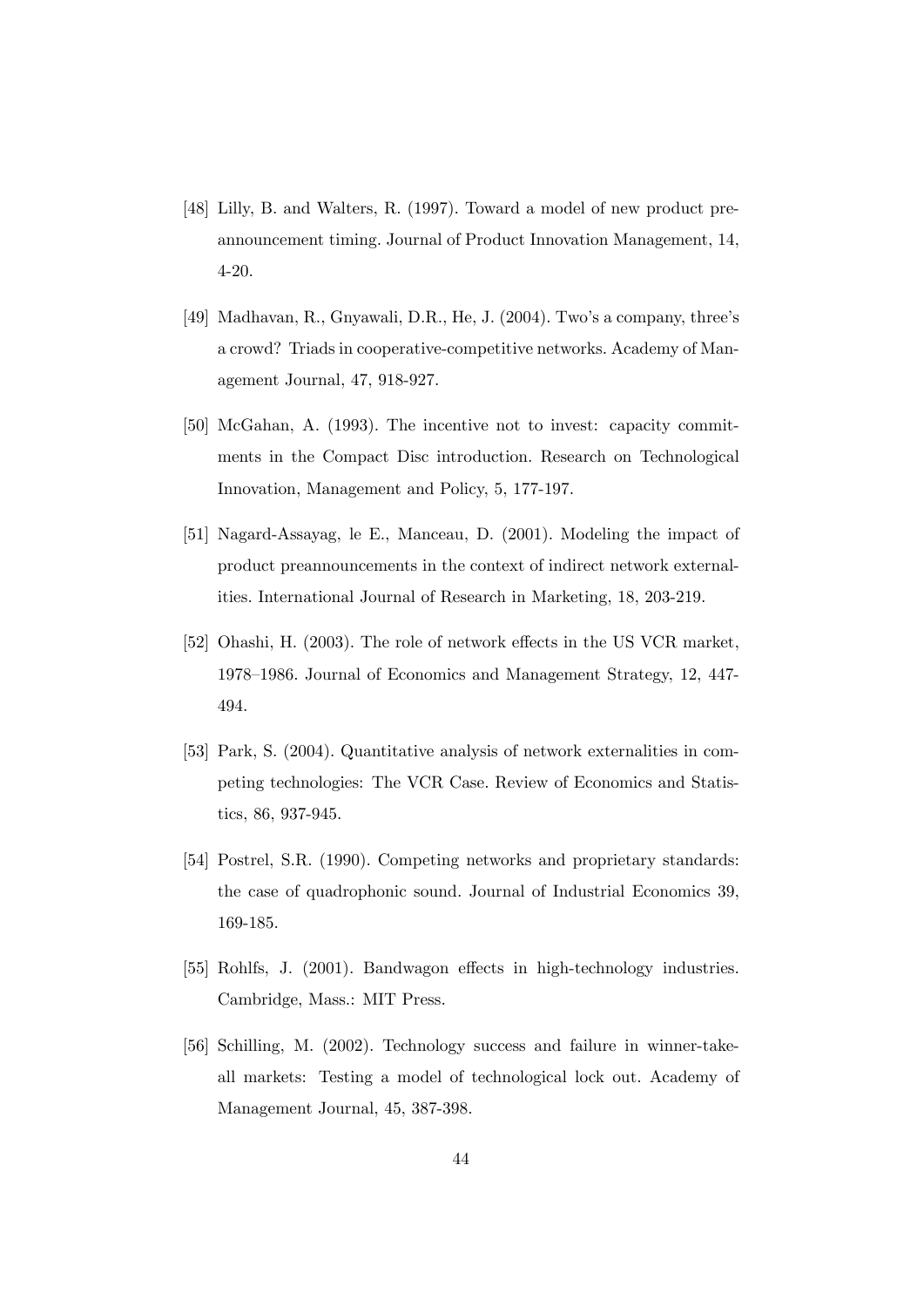- [57] Shankar, V. and Bayus, B.L. (2003). Network effects and competition: an empirical analysis of the home video game industry. Strategic Management Journal 24, 375-384.
- [58] Sheremata, W.A. (2004). Competing through innovation in network markets: strategies for challengers. Academy of Management Review, 29, 359-377
- [59] Shy, O. (1996). Technology Revolutions in the Presence of Network Externalities. International Journal of Industrial Organization, 14, 785- 800.
- [60] Simon, L., Stinchcombe, M. (1995). Equilibrium Refinements for Infinite Normal-Form Games. Econometrica, 63, 1421-1443.
- [61] Smith, T. (2005). Samsung to play safe with dual HD DVD/Bluray rig. Published online September 6, 2005, available from: http://www.theregister.co.uk/2005/09/06/samsung\_hdvd\_bluray\_player/
- [62] Spencer, J.W. (2003). Firmsíknowledge-sharing strategies in the global innovation system: empirical evidence from the flat panel display industry. Strategic Management Journal, 24, 217-233.
- [63] Spring, M., Grisham, C., O'Donnell, J., Skogseid, I., Snow, A., Tarr, G. Wang, P. (1995). Improving the standardization process: working with bulldogs and turtles. In: Kahin, B. & Abbate, J. Standards policy for information infrastructure. Cambridge, Mass.: MIT Press.
- [64] Suetens, S. (2005). Cooperative and noncooperative R&D in experimental duopoly markets. International Journal of Industrial Organization, 23, 63-82.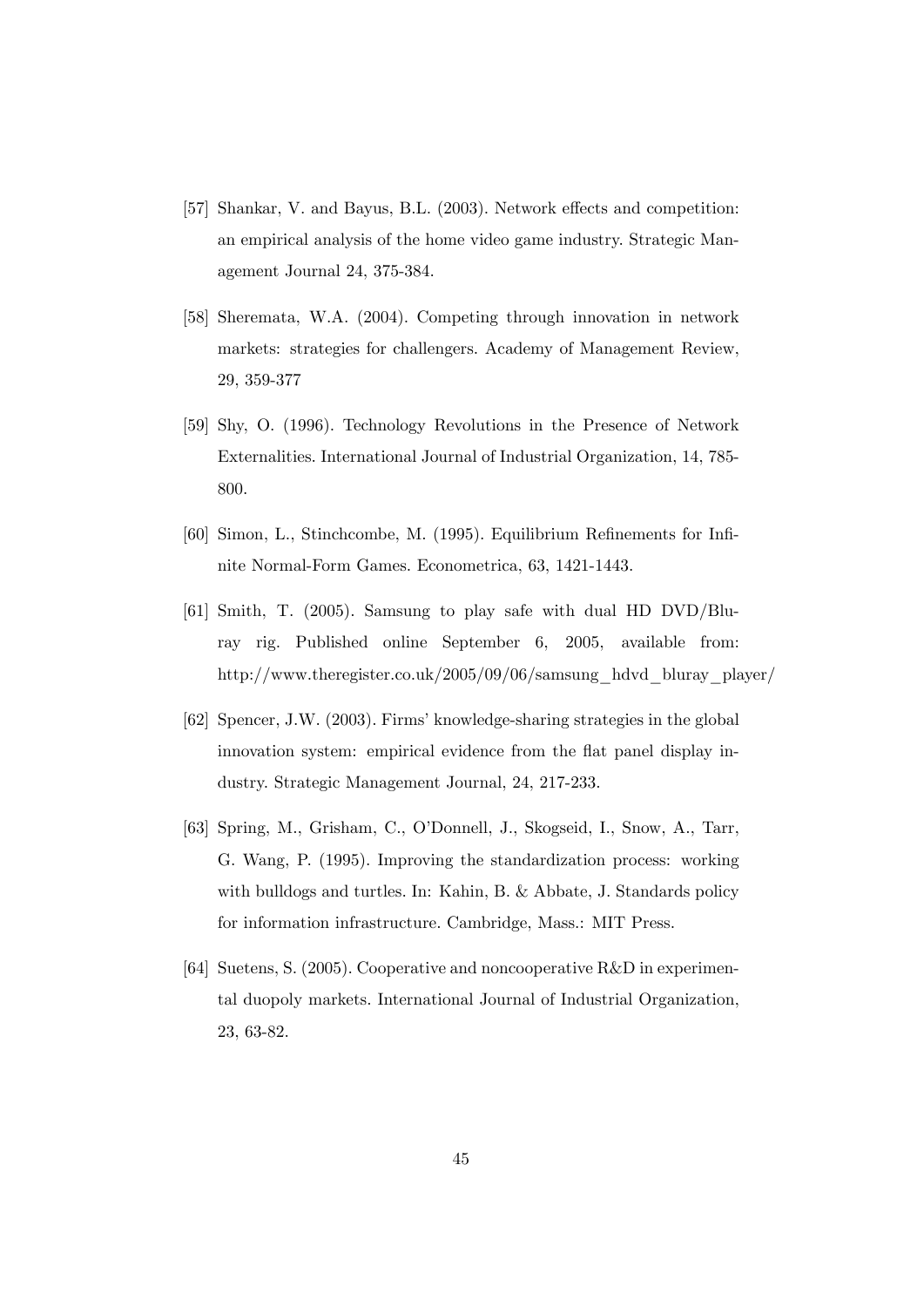[65] Weiss, M.B.H., Sirbu, M. (1990). Technological choice in voluntary standards committees: an empirical analysis. Economics of Innovation and New Technology, 1, 111-133.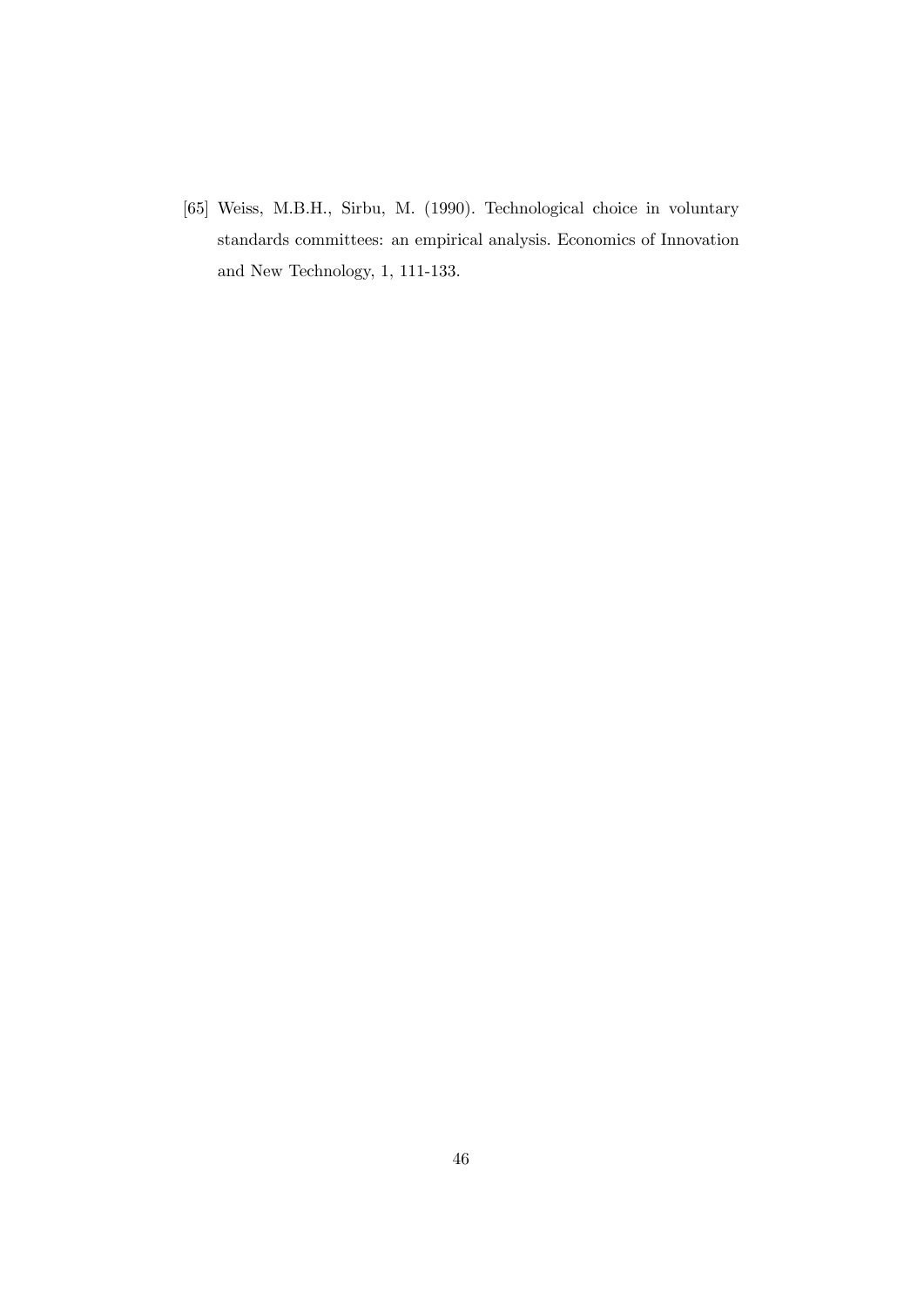## **CENTRE FOR ECONOMIC PERFORMANCE Recent Discussion Papers**

| 741 | Francesco Caselli<br>Nicola Gennaioli                      | <b>Dynastic Management</b>                                                                              |
|-----|------------------------------------------------------------|---------------------------------------------------------------------------------------------------------|
| 740 | Michael Noel<br>Mark Schankerman                           | Strategic Patenting and Software Innovation                                                             |
| 739 | Nick Bloom<br>Stephen Bond<br>John Van Reenen              | Uncertainty and Investment Dynamics                                                                     |
| 738 | Sami Napari                                                | The Early Career Gender Wage Gap                                                                        |
| 737 | Tobias Kretschmer                                          | Competing Technologies in the Database<br>Management Systems Market                                     |
| 736 | Andrew B. Bernard<br>Stephen J. Redding<br>Peter K. Schott | Multi-Product Firms and Product Switching                                                               |
| 735 | Francesco Caselli<br>James Feyrer                          | The Marginal Product of Capital                                                                         |
| 734 | Frédéric Robert-Nicoud                                     | Off-Shoring of Business Services and De-<br>Industrialization: Threat or Opportunity – and for<br>Whom? |
| 733 | Alex Bryson<br>Michael White                               | Unions, Within-Workplace Job Cuts and Job Security<br>Guarantees                                        |
| 732 | Francesco Caselli<br>Wilbur John Coleman II                | On the Theory of Ethnic Conflict                                                                        |
| 731 | Alex Bryson<br>Richard Freeman                             | What Voice Do British Workers Want?                                                                     |
| 730 | Giulia Faggio<br>Stephen Nickell                           | Patterns of Work Across the OECD                                                                        |
| 729 | Saul Lach<br>Mark Schankerman                              | The Impact of Royalty Sharing Incentives or<br>Technology Licensing in Universities                     |